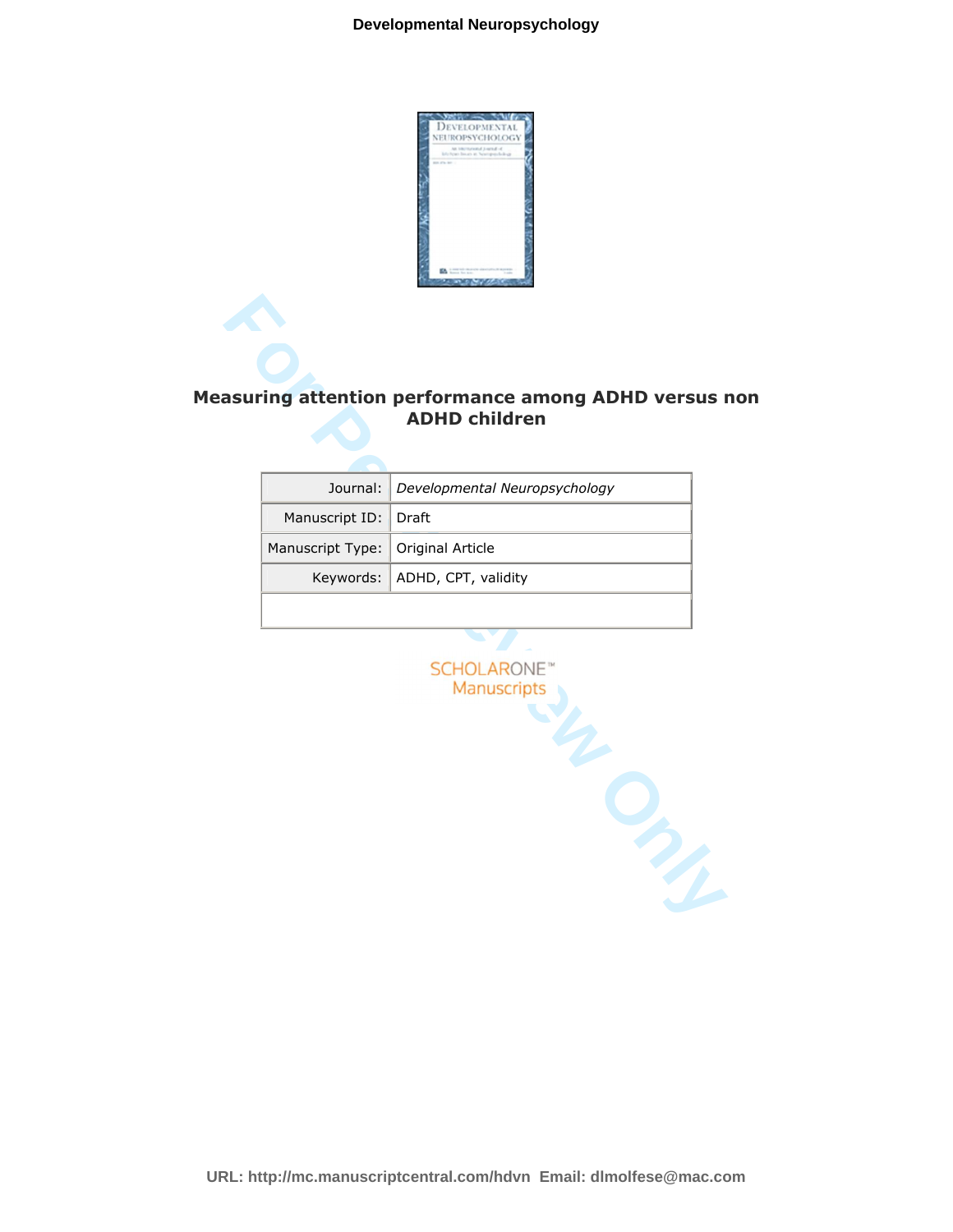# **Measuring attention performance among ADHD versus non ADHD children**

Itai Berger<sup>a</sup>, Merav Aboud<sup>a</sup>, Julia Melamed<sup>a</sup>, Hanoch Cassuto<sup>b</sup>

<sup>a</sup> The Neuro-Cognitive Center, Pediatric Division, Hadassah-Hebrew University Medical

Center, Jerusalem, Israel

<sup>b</sup> Leumit HMO, Jerusalem, Israel

Corresponding author

Itai Berger, MD

The Neuro-Cognitive Center, Pediatric Division

Hadassah - Hebrew University Medical Center

**For Pediatric Division**<br>Center, Pediatric Division<br>niversity Medical Center<br>4035, Jerusalem 91240, Israel<br>ah.org.il Mount Scopus, POB 24035, Jerusalem 91240, Israel

Tel: 972-2-5844903

Fax: 972-2-5328963

E-mail: itberg@hadassah.org.il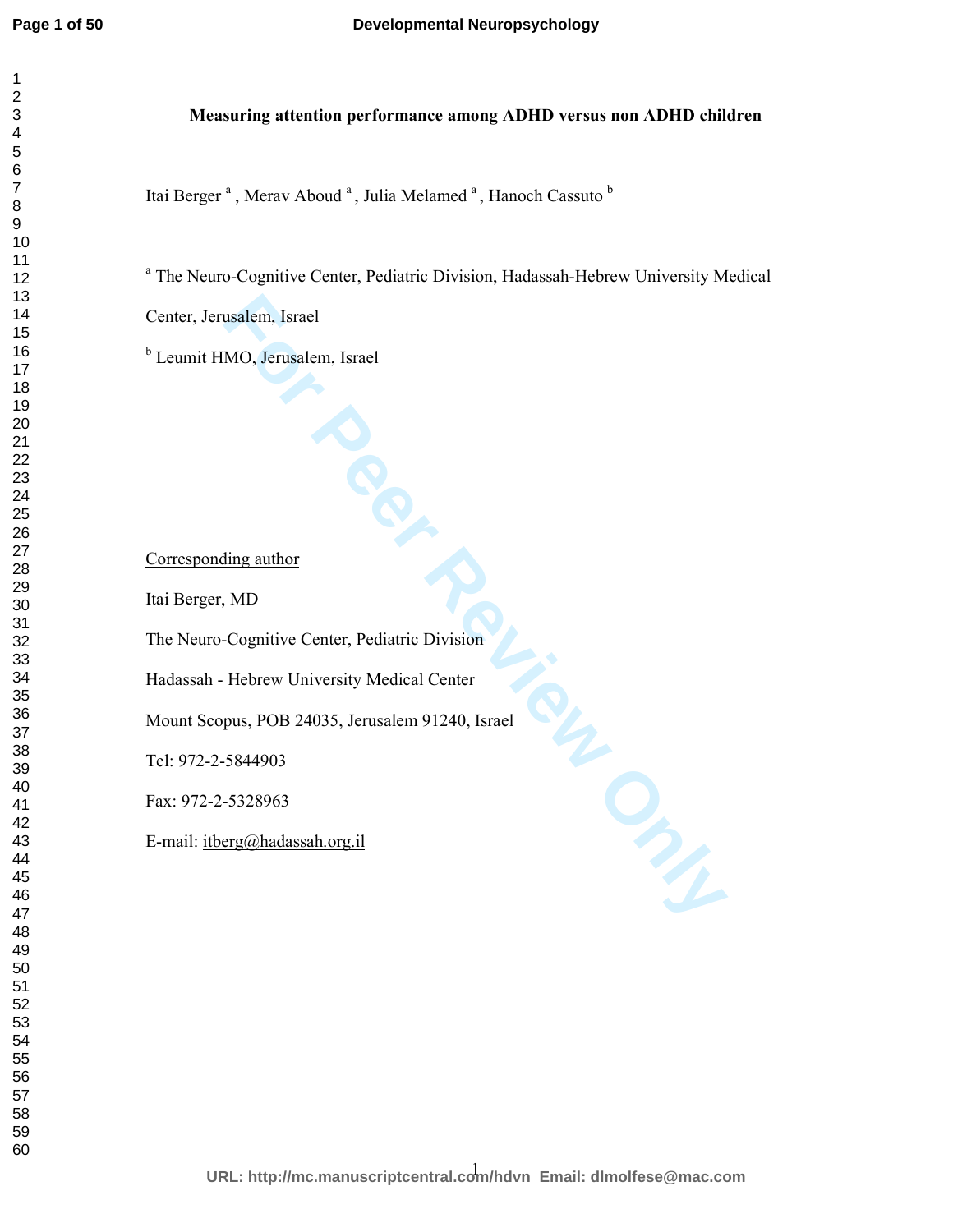#### **Abstract**

This study examined the validity of a Continuous Performance Test (MOXO-CPT) among 798 children aged 7-12 years. Receiver Operating Characteristic (ROC) analyses showed that the MOXO-CPT was highly accurate in identifying ADHD children who were previously diagnosed by using DSM-IV-TR criteria. In addition, the test significantly discriminated ADHD children from non-ADHD children.

These findings emphasize the importance of incorporating distracters into CPT and integrating several different attention parameters when measuring attention functions. In light of the criticism voiced against the low validity of CPT's, a valid CPT would be valuable for theory, research, and clinical work.

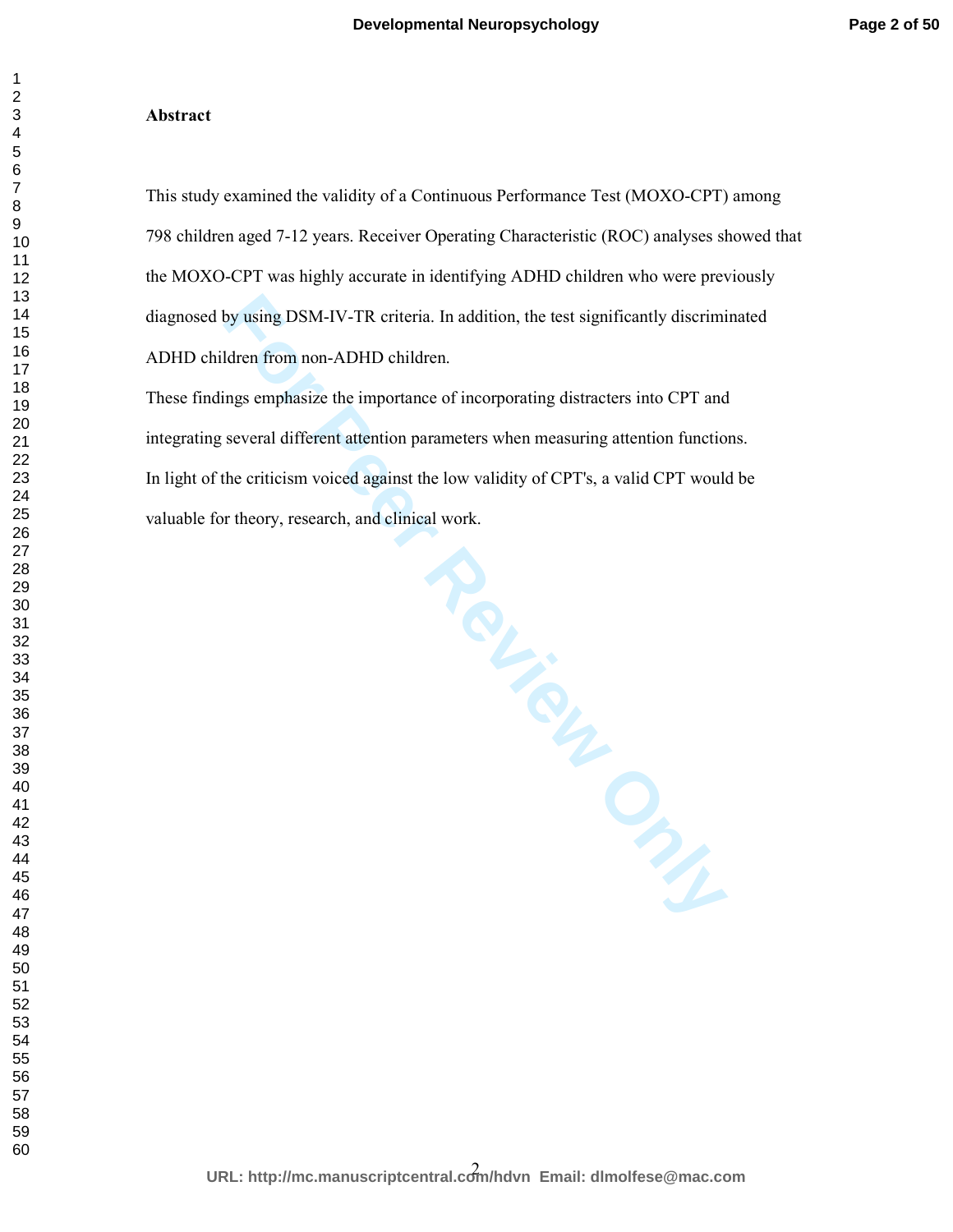# **Introduction**

Attention-deficit hyperactivity disorder (ADHD) is among the most common neurobehavioral disorders of childhood, characterized by inattention, impulsivity and hyperactivity. Using the DSM-IV criteria (APA, 1994), prevalence rates in the United States ranged from 7.4% to 9.9% (Barkley, 2006; CDC, 2010).

nce of available biological markers that would support conferring diagno<br>a about the symptoms is usually collected by using interviews based on 1<br>of ADHD and validated behavioral rating scales (AAP, 2001; APA, 200<br>iilalith In the absence of available biological markers that would support conferring diagnoses, information about the symptoms is usually collected by using interviews based on DSM-IV-TR criteria of ADHD and validated behavioral rating scales (AAP, 2001; APA, 2000; Skounti, Philalithis, & Galanakis, 2007). The subjective nature of these methods makes them vulnerable to clinician and informant biases (Rousseau, Measham, & Bathiche-Suidan, 2008; Serra-Pinheiro, Mattos, &Regalla, 2008; Skounti et al., 2007).

As a result, there has long been interest in developing objective laboratory-based measures that could support the clinical diagnosis of ADHD. One of the most popular laboratory-based tools is the computerized continuous performance test (CPT), which was originally developed as a measure of vigilance (Rosvold, Mirsky, Sarason, Bransome & Beck, 1956). Generally, CPT tasks require the subjects to maintain vigilance and react to the presence (or absence) of a specific stimulus within a set of distracters presented continuously.

The use of the CPT as an objective measure of attention in ADHD has several advantages. It can measure the ability to concentrate on a single task for a certain length of time. In addition, it is considered an objective tool to gather quantifiable information on the changes of attention as a result of a medical or non-medical treatment. Finally, CPT is inexpensive, easy to administer, and some versions include appropriate age norms.

Despite its vast popularity in clinical and empirical settings, many authors have identified concerns about using CPT as a diagnostic tool. One of the major controversies regarding the CPT is related to its low sensitivity and specificity rates (Edwards et al., 2007; McGee, Clark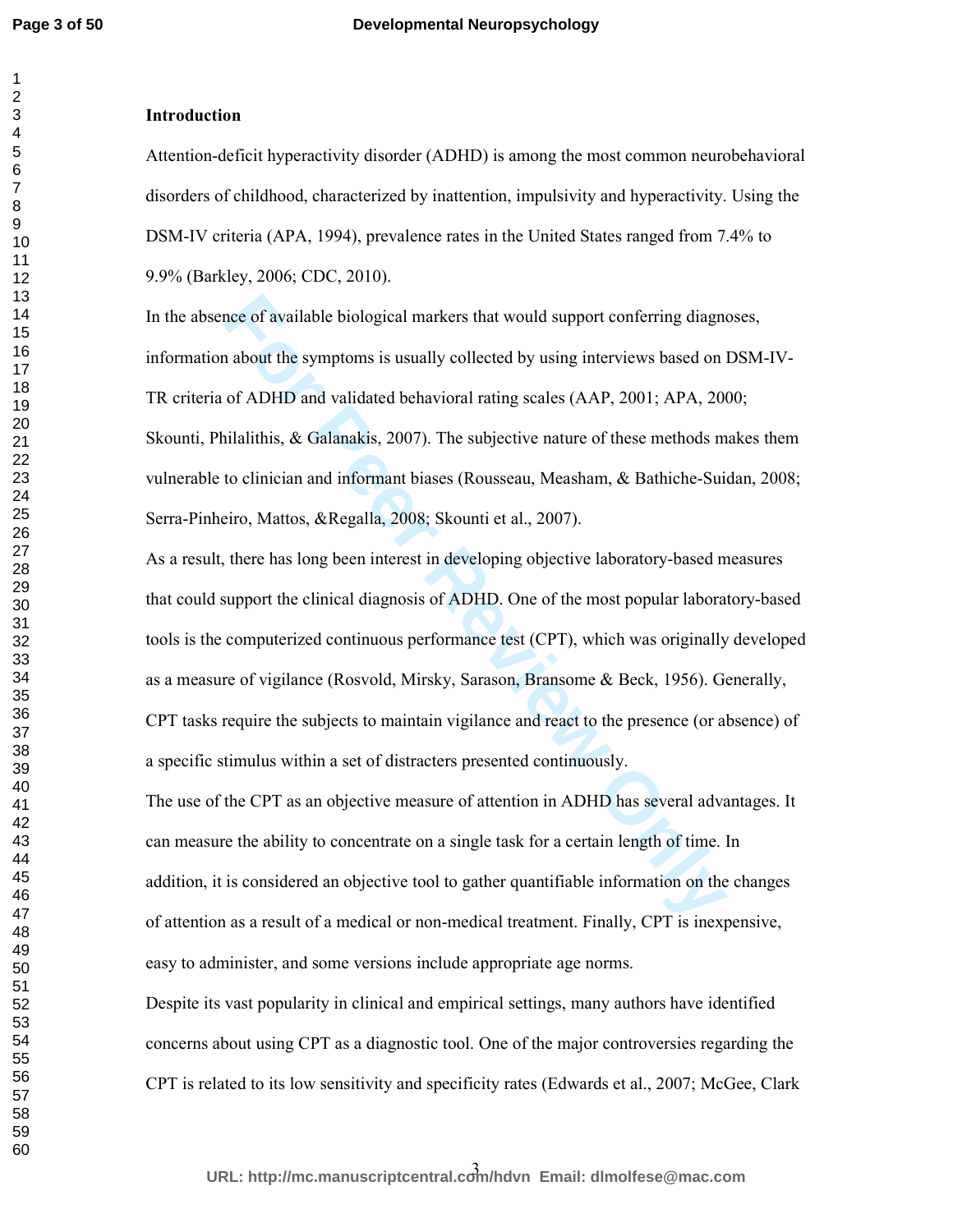& Symons, 2000; Riccio, Waldrop, Reynolds, & Lowe, 2001; Skounti et al., 2007). Although some studies (Aaron, Joshi, and Phipps, 2004; Epstein et al., 2003; Seidel & Joschko, 1990) have demonstrated differences in CPT performance between ADHD and normal controls, many others have questioned its ability to consistently discriminate ADHD children from normal controls, psychiatric controls or learning disabilities (Corkum & Siegel, 1993; DeShazo, Grofer, Lyman, Bush, & Hawkins, 2001; Schachar, Logan, Wachsmuth, & Chajczyk, 1988; Trommer, Hoeppner, Lorber, & Armstrong, 1988; Werry, Reeves, & Elkind, 1987).

**Frofer, Lyman, Bush, & Hawkins, 2001; Schachar, Logan, Wachsmuth, 1988; Trommer, Hoeppner, Lorber, & Armstrong, 1988; Werry, Reeves as also criticized for its low ecological validity (Barkley, 1991; Pelham bort, Chung, Sh** The CPT was also criticized for its low ecological validity (Barkley, 1991; Pelham et al., 2011; Rapport, Chung, Shore, Denney, & Isaacs, 2000). That is, the CPT ability to simulate the difficulties of ADHD patients in everyday life. Being administrated in laboratory conditions (Barkley, 1991; Gutiérrez-Maldonado, Letosa-Porta , Rus-Calafell, & Peñaloza-Salazar, 2009), CPT are usually free of distracting stimuli, which are thought to impair the cognitive performance of ADHD children (APA, 1994; 2000).

In light of the limitations of the existing CPTs, the American Academy of Pediatrics did not support the use of CPT tests in the diagnostic process of ADHD (AAP, 2001). At the same time, the inaccuracy of the subjective measurement tools of ADHD still calls for a reliable and valid CPT tests (AAP, 2001; Dickerson Mayes, Calhoun, & Crowell, 2001; Skounti et al., 2007).

The current study examined the validity of the MOXO-CPT (Berger & Goldzweig, 2010) in the diagnosis of ADHD in children aged 7-12 years. This study had two objectives: the first one was to assess the MOXO-CPT's ability to measure differences in attention performance among ADHD versus non-ADHD children. The second objective was to evaluate the construct validity of the MOXO-CPT in the diagnosis of ADHD, using the DSM-IV-TR criteria (APA, 2000) as the 'gold standard'.

4 **URL: http://mc.manuscriptcentral.com/hdvn Email: dlmolfese@mac.com**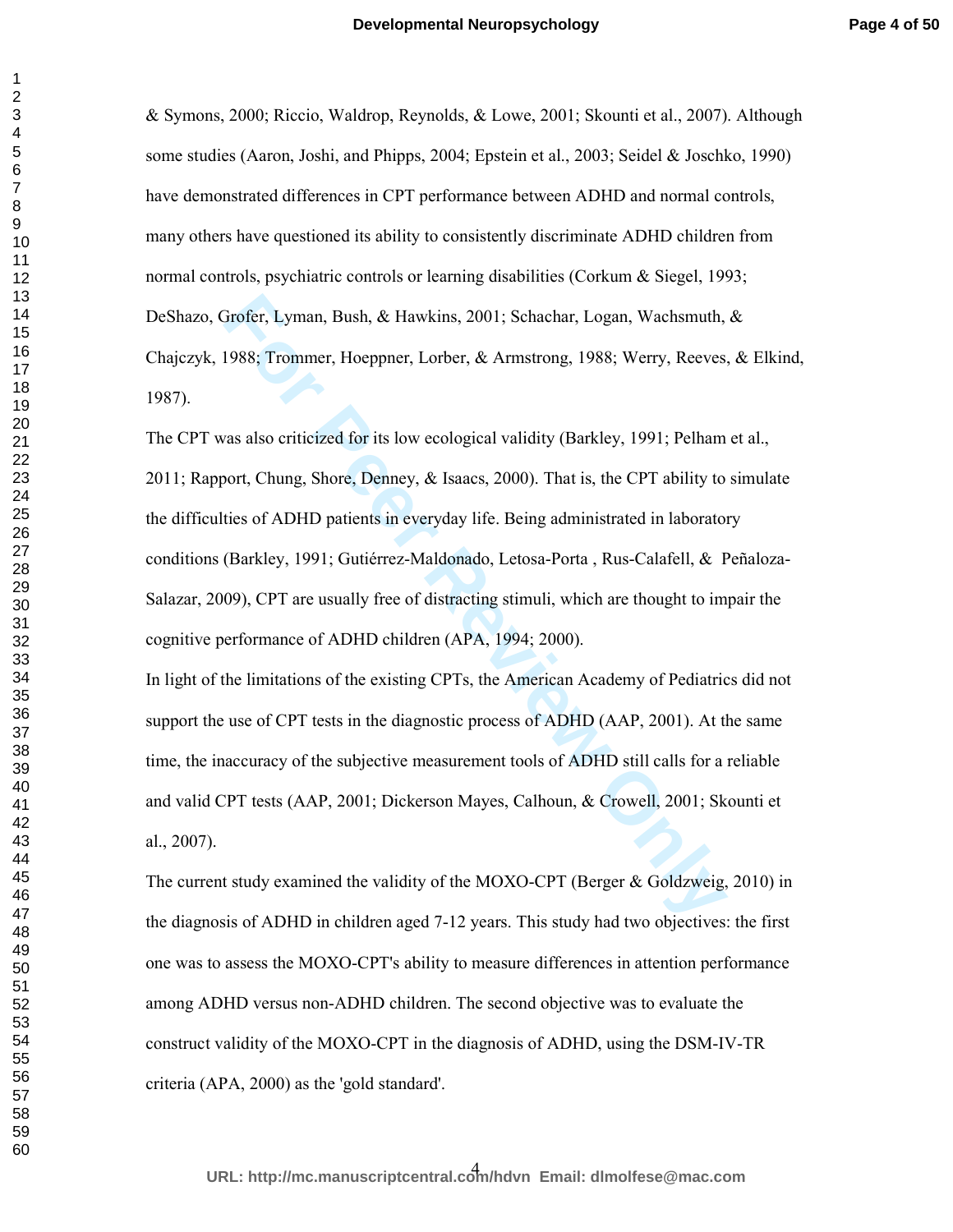## **Developmental Neuropsychology**

The term 'MOXO' derives from the world of Japanese martial arts and means a 'moment of lucidity'. It refers to the moments preceding the fight, when the warrior clears his mind from distracting, unwanted thoughts and feelings.

Results of a pilot study with a small group of children (Berger & Goldzweig, 2010) showed that the MOXO-CPT was valid for ADHD diagnosis in children, and was more sensitive to ADHD than other CPT tests, such as the T.O.V.A (Greenberg, 1997) and the Conners CPT (Conners, 2000).

# **Methods**

# *Participants*

In other CPT tests, such as the T.O.V.A (Greenberg, 1997) and the Conn<br>
2000).<br> **For Peer Review Only 2012** to 12 years, of them 493 boys and<br>
tudy group included 339 children diagnosed with ADHD (Mean age, 9.2<br>
the contro Participants in this study were 798 children aged 7 to 12 years, of them 493 boys and 305 girls. The study group included 339 children diagnosed with ADHD (Mean age, 9.27, S.D= 1.65) and the control group included 459 children without ADHD (Mean age =9.71, S.D= 1.64).

The children were divided to six different age categories (7, 8, 9, 10, 11, and12 years). For example, the category of "8 years" included children who were equal or older than 8, but younger than 9.

As can be seen in Table 1, within each age category, the study and control group did not differ in gender distributions.

Participants in the ADHD group were recruited from children referred to the out-patient pediatric clinics of the Neuro-Cognitive Center, based in a tertiary care university hospital. The children were referred through their pediatrician, general practitioner, teacher, psychologist, or directly by the parents.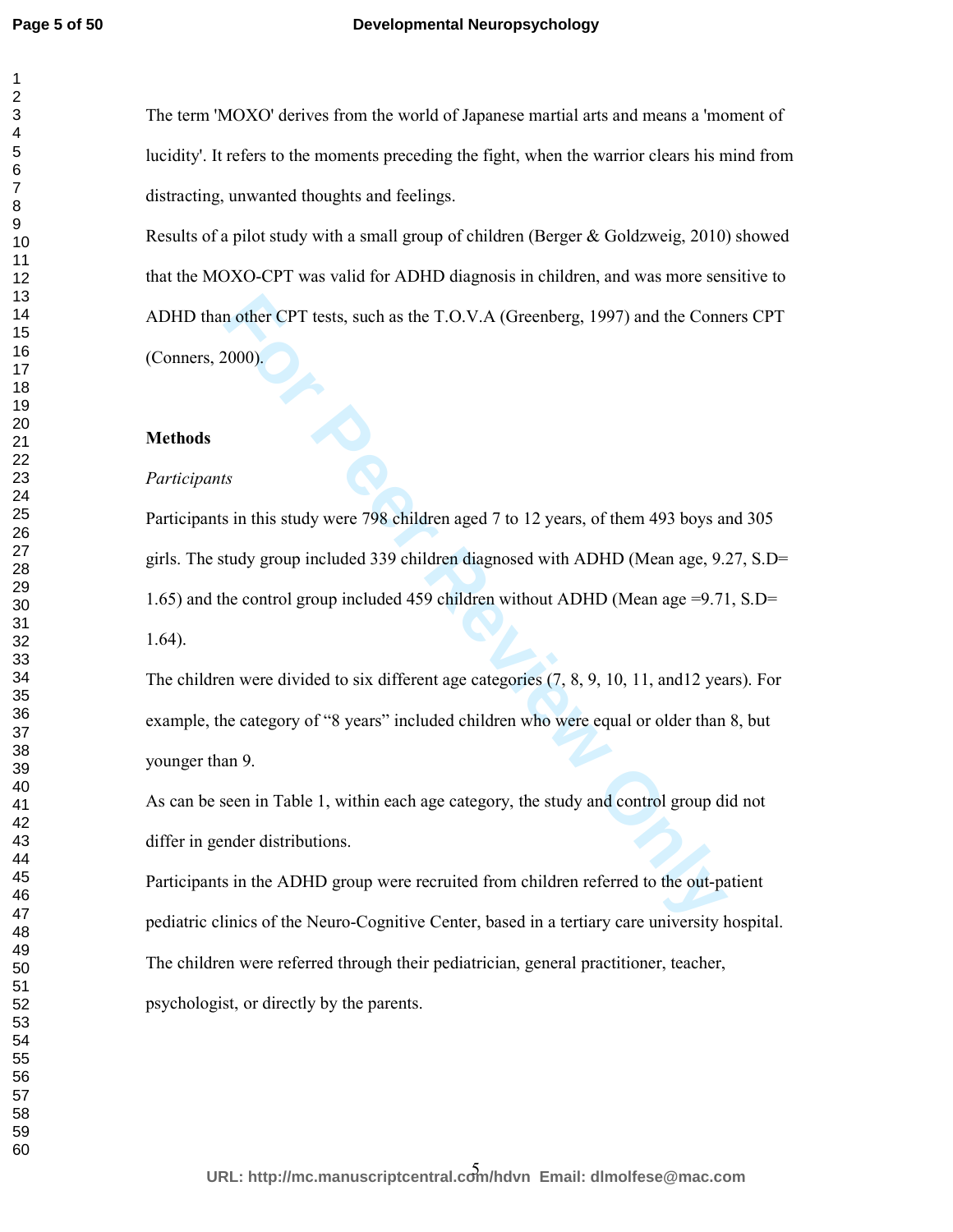Inclusion criteria for participants in the ADHD group were:

1. Each child met the criteria for ADHD according to DSM-IV-TR criteria (APA, 2000), as assessed by a certified pediatric neurologist. The diagnostic procedure included an interview with the child and parents, fulfillment of questionnaires, and medical/neurological examination that confirmed ADHD diagnosis.

2. Each child scored above the standard clinical cutoffs for ADHD symptoms on Conners' ADHD/DSM-IV Scales (Conners, 1997a; Conners, 1997b, APA, 2000).

3. All children were drug naïve.

Participants in the control group were randomly recruited from pupils in primary schools. Inclusion criteria for participants in the control group were:

1. Each child scored below the clinical cutoff point for ADHD symptoms on Conners' ADHD/DSM-IV Scales (Conners, 1997a; Conners, 1997b).

Id scored above the standard clinical cutoffs for ADHD symptoms on C<br>M-IV Scales (Conners, 1997a; Conners, 1997b, APA, 2000).<br>Iren were drug naïve.<br>in the control group were randomly recruited from pupils in primary sc<br>rit 2. Absence of academic or behavioral problems, as reported by parents and teachers. Exclusion criteria were intellectual disability, other chronic condition, chronic use of medications, and other primary psychiatric diagnosis (e.g., depression, anxiety, and psychosis).

All participants agreed to participate in the study and their parents gave written informed consent to the study, approved by the Helsinki committee (IRB) of Hadassah-Hebrew University Medical Center (Jerusalem, Israel).

# *Measures*

Measurement of child behavior - The parent and teacher forms of the Conner's ADHD/DSM-IV Scales were used to assess the level of children's ADHD behaviors (Conners, 1997a; Conners, 1997b; APA 2000).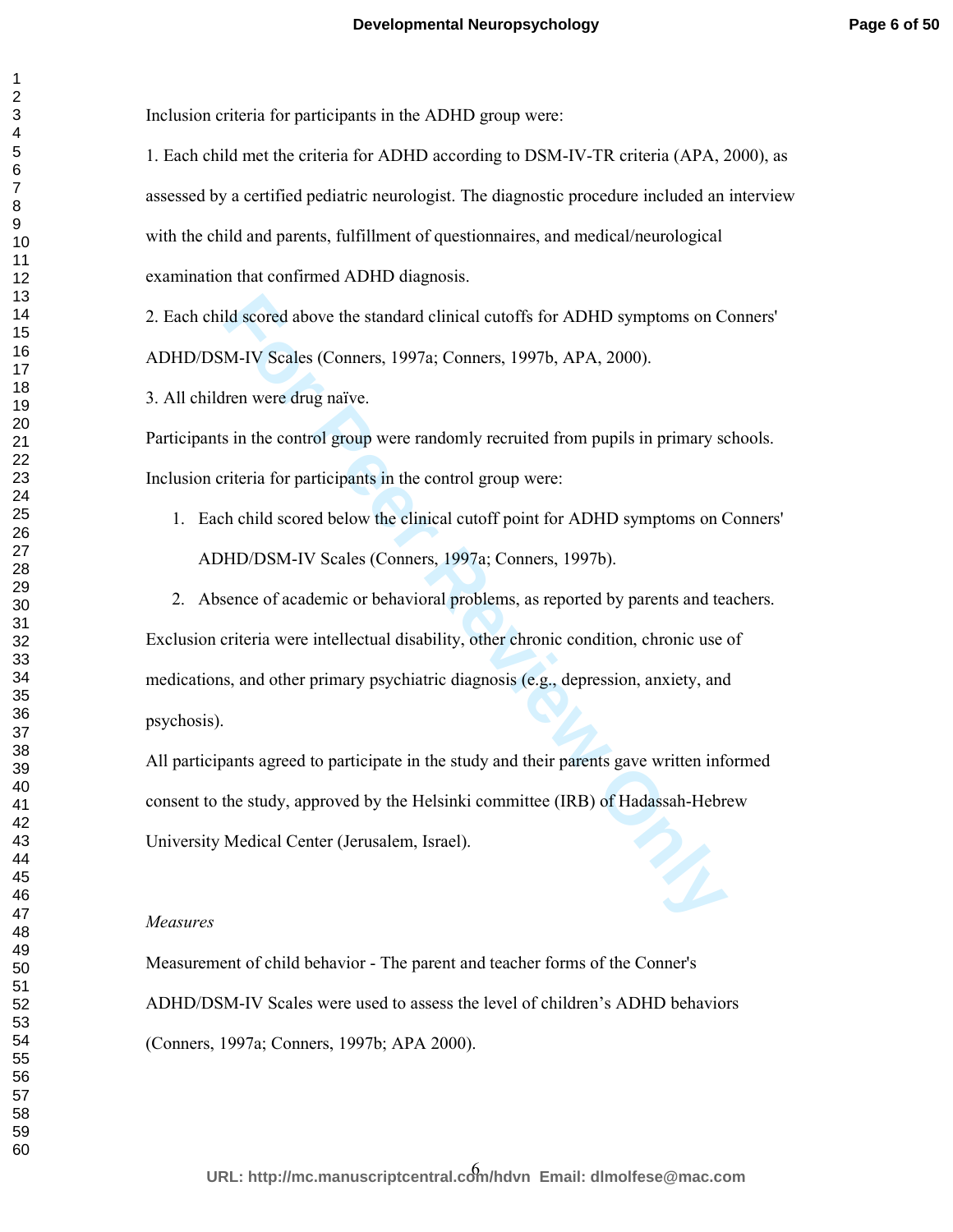# MOXO- CPT Description

This version of the CPT is a computerized performance test as previously described (Berger & Goldzweig, 2010). A set of target and non-target stimuli were shown sequentially in the middle of a computer screen. The child was instructed to respond as quickly as possible to the target stimuli by pressing the keyboard's space bar once, and only once. In addition, the child was instructed to avoid responding to all other stimuli or pressing any other key. While performing the CPT, the children were accompanied by technician who made sure that the children understood the instructions and watched them throughout the test without interfering.

dition, the child was instructed to avoid responding to all other stimuli of<br>ey. While performing the CPT, the children were accompanied by techn<br>that the children understood the instructions and watched them througho<br>erfe Both target and non-target stimuli were cartoon pictures that did not include any letters or numbers (see Figure 1). These features are significant, given that some children with ADHD also demonstrate learning difficulties (e.g., dyslexia) that may be confounded with CPT performance (Seidman, Biederman, Monuteaux, Doyle, & Faraone, 2001). The MOXO-CPT duration was 15.2 minutes, contained eight levels, each of them 114 seconds long. Every level included three types of elements: a target stimulus, a non-target stimulus, and a "void" period. First, a stimulus (target/ non-target) was presented for a changing duration of time (3 sec, 1 sec, or 0.5 seconds). Then, the stimulus was followed by a "void" period (blank screen) of the same duration. Prior to the void period, the stimulus (target / non-target) was presented on the screen whether or not the participant responded to it. In other words, pressing the keyboard's space bar did not eliminate the stimulus. This method of presentation enabled to measure the timing of the response (whether the response occurred during stimulus presentation or during the void period) as well as the accuracy of the press (whether the response occurred at all). Each level included 33 targets stimuli, 20 non-target stimuli, and 53 void periods.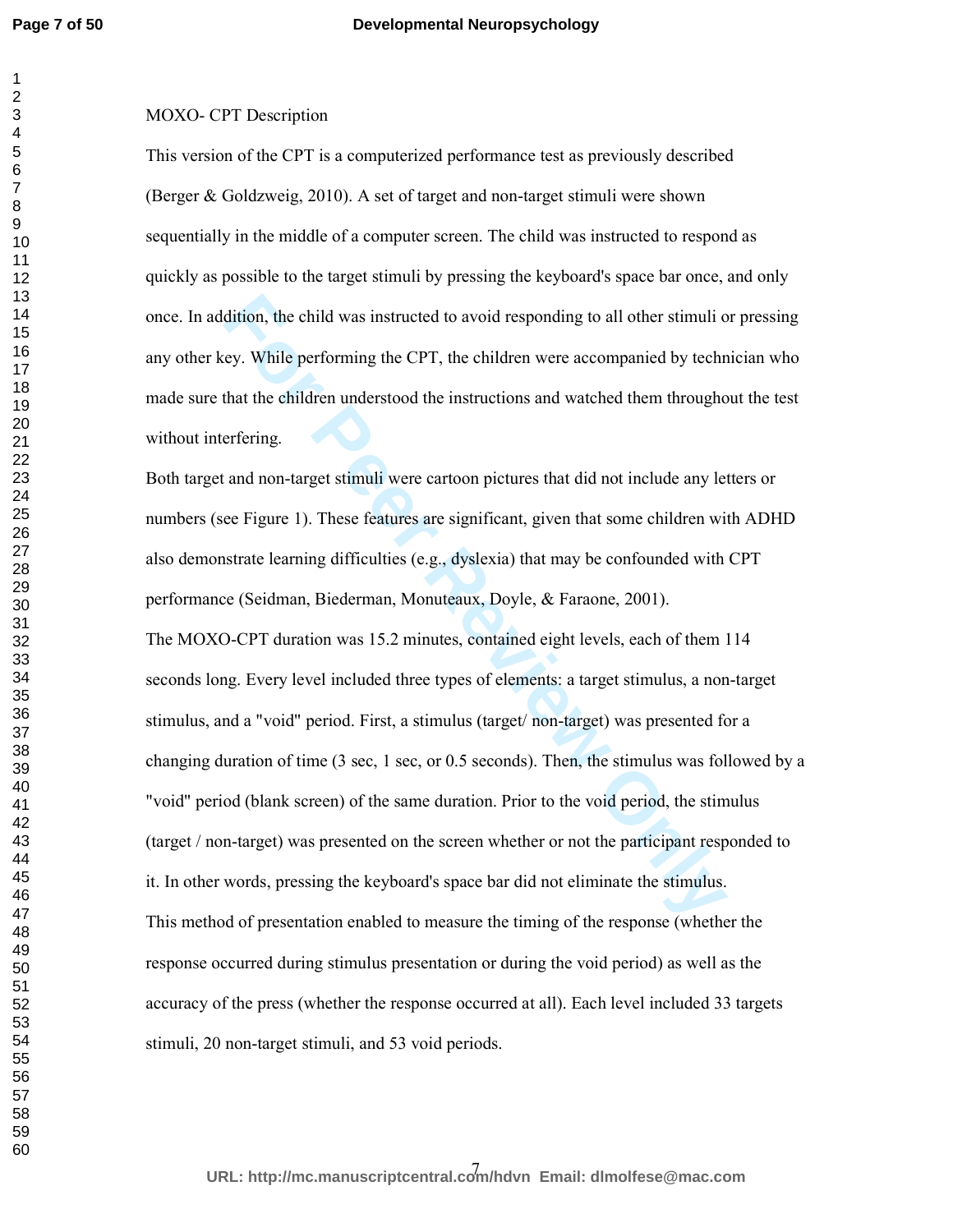were presented (Figure 2). Every one of the eight levels of the MOXO-<br> **Kultificent set of distracters:** two levels (1 and 8) contained only target and<br> **Follow** distracters, two levels (2 and 3) contained only target and<br> Distracters - In order to simulate everyday environment, the MOXO-CPT contained interfering stimuli that serve as distracters. The distracters included three types of basic elements that characterize the child's environment: a) pure visual distracters (e.g., flying birds, magician's wand), b) pure auditory distracters (e.g., a voice of a gong, squeaking birds), and c) combination of both the visual and auditory distracters. Overall, six different distracters were presented (Figure 2). Every one of the eight levels of the MOXO-CPT included a different set of distracters: two levels (1 and 8) contained only target and nontarget stimuli without distracters, two levels (2 and 3) contained pure visual stimuli, two levels (4 and 5) contained pure auditory stimuli, and two levels (6 and 7) contained a combination of visual and auditory stimuli.

While the target stimulus was presented at the center of the screen, the visual distracters appeared at one of the four sides of the display: down, up, left or right. The sequence of distracters and their exact position on the display were predefined for each level. Distracters were displayed for varied durations ranging from for 3.5 to 14.7 seconds, with a constant void interval of 0.5 second between two sequential distracting elements.

The burden of the interfering stimuli increased in the odd number levels. That is, the third, fifth, and seventh levels included higher burden of distracters than the second, fourth and sixth levels, respectively.

*Performance indices* – The MOXO-CPT included four indices named: Attention, Timing, Impulsivity, and Hyperactivity.

Attention – This parameter included the number of correct responses (pressing the key in response to a target stimulus), which were performed either during the stimulus presentation on the screen or during the void period that followed. Thus, it was possible to evaluate whether the participant responded correctly to the target (was attentive to the target) independently of how fast he was. Knowing how many responses are expected, it was also

8 **URL: http://mc.manuscriptcentral.com/hdvn Email: dlmolfese@mac.com**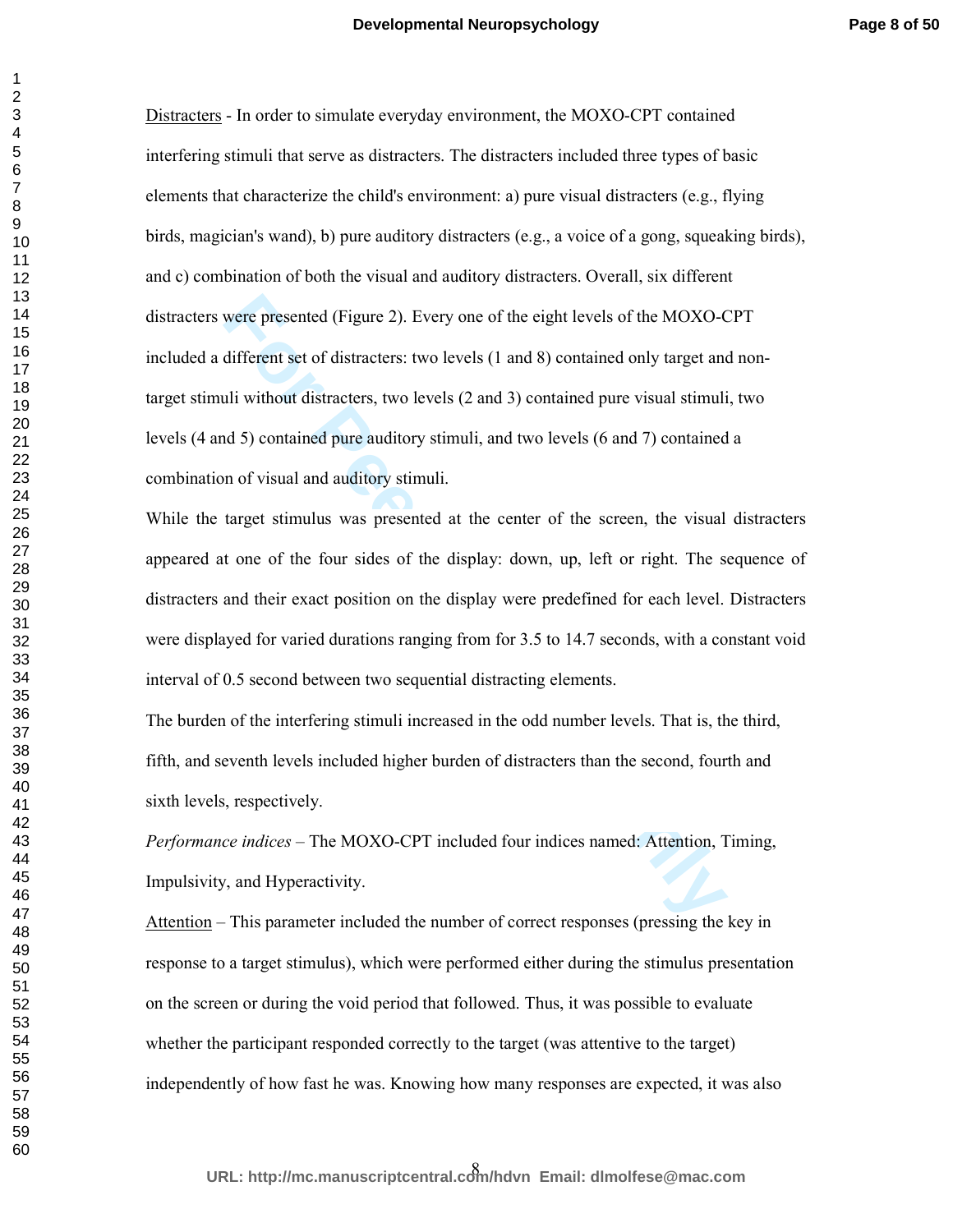### **Developmental Neuropsychology**

possible to calculate the number of times the target was presented, but the patient did not respond to it (omission errors).

Timing – This parameter included the number of correct responses (pressing the key in response to a target stimulus) which were performed only while the target stimulus was still presented on the screen. This parameter did not include responses that were performed during the void period (after the stimulus has disappeared).

riod (after the stimulus has disappeared).<br>
to the National Institute of Mental Health (2012), inattention problems is<br>
y be expressed in "difficulties in processing information as quickly and in<br>
Traditionally, difficulti According to the National Institute of Mental Health (2012), inattention problems in ADHD may be expressed in "difficulties in processing information as quickly and accurately as others". Traditionally, difficulties in timing at a CPT are evaluated by mean response time for correct responses to the target (which is interpreted as a measure of information processing and motor response speed) and by the standard deviation of response time for correct responses to the target (which is interpreted as a measure of variability or consistency) (Greenberg & Waldman, 1993; Halperin, Matier, Bedi, Sharma, & Newcorn, 1992). In these paradigms the stimulus is presented for short and fixed periods of time and the response occurs after the stimulus has disappeared. Given the short, fixed presentation, accurate but slow participants may be mistakenly diagnosed as inattentive. While a group of patients would respond correctly if allowed more time, inattentive patients would not respond at all because they were not alert to the target. Therefore, the measurement of response time per-se, addresses only the ability to respond quickly, but not the ability to respond accurately. By implanting a void period after each stimulus and using variable presentation durations of the elements, the MOXO-CPT could distinguish accurate responses performed in "good timing" (quick and correct responses to the target performed during stimulus presentation) from accurate but slow responses (correct responses to the target performed after the stimulus presentation; during the void period). These two aspects of timing correspond to the two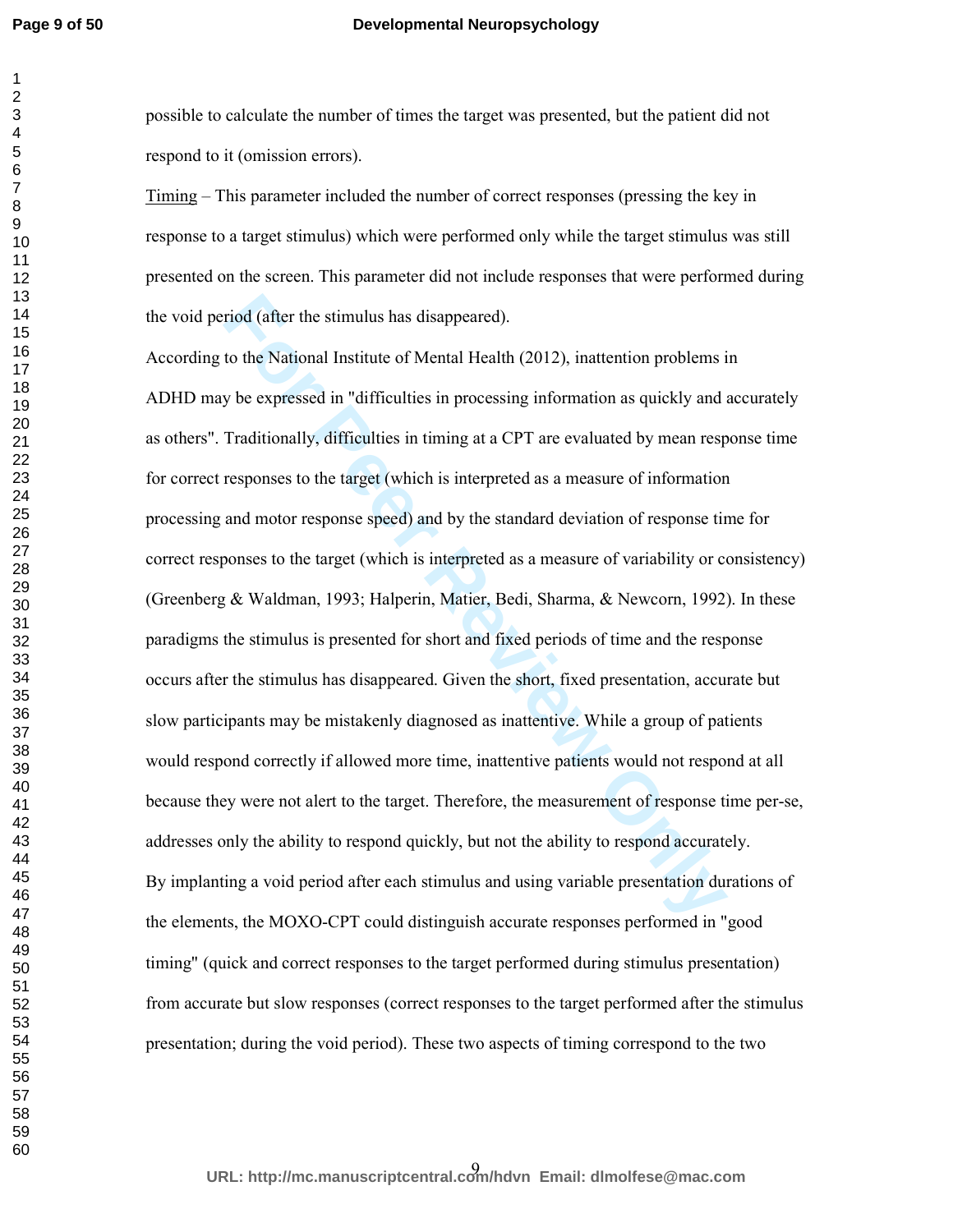different problems of ADHD described by the National Institute of Mental Health (2012): responding quickly and responding accurately.

Impulsivity - This parameter included the number of commission errors (responses to a nontarget stimulus), performed as the initial response to the non-target stimuli. Usually, commission errors are coded in any case of inappropriate response to the target (e.g., pressing a random key) (Greenberg  $& Waldman, 1993$ ). In contrast, the MOXO-CPT's impulsivity parameter considered as impulsive behavior only the first pressing on the keyboard's space– bar in response to non-target stimulus. All other non-inhibited responses (e.g., pressing the keyboard more than once) were not coded as impulsive responses (as will describe in the next paragraph).

**EXECUTE:** EXECT THE SURVEX SURVEY THE SURVEY THE SURVEY CONDETTS AND ANOTE ADSO USERVATORS IMPOSSIBET AND WE FIRST PRESSING ON THE REVIEND ONE CONDITRED THE REVIEND ONLY THE PARAMOTE CONDITRENT ON THE PARAMOTE CONDITRENT Hyperactivity - This parameter included all types of commission responses that are not coded as impulsive responses. Several examples are: 1. Multiple responses- pressing the keyboard's space bar more than once (in response to target/ non-target), which is commonly interpreted as a measure of motor hyper-responsivity (Greenberg & Waldman, 1993). The MOXO-CPT considered as multiple responses only the second press and above (the first response would be considered as correct response with good timing, as correct response with poor timing, or as impulsive response, depends on the type of element appearing on the screen). 2. Random key pressing - pressing any keyboard button other than the space bar. By separating commission errors due to impulsive behavior from commission errors due to motor hyperresponsivity, it was possible to identify the multiple sources of response inhibition problems. Thus, the MOXO- CPT was able to differentiate impulsive responses from hyperactive responses.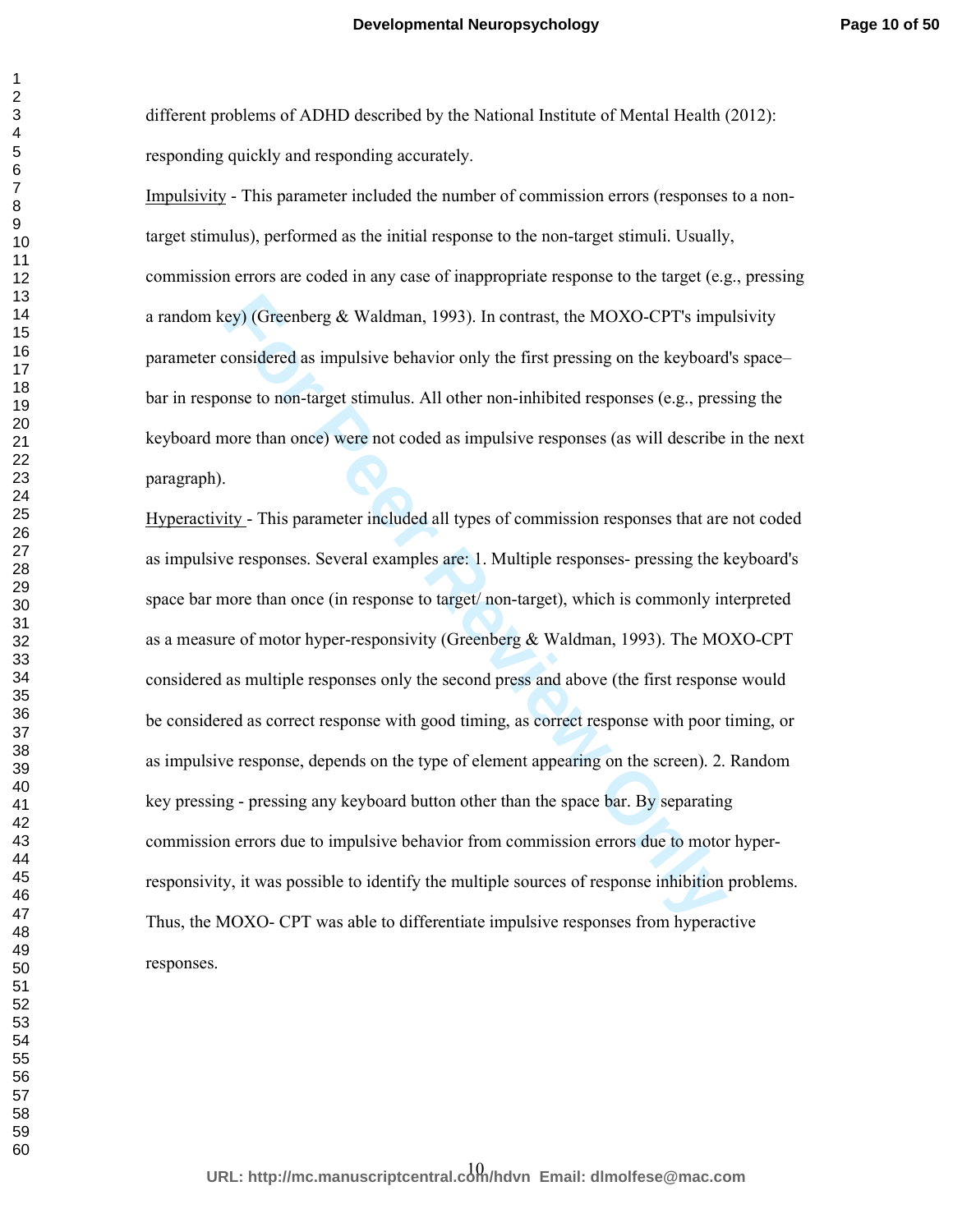# **Data Analyses**

All analyses were conducted with Matlab version R2011b. In order to compare the performance of ADHD children and non-ADHD children, independent samples T-tests were performed, for each one of the four MOXO-CPT parameters. The diagnostic value of the MOXO-CPT was assessed by calculating the areas under the receiver operating characteristic (ROC) curves, which were used to assess the best cutoff points to distinguish between ADHD and non-ADHD children.

#### **Results**

# *Differentiating Between ADHD and non-ADHD children*

**For Perront II** and the Hyperactivity and III and the Nuslem Schementian and the SADHD children DHD children.<br> **For Peer ADHD** and non-ADHD children<br> **For Peer CPT** (attention, timing, hyperactivity, and impulsivity) were Differences between the study and the control group in the four parameters of performance in the MOXO-CPT (attention, timing, hyperactivity, and impulsivity) were examined by two tailed T-test analyses for independent samples. In addition, differences between the groups were measured by comparing the total score of the MOXO-CPT, which takes into account all four parameters (Table 2). Results of the analyses revealed that in all age categories, significant differences were found between ADHD and non-ADHD children. As can be seen in table 2, ADHD children received significantly lower scores in the Attention and Timing parameters than normal controls. That is, ADHD children were less attended to the stimuli and performed less reactions on accurate time. Furthermore, ADHD children received significantly higher scores in the Hyperactivity and Impulsivity parameters than normal controls. Thus, ADHD children produced more Hyperactive and Impulsive responses as compared to non-ADHD children. Finally, ADHD children received higher total scores in the MOXO-CPT as compared to non-ADHD children. That is, ADHD children's general performance in the MOXO-CPT was worse than their unaffected peers of the same age. It should also be noted that using the total score of the MOXO-CPT produced the highest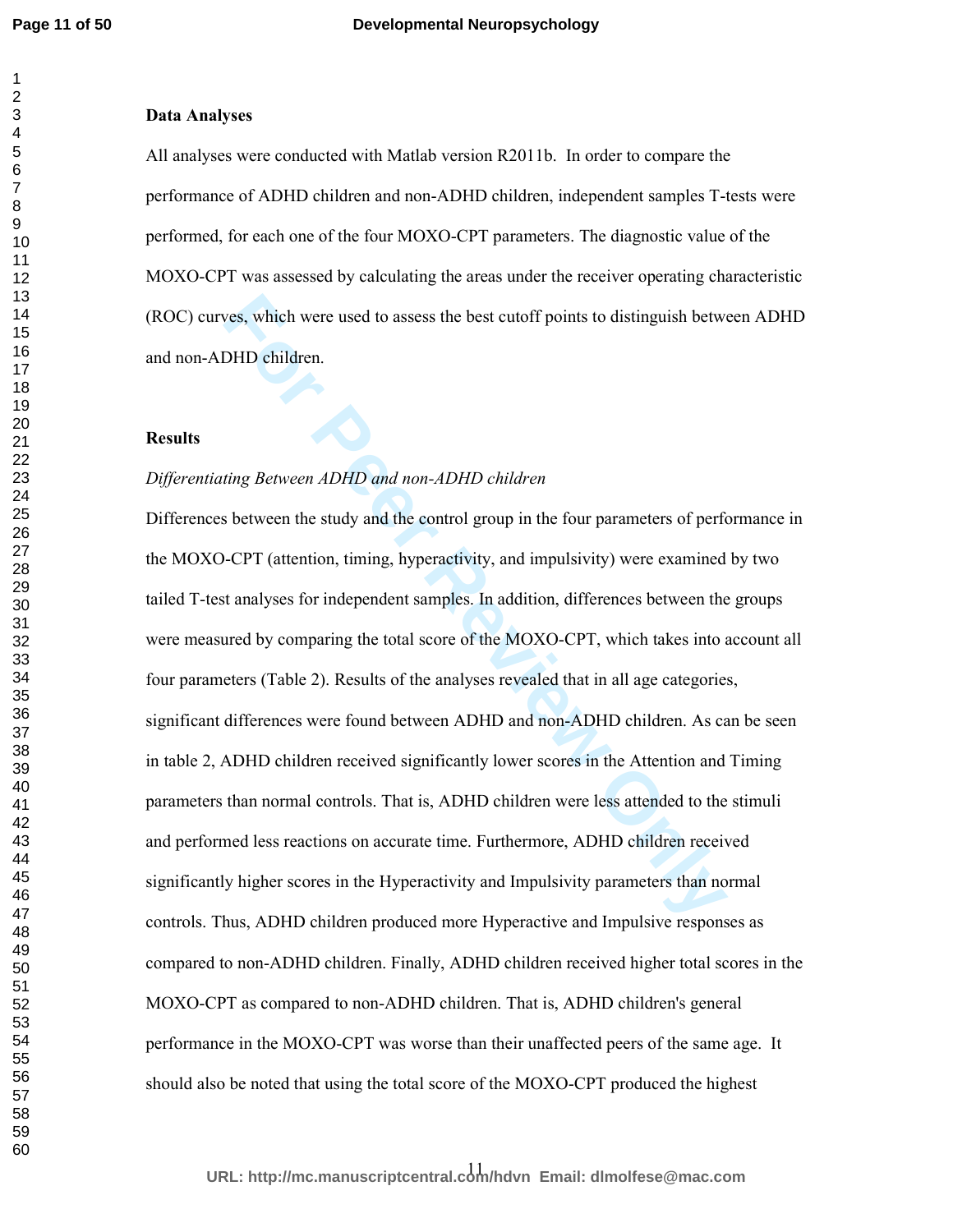difference between ADHD and non-ADHD performance, as compared to any single parameter.

# *Diagnostic Utility of the MOXO-CPT*

ADHD diagnosis according to DSM-IV-TR (APA, 2000), the sensitivity<br>of the MOXO-CPT were calculated using these criteria. Results of ROC<br>ed in table 3. The table shows the cut-off points, sensitivity and specific<br>-CPT, base Since inclusion criteria required that each participating child (in the ADHD group) met the criteria for ADHD diagnosis according to DSM-IV-TR (APA, 2000), the sensitivity and specificity of the MOXO-CPT were calculated using these criteria. Results of ROC analyses are presented in table 3. The table shows the cut-off points, sensitivity and specificity rates of the MOXO-CPT, based on the total scores of the MOXO-CPT (taking into account all four parameters). Different sensitivity and specificity rates could be used for different purposes of the test (e.g., screening, diagnosis). However, we have used the optimal value which represents the maximized classification accuracy with the highest sensitivity and specificity rates. Results showed that in all age categories, the optimal cut-off points were associated with both high sensitivity and specificity rates (all above 80%).

Figure 3 presents an example of a ROC analysis, in a group of children aged 8-9 years. As can be seen in the figure, the total score of the MOXO-CPT produced the highest sensitivity and specificity rates, as compared to any single parameter.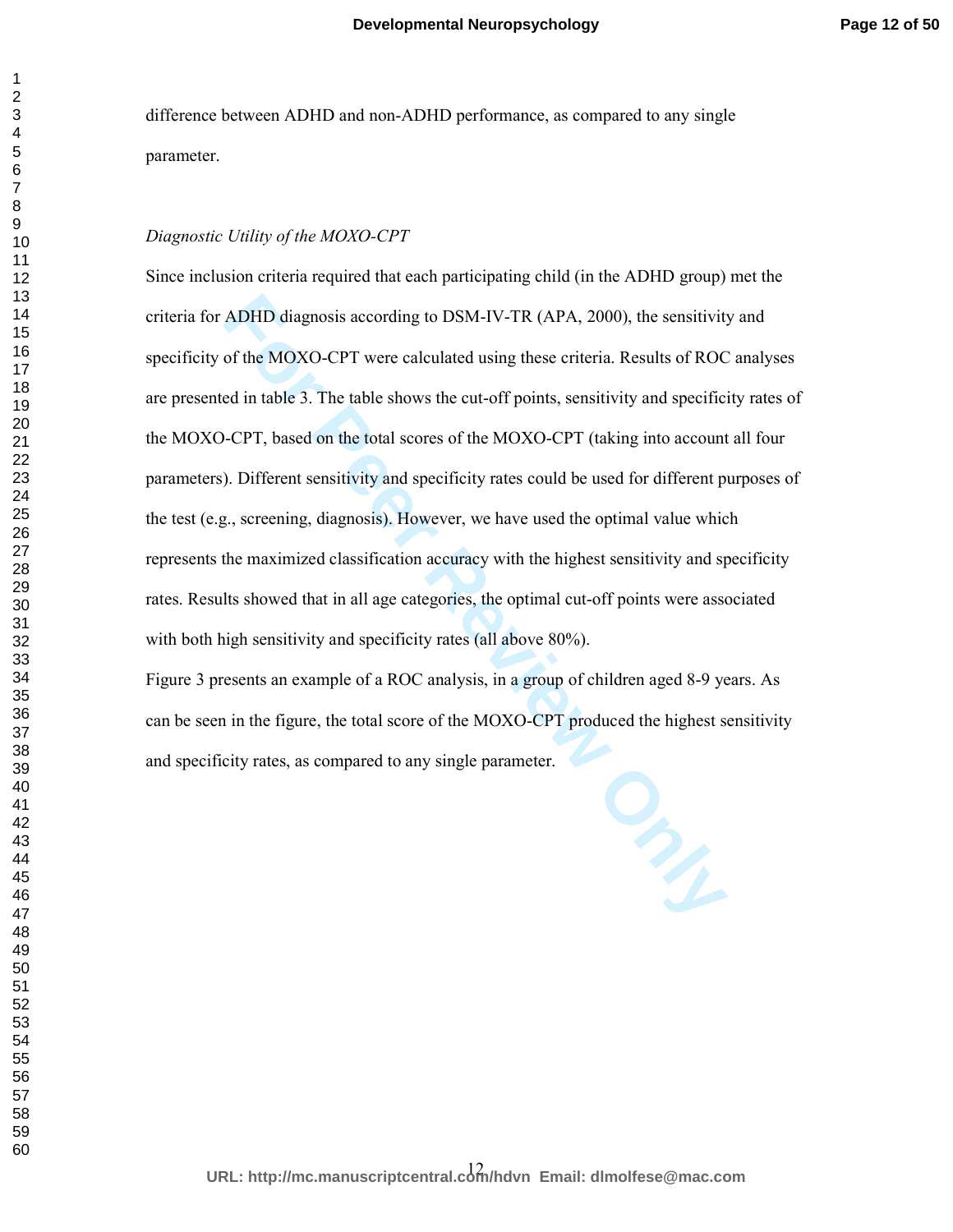#### **Discussion**

If their unaffected peers of the same age. As measured by the MOXO-CP<br>th ADHD were more inattentive, more impulsive and more hyperactive<br>trols of the same age. In addition, they had more difficulties in responding.<br>The lar The current study investigated the diagnostic utility of the MOXO-CPT (Berger  $\&$ Goldzweig, 2010) for the assessment of ADHD in a sample of children aged 7-12 years. Results showed that the MOXO-CPT significantly discriminated between children with ADHD and their unaffected peers of the same age. As measured by the MOXO-CPT, children with ADHD were more inattentive, more impulsive and more hyperactive than normal controls of the same age. In addition, they had more difficulties in responding on accurate timing. The largest difference between ADHD and non-ADHD children was revealed in the total score of the test. Moreover, the total score of the MOXO-CPT yielded the highest sensitivity and specificity rates, as compared to any single parameter. Given the complexity of ADHD etiology and clinical manifestation, it is little wonder that the total score of the MOXO-CPT was superior to any single parameter in identifying ADHD. This finding emphasizes the importance of integrating several different attention parameters in measuring attention functions.

Results of the ROC analyses showed that the MOXO-CPT was highly accurate in identifying participants with ADHD, based on the DSM-IV-TR (APA, 2000) criteria. For all ages, optimal cutoff values were associated with both high sensitivity and specificity rates (above 80%).

Selection of a threshold for a screening test is best achieved according to the needs of the specific setting in which it is to be used. 'Optimal' cutoff values vary depending on the riskbenefit ratio between false positive and false negative test results and the base rate of the target disorder in the population at hand. Important information may be lost when defining sensitivity and specificity in relation to a single cutoff value of a continuous variable (Sox,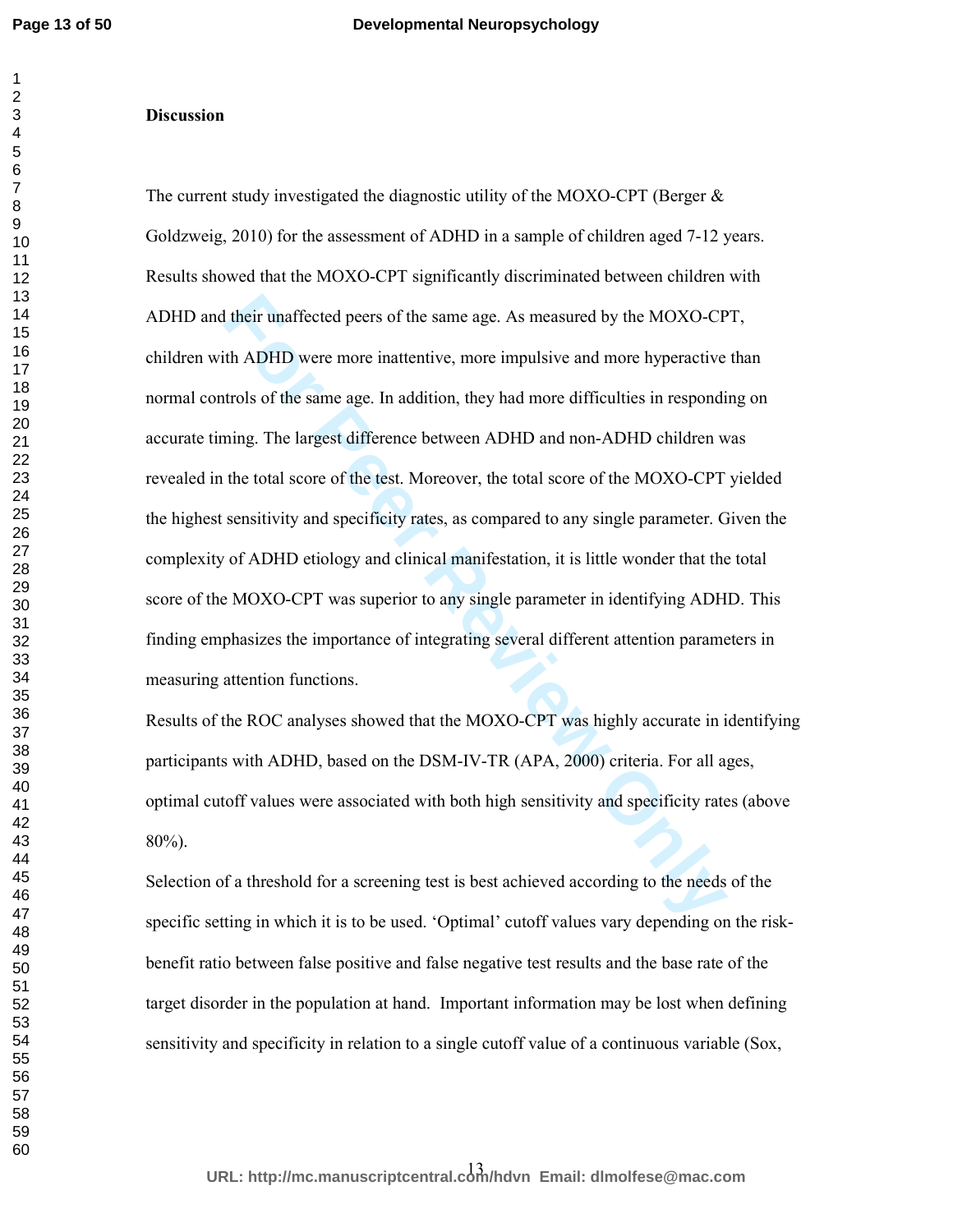1986). The discussion regarding which are the best criteria for diagnosis is beyond the scope of this study.

The literature has long been debating the reliability and validity of using CPT tests for case identification and diagnosis of ADHD (Dickerson et al., 2001; Skounti et al., 2007). Low validity of CPT tests may not only lead to inaccurate diagnosis but could also prevent effective intervention and might further complicate the symptoms in the long term (Sonuga-Barke, Koerting, Smith, McCann, &Thompson, 2011).

The MOXO-CPT has several advantages that may make it preferable for use in clinical and diagnostic settings. Due to the presence of distracters, the MOXO-CPT could be construed as more ecologically valid. It also allows monitoring the impact of distracting stimuli on the attention performance of ADHD children.

retrievention and might further complicate the symptoms in the long term<br>
Fiting, Smith, McCann, &Thompson, 2011).<br>
D-CPT has several advantages that may make it preferable for use in clin<br>
For PT has several advantages th In addition, the tests' indices of ADHD symptoms are more accurately defined. Thus, the test could distinguish hyperactive behavior from impulsive behavior. Moreover, the timing ability was re-conceptualized, so the test could measure two different types of problems: difficulties to sustain attention and difficulties in responding on accurate timing. The findings of this study are therefore of great value since they offer a sensitive, objective assessment tool in assessing ADHD symptomatology.

Several limitations of this study should be considered. The first limitation results from the study's sampling method. Participation in the study was based on a voluntary agreement of children and their parents. This self-selected sampling strategy tends to be biased towards favoring more cooperative and motivated individuals. Therefore, it is not possible to determine whether this sample also represents other children that were not recruited and whether cooperation is confounded with ADHD variables. This limitation is typical to most clinic-based ADHD studies around the world (Gau et al., 2010; Lee & Ausley, 2006). Moreover, the clinics from which ADHD children were recruited were based in tertiary care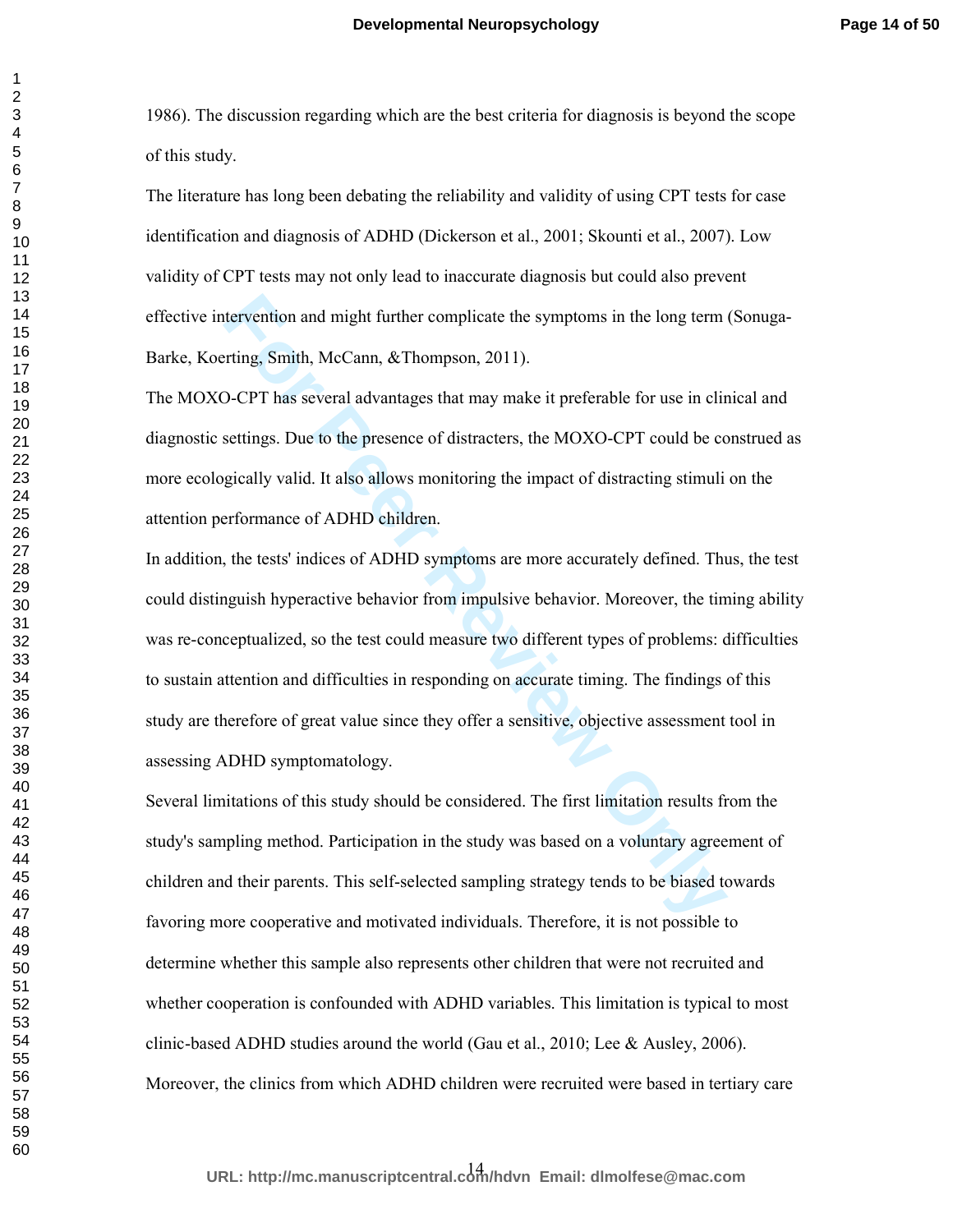# **Developmental Neuropsychology**

hospital. This population has heterogeneous background characteristics including those correlates of ADHD. On the other hand, the fact that the control group was recruited from a random population supports our findings by showing that the test is able to identify the ADHD children from a random population sample.

Another limitation of the study is the exclusion of ADHD children with severe comorbidities. Since ADHD is associated with many psychiatric disorders (Gentile, Atiq, & Gillig, 2006) this exclusion limits the generalization of our results.

Future research should explore the psychometric properties of the MOXO-CPT in other age groups, in samples with comorbid features, and in different sub-types of ADHD. Despite its shortcomings, this study suggests important information about using CPT in clinical and empirical settings, and may be a first step towards a more accurate and objective diagnostic process of ADHD.

A<br>
For Peer a first sure,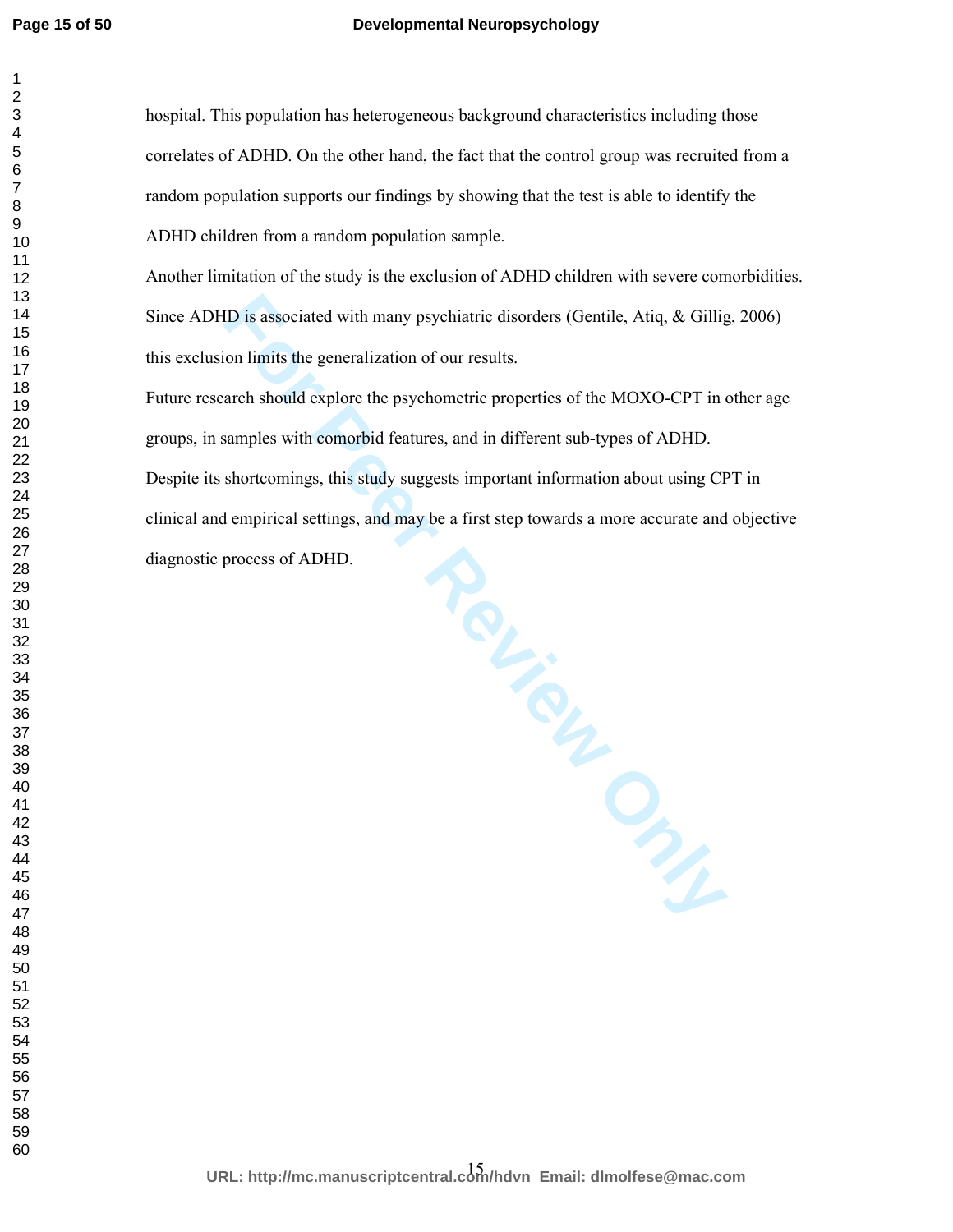#### **References**

Aaron, P. G., Joshi, R. M., and Phipps, J. (2004). A cognitive tool to diagnose predominantly inattentive ADHD behavior. *Journal of Attention Disorders*, 7, 125–135.

doi:10.1177/108705470400700301

American Academy of Pediatrics (2001). Subcommittee on attention-deficit/hyperactivity disorder and committee on quality improvement. Clinical practice guideline: treatment of the school-aged child with attention deficit/hyperactivity disorder. *Pediatrics,* 108, 1033-1044.

American Psychiatric Association. (1994). *Diagnostic and statistical manual of mental disorders (4th ed.)*. Washington, DC: American Psychiatric Association.

Academy of Pediatrics (2001). Subcommittee on attention-deficit/hyperal committee on quality improvement. Clinical practice guideline: treatry definited with attention deficit/hyperactivity disorder. *Pediatrics*, 108, 103 American Psychiatric Association. (2000). *Diagnostic and statistical manual of mental disorders text revision (DSM-IV-TR).* 4th edn.-text revision. Washington, DC: American Psychiatric Association.

Barkley, R. A. (1991). The ecological validity of laboratory and analogue assessment methods of ADHD symptoms. *Journal of Abnormal Child Psychology, 19*, 149–178. doi:10.1007/BF00909976

Barkley, R. A. (2006). *Attention deficit hyperactivity disorder: A handbook for diagnosis and treatment* (3rd edn.). New York: Guilford Press. doi:10.1177/1087054706288111

Berger, I., & Goldzweig, G. (2010). Objective measures of attention-deficit/hyperactivity disorder – a pilot study. *Israel Medical Association Journal,* 12*,* 531-535.

16 **URL: http://mc.manuscriptcentral.com/hdvn Email: dlmolfese@mac.com**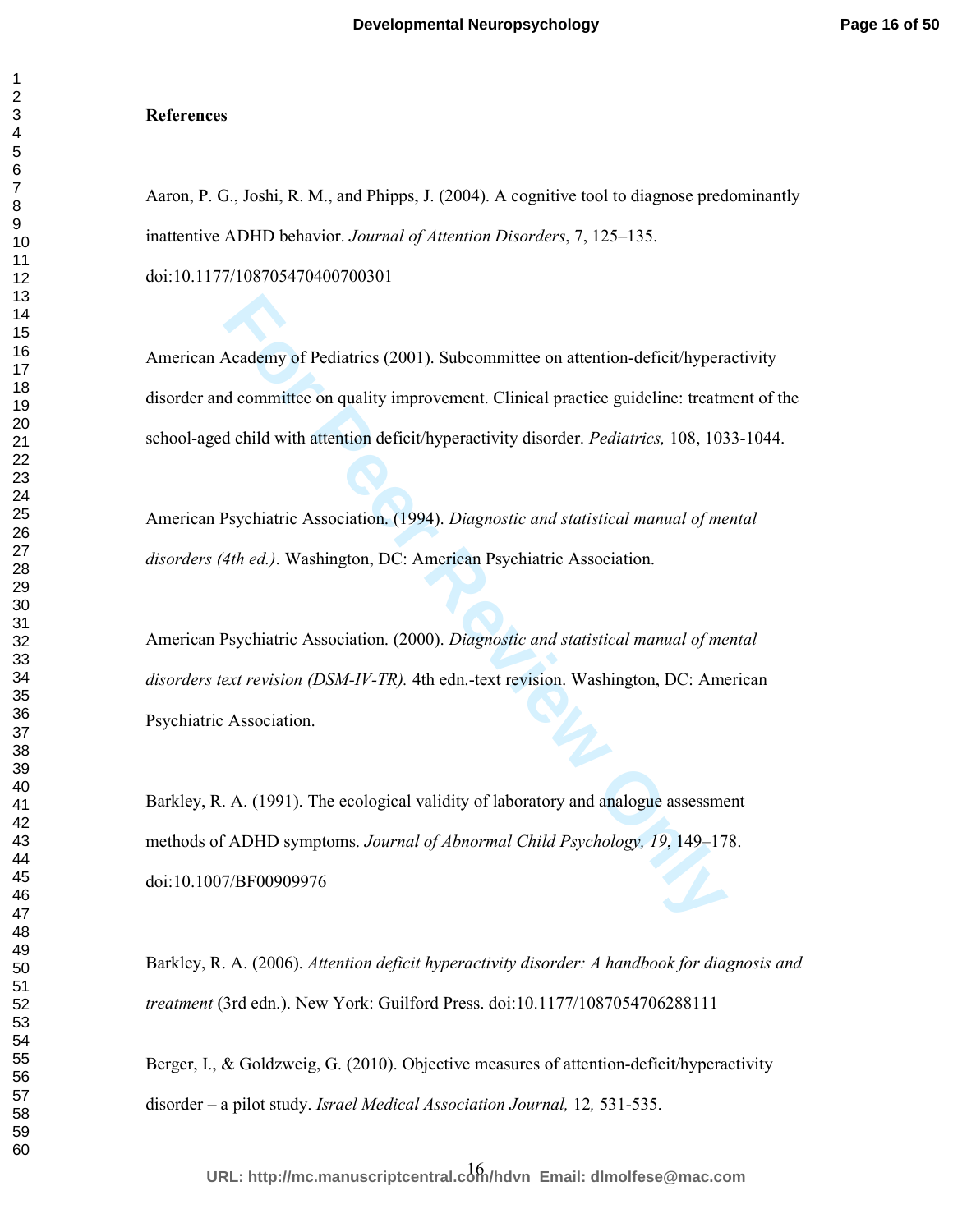#### **Developmental Neuropsychology**

Centers for disease control and prevention (2010. November 12). Increasing prevalence of parent-reported attention-deficit/hyperactivity disorder among children-United States, 2003 and 2007. *Morbidity and Mortality Weekly Report* (*MMWR*), 59(44), 1439-1443

Christensen, K.M., & Joschko, M. (2001). Construct validity of the Continuous Attention Test for Children. *The Clinical Neuropsychologist*, 15, 2, 203-209. doi:10.1076/clin.15.2.203.1899

Conners, C.K. (1997a). *Conners' Parent Rating Scale - Revised (L).*New York: Multi-Health Systems Inc.

Conners, C.K. (1997b). *Conners' Teacher Rating Scale - Revised (L.)* New York: Multi-Health Systems Inc.

Conners, C.K. (2000). Conners' continuous performance test II. Toronto, ON, Canada: Multi-Health Systems Inc.

ildren. *The Clinical Neuropsychologist*, 15, 2, 203-209.<br>
6/clin.15.2.203.1899<br>
F.K. (1997a). *Conners' Parent Rating Scale - Revised (L)*. New York: Mu<br>
c.<br>
F.K. (1997b). *Conners' Teacher Rating Scale - Revised (L.)* Ne Corkum, P., & Siegel, L. (1993). Is the continuous performance task a valuable research tool for use with children with attention-deficit-hyperactivity disorder? *Journal of Child Psychology and Psychiatry,* 34, 1217–1239. DOI: 10.1111/j.1469-7610.1993.tb01784.x

DeShazo, T.B., Grofer, L.K., Lyman, R.D., Bush, D., & Hawkins, L. (2001). Visual selective attention versus sustained attention in boys with Attention-Deficit/ Hyperactivity Disorder. *Journal of Attention Disorders,* 4, 193-202.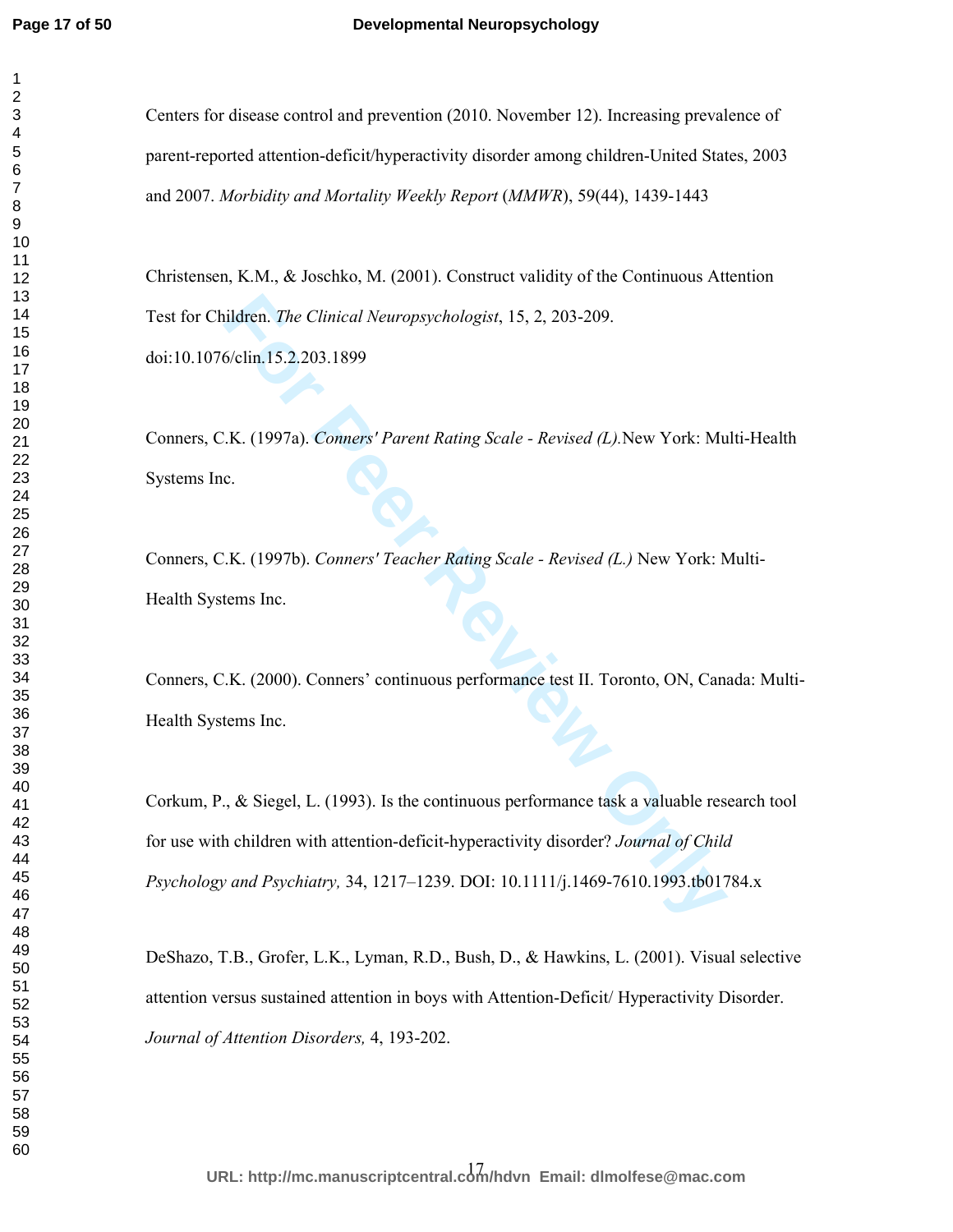Dickerson Mayes, S., Calhoun, S.L., & Crowell, E.W. (2001). Clinical validity and interpretation of the Gordon Diagnostic System in ADHD assessments. *Child Neuropsychology*, 7, 32-41. doi:10.1076/chin.7.1.32.3151

Edwards, M.C., Gardner, E.S., Chelonis, J.J., Schulz, E.G., Flake, R.A., & Diaz, P.F. (2007). Estimates of the validity and utility of the Conner's CPT in the assessment of inattentive and/or hyperactive impulsive behaviors in children. *Journal of Abnormal Child Psychology,*  35,393-404. doi:10.1007/s10802-007-9098-3

Epstein, J. N., Erkanli, A., Conners, C. K., Klaric, J., Costello, J. E., & Angold, A. (2003). Relations between continuous performance test performance measures and ADHD behaviors. *Journal of Abnormal Child Psychology*, 31, 543–554. doi:10.1023/A:1025405216339

of the validity and utility of the Conner's CPT in the assessment of inatteractive impulsive behaviors in children. *Journal of Abnormal Child Psy*, al. doi:10.1007/s10802-007-9098-3<br>
N., Erkanli, A., Conners, C. K., Klari Gau, S., Lin, Y. Shang, C. Liu, S., Chiu, Y., & Soong, W. (2010). Emotional/ behavioral problems and functional impairment in clinic and community-based children with attentiondeficit/hyperactivity disorder in Taiwan. *Abnormal Child Psychology*, 38, 521-532. doi:10.1007/s10802-009-9381-6

Gentile, J., Atiq, R. & Gillig, P.M. (2006). Adult ADHD: Diagnosis, differential diagnosis, and medication management. *Psychiatry,* 3, 25-30.

Greenberg, L.M. (1997). T.O.V.A Visual continuous performance 15. test. Los Alamitos, CA: Universal Attention Disorders Inc.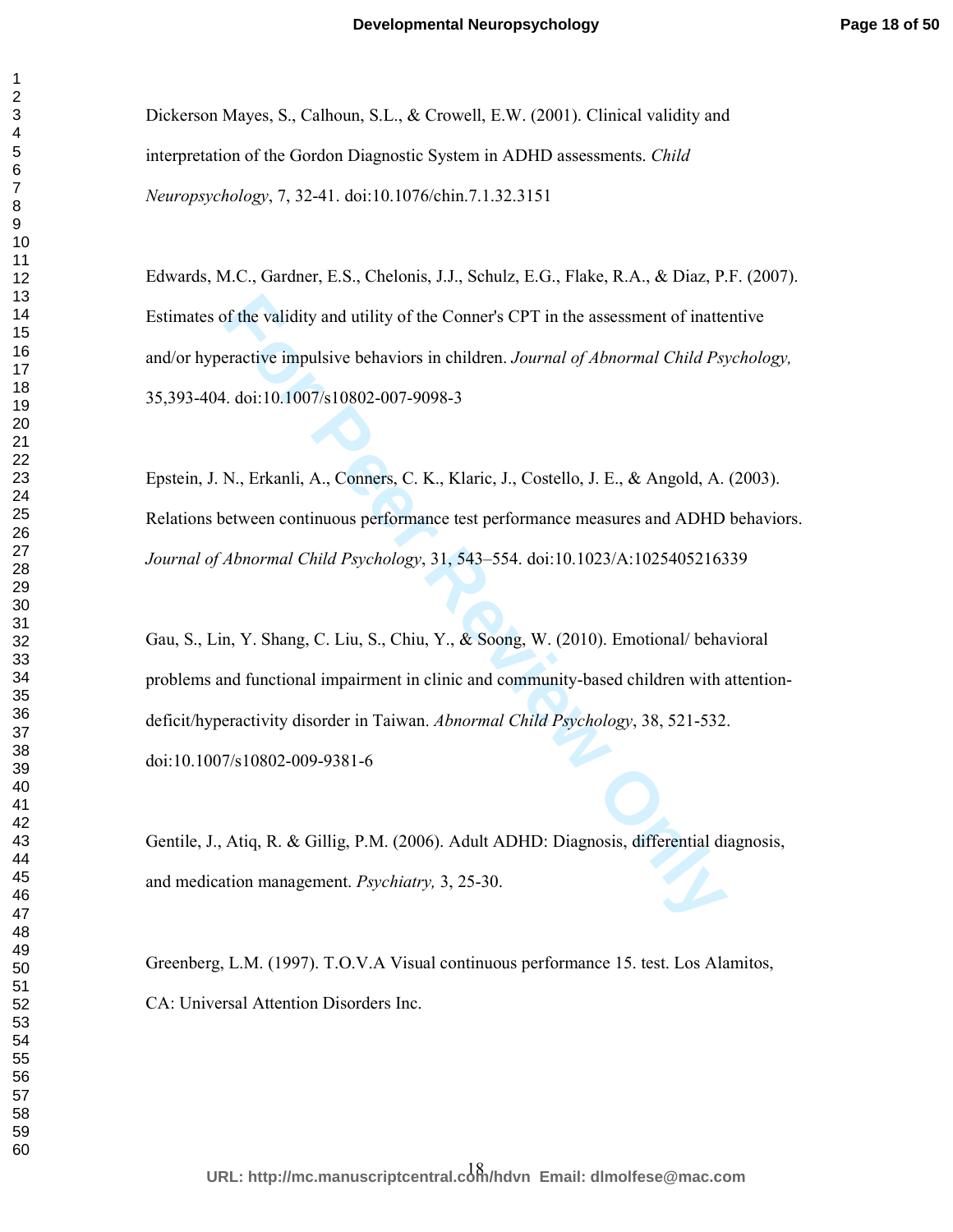### **Developmental Neuropsychology**

Greenberg M, & Waldman, I. (1993). Developmental normative data on The Test of Variables of Attention (T.O.V.A™). *Journal of Child Psychology and Psychiatry*, 34, 1019- 1030. doi:10.1111/j.1469-7610.1993.tb01105.x

Gutiérrez-Maldonado, J., Letosa-Porta , A., Rus-Calafell, M., & Peñaloza-Salazar,C. (2009). The assessment of Attention Deficit Hyperactivity Disorder in children using continuous performance tasks in virtual environments. *Anuario de Psicología,* 40, 211-222.

ment of Attention Deficit Hyperactivity Disorder in children using contic te tasks in virtual environments. *Anuario de Psicologia*, 40, 211-222.<br> **For Peer Review Allen Exercises** Anuario de Psicologia, 40, 211-222.<br> **For** Halperin, J. M., Matier, K., Bedi, G., Sharma, V., & Newcorn, J. H. (1992). Specificity of inattention, impulsivity, and hyperactivity to the diagnosis of attention-deficit hyperactivity disorder. *Journal of the American Academy of Child and Adolescent Psychiatry*, 31, 190–196. . doi:10.1097/00004583-199203000-00002

Lee, D.O., & Ousley, O.Y. (2006). Attention-deficit hyperactivity disorder symptoms in a clinic sample of children and adolescents with pervasive developmental disorders. *Journal of Child and Adolescent Psychopharmacology*, 16, 737-746. doi:10.1089/cap.2006.16.737.

McGee, R.A., Clark, S.E., & Symons, D.K. (2000). Does the Conners' Continuous Performance Test aid in ADHD diagnosis? *Journal of Abnormal Child Psychol*ogy, 28, 415– 442. doi:10.1023/A:1005127504982

National institute of mental health. (2012, January). *Attention deficit hyperactivity disorder.* Retrieved from: http://www.nimh.nih.gov/health/publications/attention-deficit-hyperactivitydisorder/complete-index.shtml.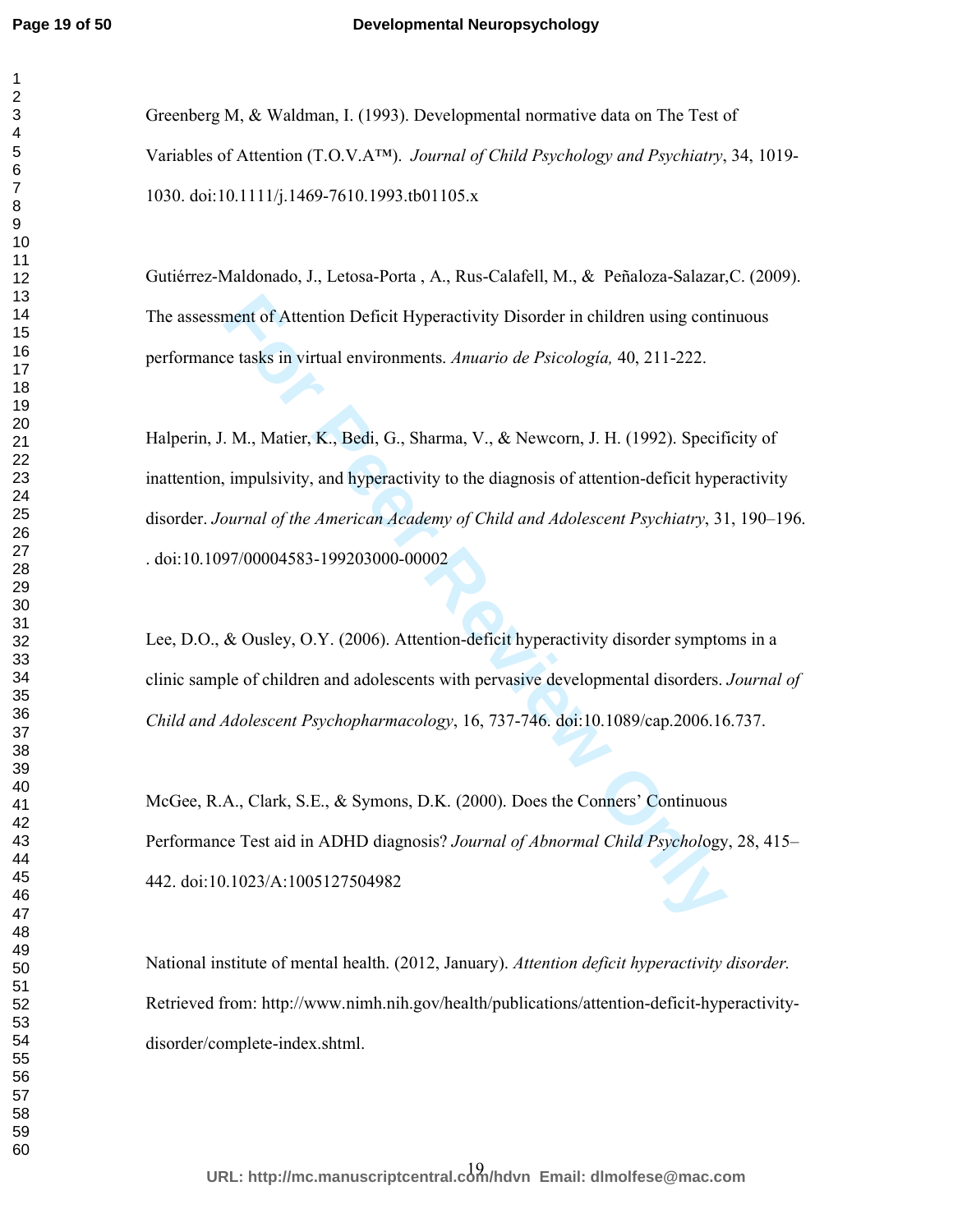Pelham, W.E., Waschbusch,D. A., Hoza, B. Gnagy, E.M., Greiner,A.R., Sams, S.E., Vallano, G., Majumdar, A., & Carter, R.L. (2011). Music and video as distractors for boys with ADHD in the classroom: Comparison with controls, individual differences, and medication effects . *Journal of Abnormal Child Psychology,* 39, 1085-1098. doi:

10.1007/s10802-011-9529-z

**For Perry Allen II. Shore, G., Denney, C. B., & Issaes, P. (2000). Upgt**<br> **For Perry Alternation** of Clinical Child Psychology, 29, 555-568.<br> **For PEER Review Only Alternation** of Clinical Child Psychology, 29, 555-568.<br> Rapport, M. D., Chung, K. M., Shore, G., Denney, C. B., & Issacs, P. (2000). Upgrading the science and technology of assessment and diagnosis: Laboratory and clinic-based assessment of children with ADHD. *Journal of Clinical Child Psychology*, *29*, 555-568. doi:10.1207/S15374424JCCP2904\_8

Riccio, C.A.,Waldrop, J.J., Reynolds, C.R., & Lowe, P. (2001). Effects of stimulants on the continuous performance test (CPT): implications for CPT use and interpretation. *The Journal* of *Neuropsychiatry and Clinical Neurosciences*, 13, 326-335. doi:10.1176/appi.neuropsych.13.3.326

Rosvold, H.E., Mirsky, A.F., Sarason, I., Bransome, Jr E.D., & Beck, L.H. (1956). A continuous performance test of brain damage. *Journal of Consultant Psychology*, 20, 343– 350. doi:10.1037/h0043220

Rousseau, C., Measham, T., & Bathiche-Suidan, M. (2008). DSM -IV, culture and child psychiatry. *Journal of the Canadian Academy* of *Child and Adolescent Psychiatry*, 17, 69-75.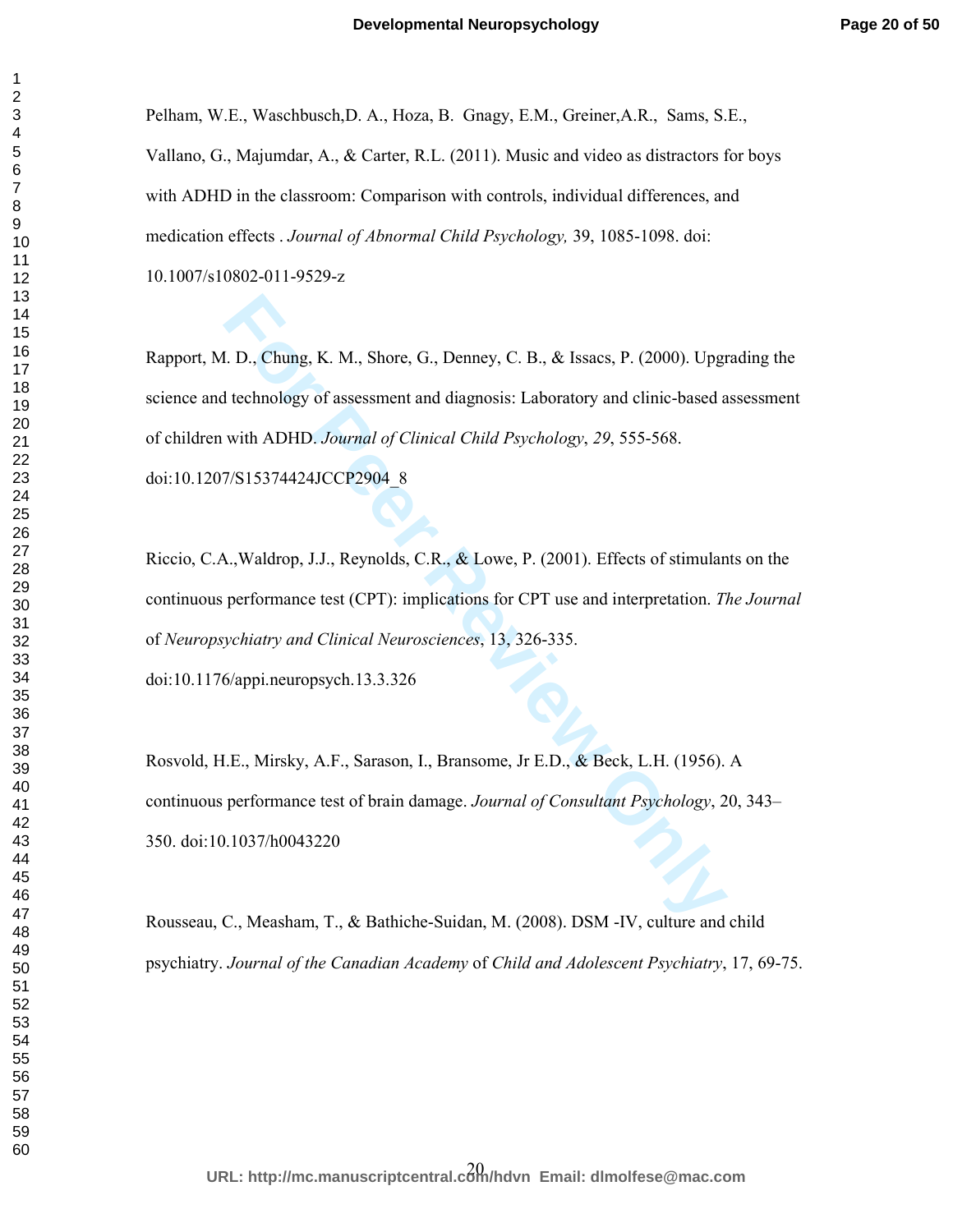## **Developmental Neuropsychology**

Schachar, R., Logan, G., Wachsmuth, R., & Chajczyk, D.(1988). Attaining and maintaining preparation: A comparison of attention in hyperactive, normal, and disturbed control children. *Journal of Abnormal Child Psychology, 16*, 361–378. doi:10.1007/BF00914169

Seidel, W., & Joschko, M. (1990). Evidence of difficulties in sustained attention in children with ADHD. *Journal of Abnormal Child Psychology,* 18*,* 217–229. doi:10.1007/BF00910732

Seidman, L.J., Biederman, J., Monuteaux, M., Doyle, A.E., & Faraone, S.V. (2001). Learning disabilities and executive dysfunction in boys with attention deficit hyperactivity disorder. *Neuropsychology*, 15, 544-556. doi:10.1037//0894-4105.15.4.544

**Following Controllary Admonmand Child Psychology, 18, 217–229.** doi:10.1007/BI<br> *For Peerman, J., Monuteaux, M., Doyle, A.E., & Faraone, S.V.* (2001)<br>
and executive dysfunction in boys with attention deficit hyperactivity Serra-Pinheiro, M.A., Mattos, P., & Regalla, A.M. (2008). Inattention, hyperactivity, and oppositional-defiant symptoms in Brazilian adolescents: gender prevalence and agreement between teachers and parents in a non-English speaking population. *Journal of Attention Disorders,* 12, 135-140.

Skounti, M., Philalithis, A., & Galanakis, E. (2007).Variations in prevalence of attention deficit hyperactivity disorder worldwide. *European Journal of Pediatrics*, 166, 117-123. doi: 10.1007/s00431-006-0299-5

Sonuga-Barke E.J., Koerting, J., Smith, E., McCann, D.C., & Thompson, M. (2011). Early detection and intervention for attention-deficit/hyperactivity disorder. *Expert Review of Neurotherapeutics*, 11, 557-563. doi:10.1586/ern.11.39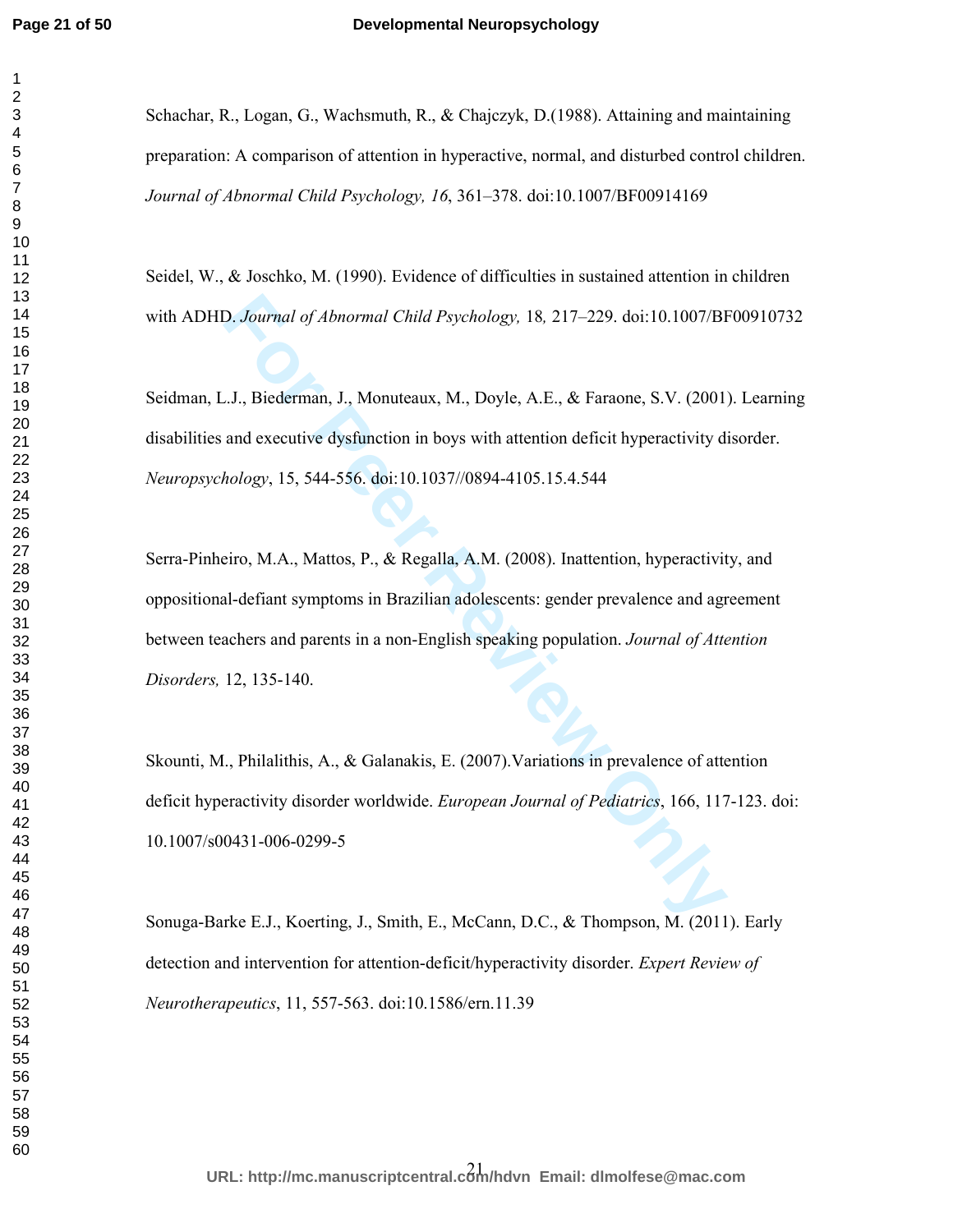Sox, H.C.J. (1986). Probability theory in the use of diagnostic tests. Annals of Internal Medicine, 104, 60-66.

Trommer, B.L., Hoeppner, J.B., Lorber, R., & Armstrong, K. (1988). Pitfalls in the use of a continuous performance test as a diagnostic tool in attention deficit disorder. *Journal of Developmental and Behavioral Pediatrics,* 9, 339-345. doi:10.1097/00004703-198812000- 

of Child and .<br> **CLANDREVER** Werry, J.S., Reeves, J, C., & Elkind, G.S. (1987). Attention deficit, conduct, oppositional, and anxiety disorders in children: A review of research on differentiating characteristics. *Journal of the American Academy of Child and Adolescent Psychiatry*, 26, 133-143. doi:10.1097/00004583-198703000-00003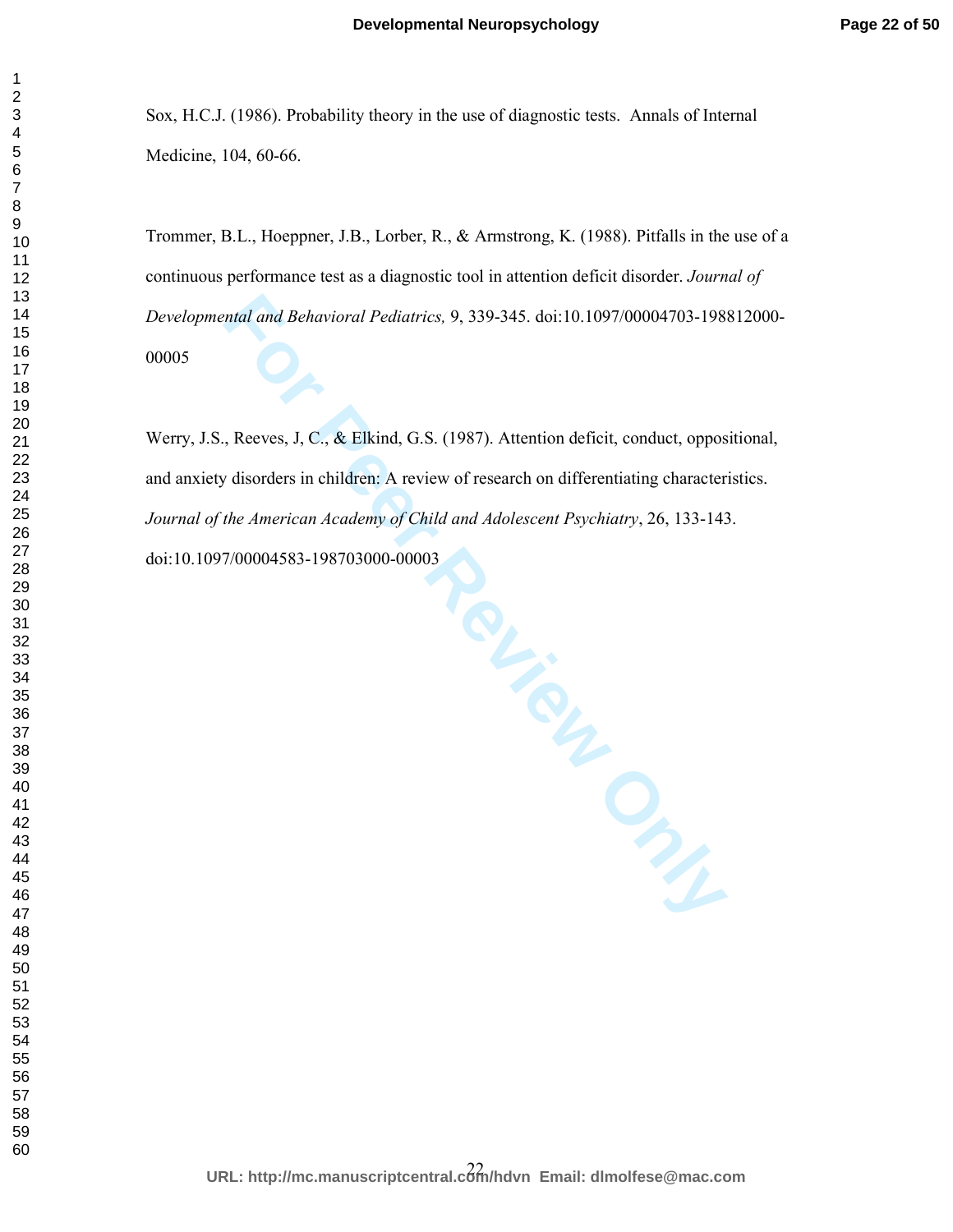#### **Abstract**

This study examined the validity of a Continuous Performance Test (MOXO-CPT) among 798 children aged 7-12 years. Receiver Operating Characteristic (ROC) analyses showed that the MOXO-CPT was highly accurate in identifying ADHD children who were previously diagnosed by using DSM-IV-TR criteria. In addition, the test significantly discriminated ADHD children from non-ADHD children.

These findings emphasize the importance of incorporating distracters into CPT and integrating several different attention parameters when measuring attention functions. In light of the criticism voiced against the low validity of CPT's, a valid CPT would be valuable for theory, research, and clinical work.

**Felicient Dysections**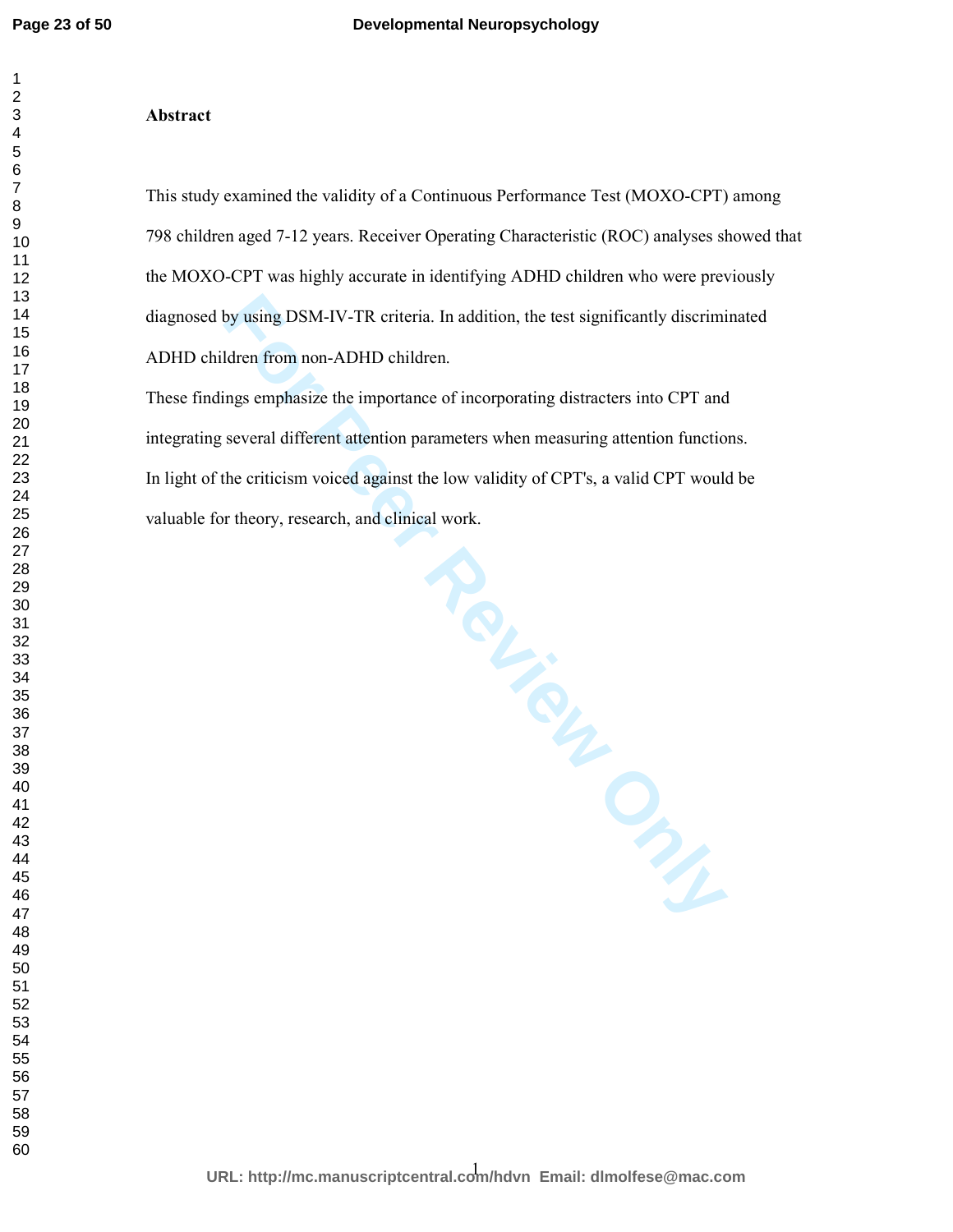# **Introduction**

Attention-deficit hyperactivity disorder (ADHD) is among the most common neurobehavioral disorders of childhood, characterized by inattention, impulsivity and hyperactivity. Using the DSM-IV criteria (APA, 1994), prevalence rates in the United States ranged from 7.4% to 9.9% (Barkley, 2006; CDC, 2010).

nce of available biological markers that would support conferring diagno<br>a about the symptoms is usually collected by using interviews based on 1<br>of ADHD and validated behavioral rating scales (AAP, 2001; APA, 200<br>iilalith In the absence of available biological markers that would support conferring diagnoses, information about the symptoms is usually collected by using interviews based on DSM-IV-TR criteria of ADHD and validated behavioral rating scales (AAP, 2001; APA, 2000; Skounti, Philalithis, & Galanakis, 2007). The subjective nature of these methods makes them vulnerable to clinician and informant biases (Rousseau, Measham, & Bathiche-Suidan, 2008; Serra-Pinheiro, Mattos, &Regalla, 2008; Skounti et al., 2007).

As a result, there has long been interest in developing objective laboratory-based measures that could support the clinical diagnosis of ADHD. One of the most popular laboratory-based tools is the computerized continuous performance test (CPT), which was originally developed as a measure of vigilance (Rosvold, Mirsky, Sarason, Bransome & Beck, 1956). Generally, CPT tasks require the subjects to maintain vigilance and react to the presence (or absence) of a specific stimulus within a set of distracters presented continuously.

The use of the CPT as an objective measure of attention in ADHD has several advantages. It can measure the ability to concentrate on a single task for a certain length of time. In addition, it is considered an objective tool to gather quantifiable information on the changes of attention as a result of a medical or non-medical treatment. Finally, CPT is inexpensive, easy to administer, and some versions include appropriate age norms.

Despite its vast popularity in clinical and empirical settings, many authors have identified concerns about using CPT as a diagnostic tool. One of the major controversies regarding the CPT is related to its low sensitivity and specificity rates (Edwards et al., 2007; McGee, Clark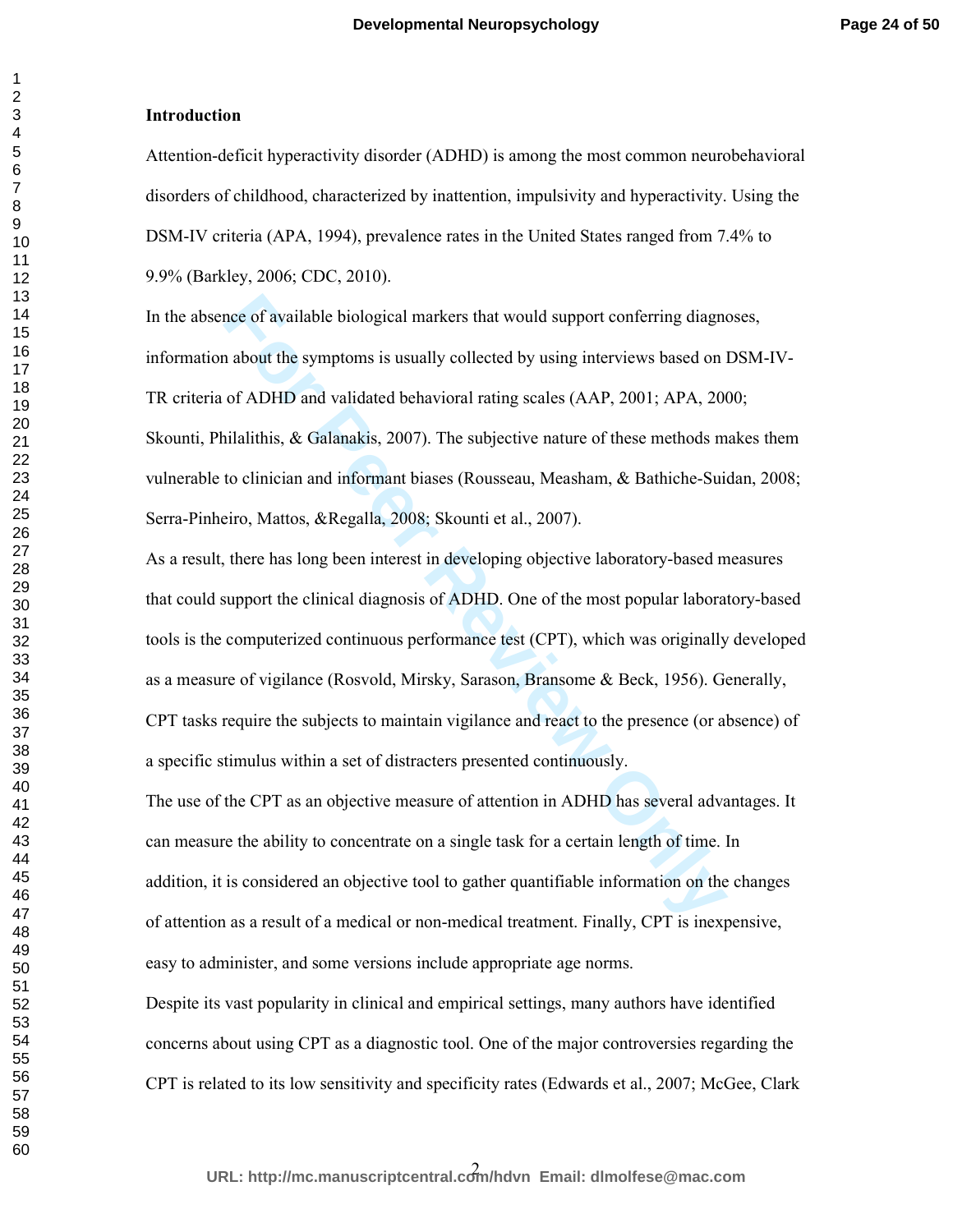## **Developmental Neuropsychology**

& Symons, 2000; Riccio, Waldrop, Reynolds, & Lowe, 2001; Skounti et al., 2007). Although some studies (Aaron, Joshi, and Phipps, 2004; Epstein et al., 2003; Seidel & Joschko, 1990) have demonstrated differences in CPT performance between ADHD and normal controls, many others have questioned its ability to consistently discriminate ADHD children from normal controls, psychiatric controls or learning disabilities (Corkum & Siegel, 1993; DeShazo, Grofer, Lyman, Bush, & Hawkins, 2001; Schachar, Logan, Wachsmuth, & Chajczyk, 1988; Trommer, Hoeppner, Lorber, & Armstrong, 1988; Werry, Reeves, & Elkind, 1987).

**Frofer, Lyman, Bush, & Hawkins, 2001; Schachar, Logan, Wachsmuth, 1988; Trommer, Hoeppner, Lorber, & Armstrong, 1988; Werry, Reeves as also criticized for its low ecological validity (Barkley, 1991; Pelham bort, Chung, Sh** The CPT was also criticized for its low ecological validity (Barkley, 1991; Pelham et al., 2011; Rapport, Chung, Shore, Denney, & Isaacs, 2000). That is, the CPT ability to simulate the difficulties of ADHD patients in everyday life. Being administrated in laboratory conditions (Barkley, 1991; Gutiérrez-Maldonado, Letosa-Porta , Rus-Calafell, & Peñaloza-Salazar, 2009), CPT are usually free of distracting stimuli, which are thought to impair the cognitive performance of ADHD children (APA, 1994; 2000).

In light of the limitations of the existing CPTs, the American Academy of Pediatrics did not support the use of CPT tests in the diagnostic process of ADHD (AAP, 2001). At the same time, the inaccuracy of the subjective measurement tools of ADHD still calls for a reliable and valid CPT tests (AAP, 2001; Dickerson Mayes, Calhoun, & Crowell, 2001; Skounti et al., 2007).

The current study examined the validity of the MOXO-CPT (Berger & Goldzweig, 2010) in the diagnosis of ADHD in children aged 7-12 years. This study had two objectives: the first one was to assess the MOXO-CPT's ability to measure differences in attention performance among ADHD versus non-ADHD children. The second objective was to evaluate the construct validity of the MOXO-CPT in the diagnosis of ADHD, using the DSM-IV-TR criteria (APA, 2000) as the 'gold standard'.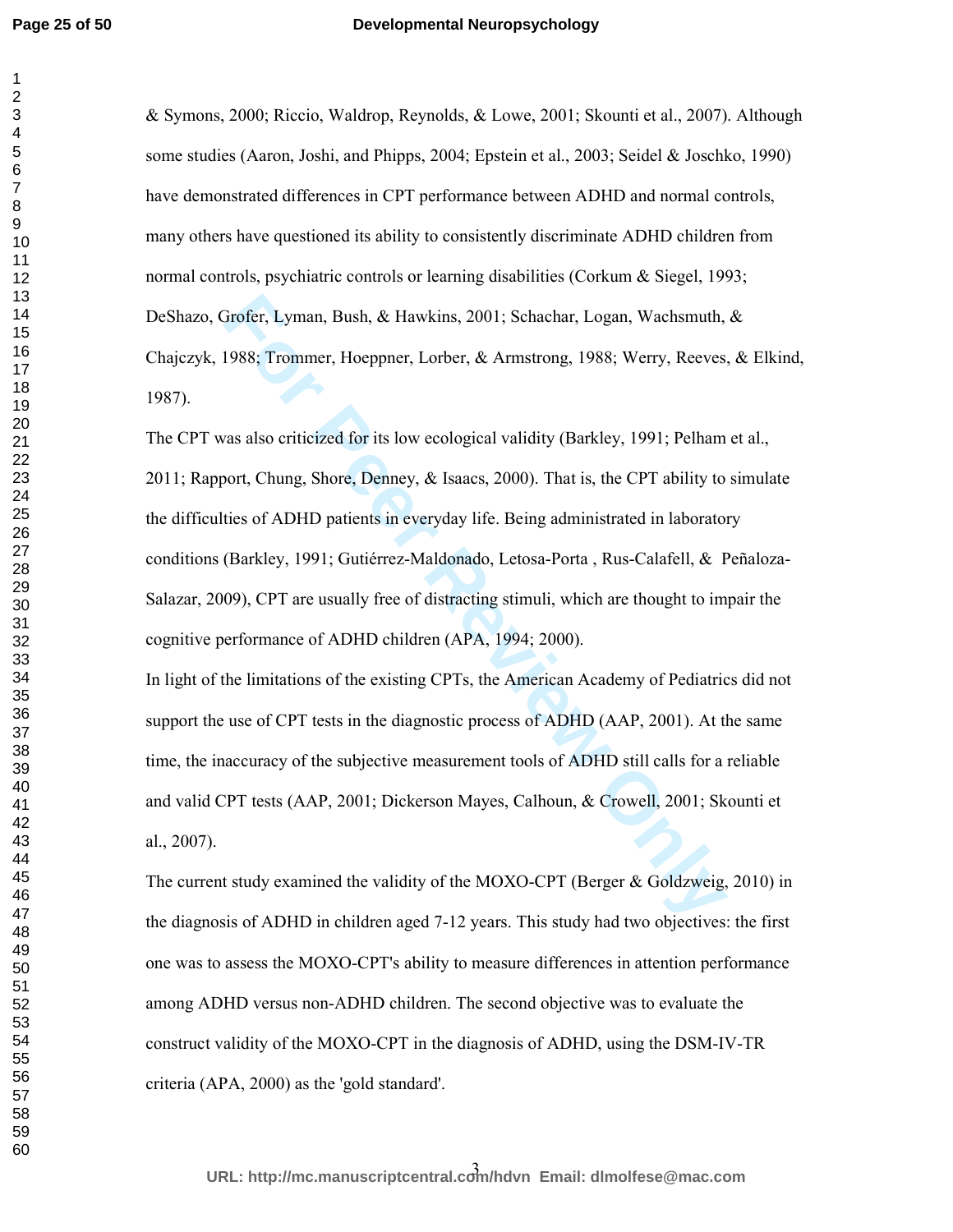The term 'MOXO' derives from the world of Japanese martial arts and means a 'moment of lucidity'. It refers to the moments preceding the fight, when the warrior clears his mind from distracting, unwanted thoughts and feelings.

Results of a pilot study with a small group of children (Berger & Goldzweig, 2010) showed that the MOXO-CPT was valid for ADHD diagnosis in children, and was more sensitive to ADHD than other CPT tests, such as the T.O.V.A (Greenberg, 1997) and the Conners CPT (Conners, 2000).

## **Methods**

# *Participants*

In other CPT tests, such as the T.O.V.A (Greenberg, 1997) and the Conn<br>
2000).<br> **For Peer Review Only 2012** to 12 years, of them 493 boys and<br>
tudy group included 339 children diagnosed with ADHD (Mean age, 9.2<br>
the contro Participants in this study were 798 children aged 7 to 12 years, of them 493 boys and 305 girls. The study group included 339 children diagnosed with ADHD (Mean age, 9.27, S.D= 1.65) and the control group included 459 children without ADHD (Mean age =9.71, S.D= 1.64).

The children were divided to six different age categories (7, 8, 9, 10, 11, and12 years). For example, the category of "8 years" included children who were equal or older than 8, but younger than 9.

As can be seen in Table 1, within each age category, the study and control group did not differ in gender distributions.

Participants in the ADHD group were recruited from children referred to the out-patient pediatric clinics of the Neuro-Cognitive Center, based in a tertiary care university hospital. The children were referred through their pediatrician, general practitioner, teacher, psychologist, or directly by the parents.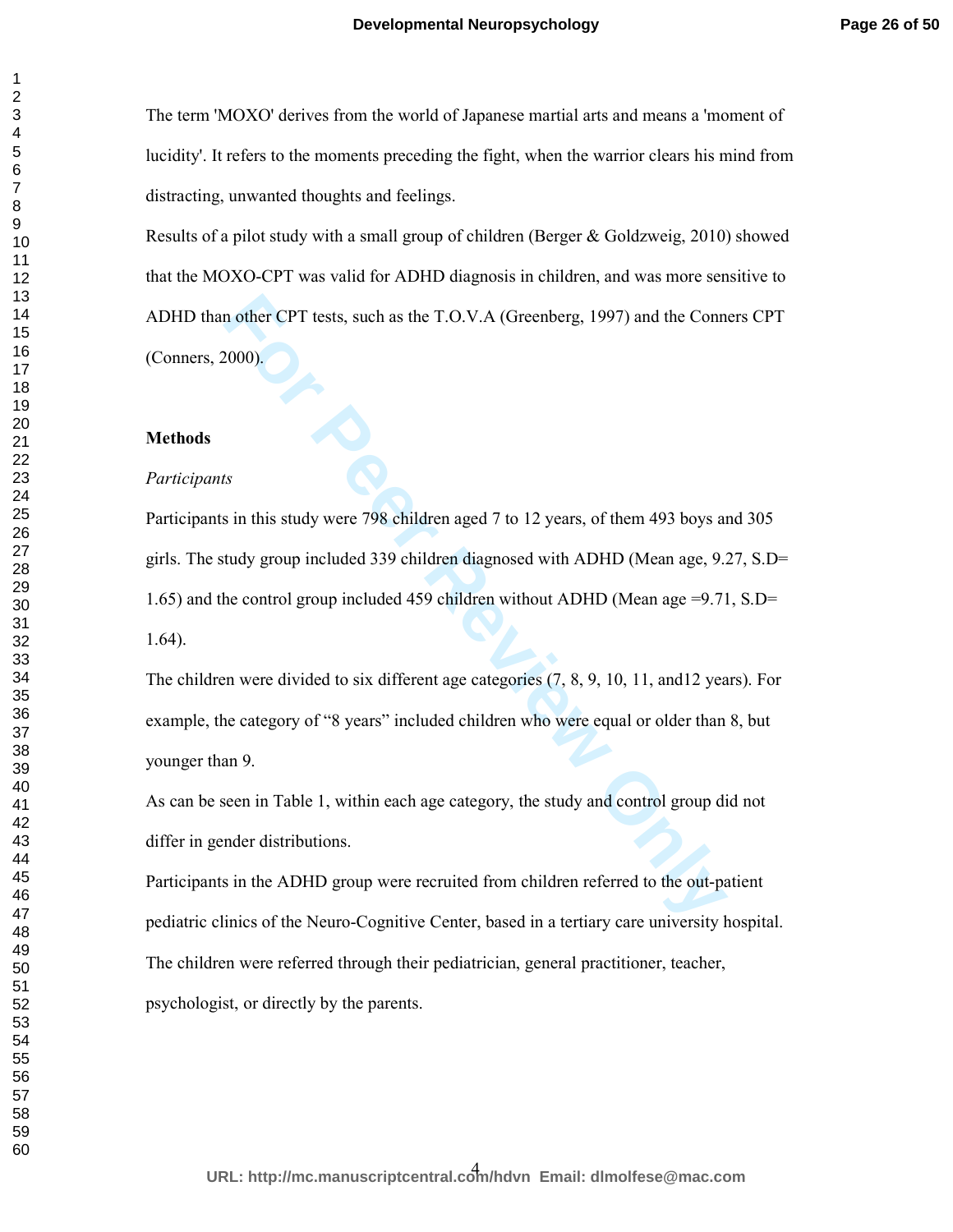# **Developmental Neuropsychology**

| Inclusion criteria for participants in the ADHD group were:                                   |
|-----------------------------------------------------------------------------------------------|
| 1. Each child met the criteria for ADHD according to DSM-IV-TR criteria (APA, 2000), as       |
| assessed by a certified pediatric neurologist. The diagnostic procedure included an interview |
| with the child and parents, fulfillment of questionnaires, and medical/neurological           |
| examination that confirmed ADHD diagnosis.                                                    |
| 2. Each child scored above the standard clinical cutoffs for ADHD symptoms on Conners'        |
| ADHD/DSM-IV Scales (Conners, 1997a; Conners, 1997b, APA, 2000).                               |
| 3. All children were drug naïve.                                                              |
| Participants in the control group were randomly recruited from pupils in primary schools.     |
| Inclusion criteria for participants in the control group were:                                |
| 1. Each child scored below the clinical cutoff point for ADHD symptoms on Conners'            |
| ADHD/DSM-IV Scales (Conners, 1997a; Conners, 1997b).                                          |
| 2. Absence of academic or behavioral problems, as reported by parents and teachers.           |
| Exclusion criteria were intellectual disability, other chronic condition, chronic use of      |
| medications, and other primary psychiatric diagnosis (e.g., depression, anxiety, and          |
| psychosis).                                                                                   |
| All participants agreed to participate in the study and their parents gave written informed   |
| consent to the study, approved by the Helsinki committee (IRB) of Hadassah-Hebrew             |
| University Medical Center (Jerusalem, Israel).                                                |
|                                                                                               |
| Measures                                                                                      |
| Measurement of child behavior - The parent and teacher forms of the Conner's                  |
| ADHD/DSM-IV Scales were used to assess the level of children's ADHD behaviors                 |
| (Conners, 1997a; Conners, 1997b; APA 2000).                                                   |
|                                                                                               |
|                                                                                               |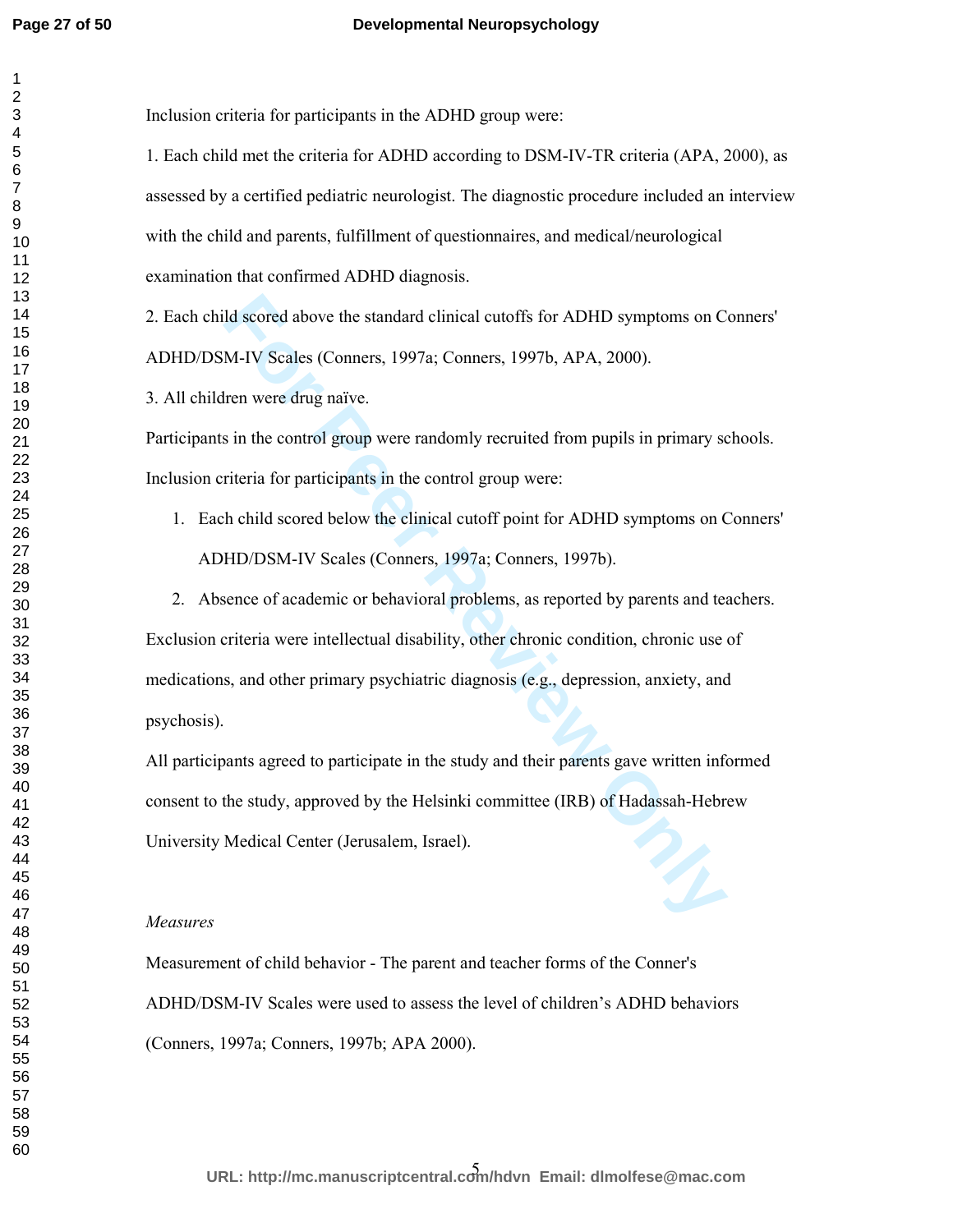# MOXO- CPT Description

This version of the CPT is a computerized performance test as previously described (Berger & Goldzweig, 2010). A set of target and non-target stimuli were shown sequentially in the middle of a computer screen. The child was instructed to respond as quickly as possible to the target stimuli by pressing the keyboard's space bar once, and only once. In addition, the child was instructed to avoid responding to all other stimuli or pressing any other key. While performing the CPT, the children were accompanied by technician who made sure that the children understood the instructions and watched them throughout the test without interfering.

dition, the child was instructed to avoid responding to all other stimuli of<br>ey. While performing the CPT, the children were accompanied by techn<br>that the children understood the instructions and watched them througho<br>erfe Both target and non-target stimuli were cartoon pictures that did not include any letters or numbers (see Figure 1). These features are significant, given that some children with ADHD also demonstrate learning difficulties (e.g., dyslexia) that may be confounded with CPT performance (Seidman, Biederman, Monuteaux, Doyle, & Faraone, 2001). The MOXO-CPT duration was 15.2 minutes, contained eight levels, each of them 114 seconds long. Every level included three types of elements: a target stimulus, a non-target stimulus, and a "void" period. First, a stimulus (target/ non-target) was presented for a changing duration of time (3 sec, 1 sec, or 0.5 seconds). Then, the stimulus was followed by a "void" period (blank screen) of the same duration. Prior to the void period, the stimulus (target / non-target) was presented on the screen whether or not the participant responded to it. In other words, pressing the keyboard's space bar did not eliminate the stimulus. This method of presentation enabled to measure the timing of the response (whether the response occurred during stimulus presentation or during the void period) as well as the accuracy of the press (whether the response occurred at all). Each level included 33 targets stimuli, 20 non-target stimuli, and 53 void periods.

6 **URL: http://mc.manuscriptcentral.com/hdvn Email: dlmolfese@mac.com**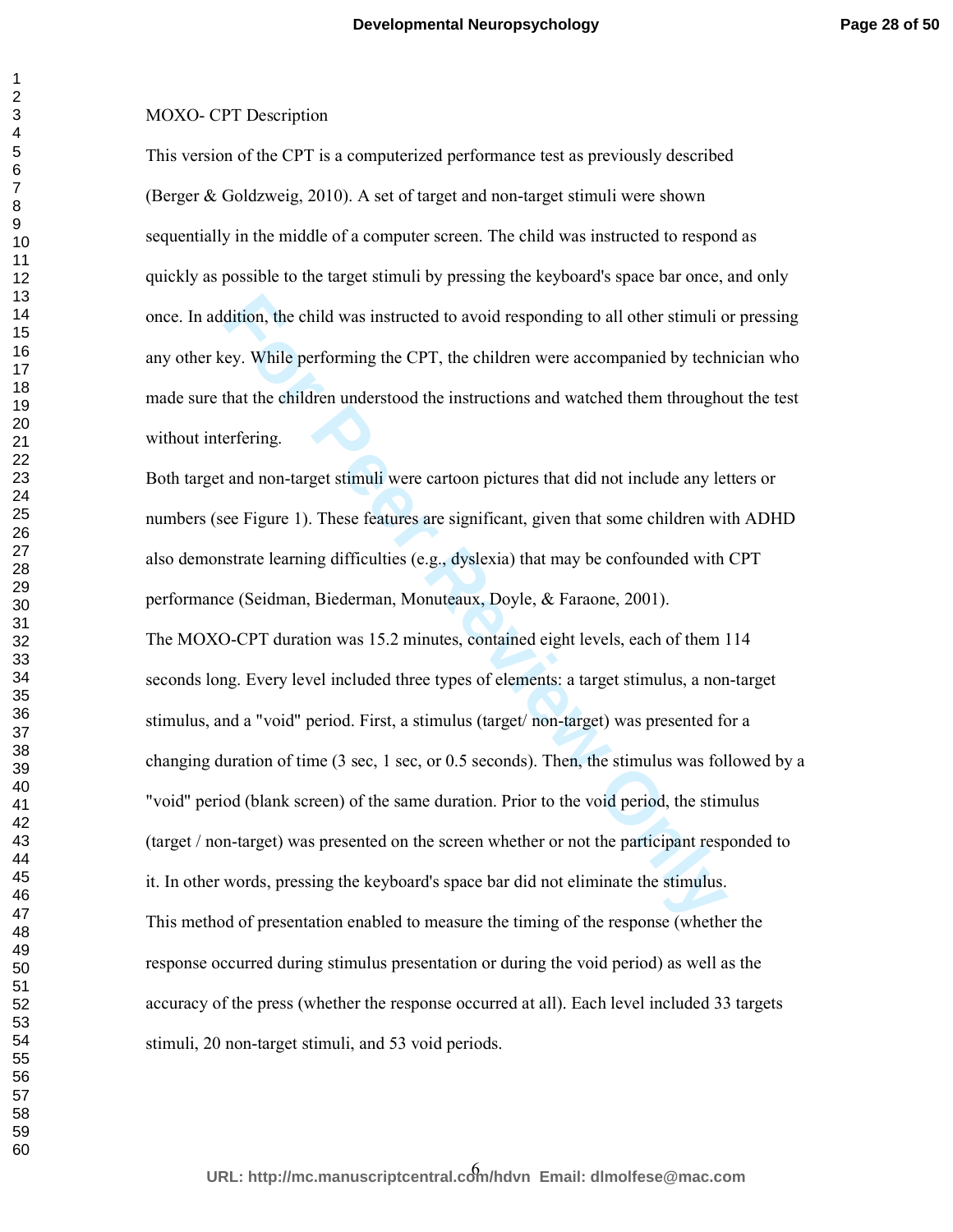### **Developmental Neuropsychology**

were presented (Figure 2). Every one of the eight levels of the MOXO-<br> **Kultificent set of distracters:** two levels (1 and 8) contained only target and<br> **Follow** distracters, two levels (2 and 3) contained only target and<br> Distracters - In order to simulate everyday environment, the MOXO-CPT contained interfering stimuli that serve as distracters. The distracters included three types of basic elements that characterize the child's environment: a) pure visual distracters (e.g., flying birds, magician's wand), b) pure auditory distracters (e.g., a voice of a gong, squeaking birds), and c) combination of both the visual and auditory distracters. Overall, six different distracters were presented (Figure 2). Every one of the eight levels of the MOXO-CPT included a different set of distracters: two levels (1 and 8) contained only target and nontarget stimuli without distracters, two levels (2 and 3) contained pure visual stimuli, two levels (4 and 5) contained pure auditory stimuli, and two levels (6 and 7) contained a combination of visual and auditory stimuli.

While the target stimulus was presented at the center of the screen, the visual distracters appeared at one of the four sides of the display: down, up, left or right. The sequence of distracters and their exact position on the display were predefined for each level. Distracters were displayed for varied durations ranging from for 3.5 to 14.7 seconds, with a constant void interval of 0.5 second between two sequential distracting elements.

The burden of the interfering stimuli increased in the odd number levels. That is, the third, fifth, and seventh levels included higher burden of distracters than the second, fourth and sixth levels, respectively.

*Performance indices* – The MOXO-CPT included four indices named: Attention, Timing, Impulsivity, and Hyperactivity.

Attention – This parameter included the number of correct responses (pressing the key in response to a target stimulus), which were performed either during the stimulus presentation on the screen or during the void period that followed. Thus, it was possible to evaluate whether the participant responded correctly to the target (was attentive to the target) independently of how fast he was. Knowing how many responses are expected, it was also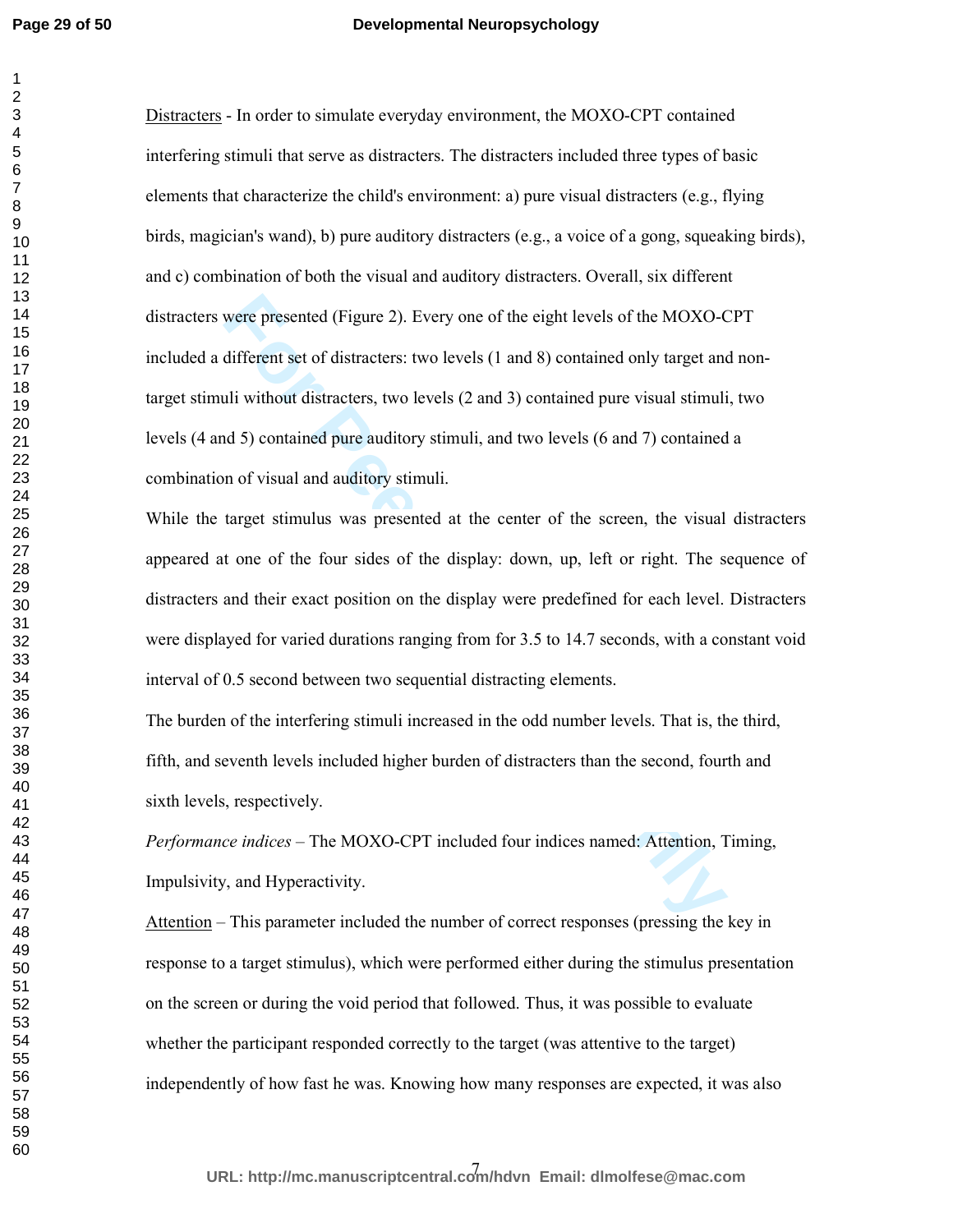possible to calculate the number of times the target was presented, but the patient did not respond to it (omission errors).

Timing – This parameter included the number of correct responses (pressing the key in response to a target stimulus) which were performed only while the target stimulus was still presented on the screen. This parameter did not include responses that were performed during the void period (after the stimulus has disappeared).

riod (after the stimulus has disappeared).<br>
to the National Institute of Mental Health (2012), inattention problems is<br>
y be expressed in "difficulties in processing information as quickly and in<br>
Traditionally, difficulti According to the National Institute of Mental Health (2012), inattention problems in ADHD may be expressed in "difficulties in processing information as quickly and accurately as others". Traditionally, difficulties in timing at a CPT are evaluated by mean response time for correct responses to the target (which is interpreted as a measure of information processing and motor response speed) and by the standard deviation of response time for correct responses to the target (which is interpreted as a measure of variability or consistency) (Greenberg & Waldman, 1993; Halperin, Matier, Bedi, Sharma, & Newcorn, 1992). In these paradigms the stimulus is presented for short and fixed periods of time and the response occurs after the stimulus has disappeared. Given the short, fixed presentation, accurate but slow participants may be mistakenly diagnosed as inattentive. While a group of patients would respond correctly if allowed more time, inattentive patients would not respond at all because they were not alert to the target. Therefore, the measurement of response time per-se, addresses only the ability to respond quickly, but not the ability to respond accurately. By implanting a void period after each stimulus and using variable presentation durations of the elements, the MOXO-CPT could distinguish accurate responses performed in "good timing" (quick and correct responses to the target performed during stimulus presentation) from accurate but slow responses (correct responses to the target performed after the stimulus presentation; during the void period). These two aspects of timing correspond to the two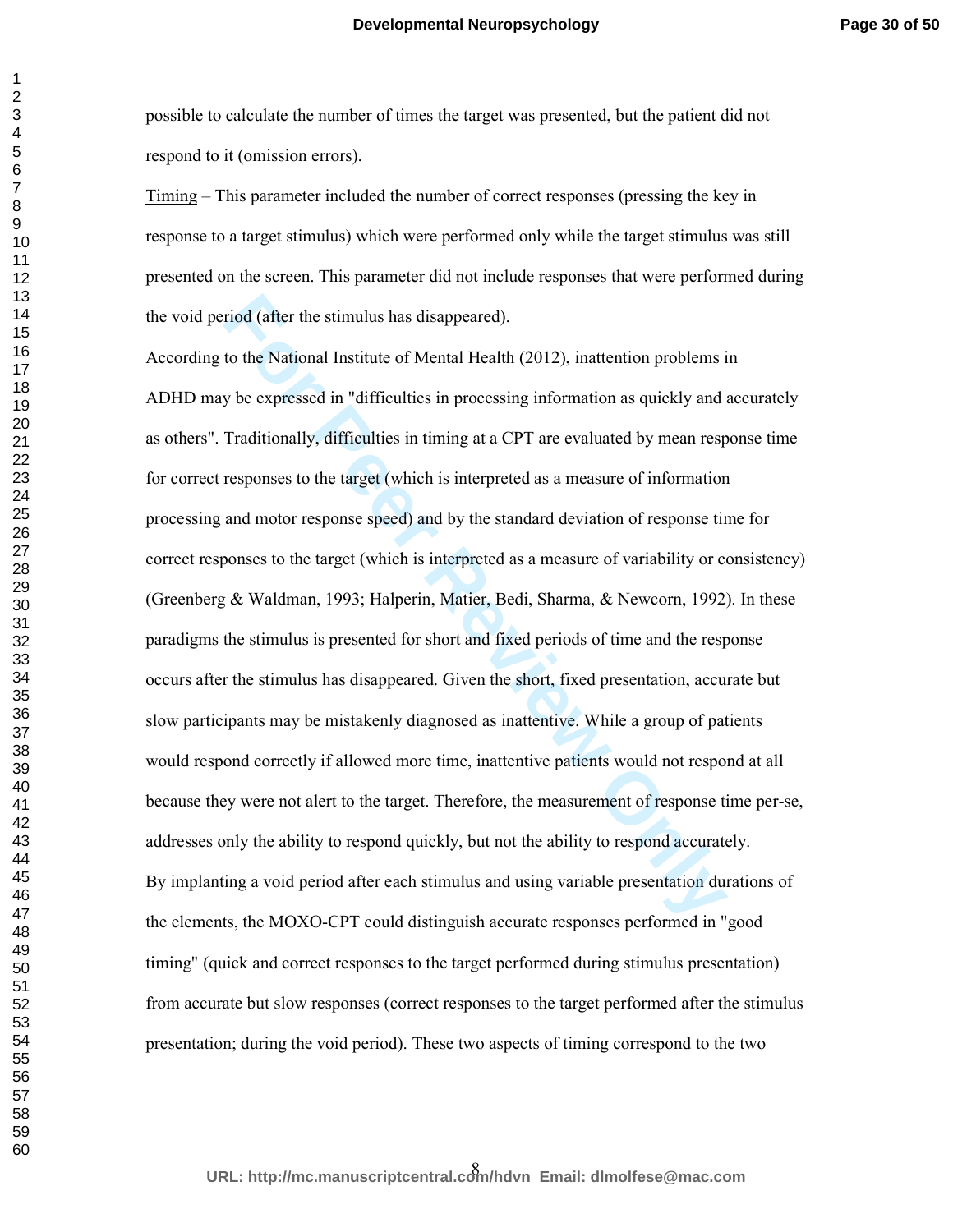#### **Developmental Neuropsychology**

different problems of ADHD described by the National Institute of Mental Health (2012): responding quickly and responding accurately.

Impulsivity - This parameter included the number of commission errors (responses to a nontarget stimulus), performed as the initial response to the non-target stimuli. Usually, commission errors are coded in any case of inappropriate response to the target (e.g., pressing a random key) (Greenberg  $& Waldman, 1993$ ). In contrast, the MOXO-CPT's impulsivity parameter considered as impulsive behavior only the first pressing on the keyboard's space– bar in response to non-target stimulus. All other non-inhibited responses (e.g., pressing the keyboard more than once) were not coded as impulsive responses (as will describe in the next paragraph).

**EXECUTE:** EXECT THE SURVEX SURVEY (Greenberg & Waldman, 1993). In contrast, the MOXO-CPT's imponsidered as impulsive behavior only the first pressing on the keyboard onset to non-target stimulus. All other non-inhibited r Hyperactivity - This parameter included all types of commission responses that are not coded as impulsive responses. Several examples are: 1. Multiple responses- pressing the keyboard's space bar more than once (in response to target/ non-target), which is commonly interpreted as a measure of motor hyper-responsivity (Greenberg & Waldman, 1993). The MOXO-CPT considered as multiple responses only the second press and above (the first response would be considered as correct response with good timing, as correct response with poor timing, or as impulsive response, depends on the type of element appearing on the screen). 2. Random key pressing - pressing any keyboard button other than the space bar. By separating commission errors due to impulsive behavior from commission errors due to motor hyperresponsivity, it was possible to identify the multiple sources of response inhibition problems. Thus, the MOXO- CPT was able to differentiate impulsive responses from hyperactive responses.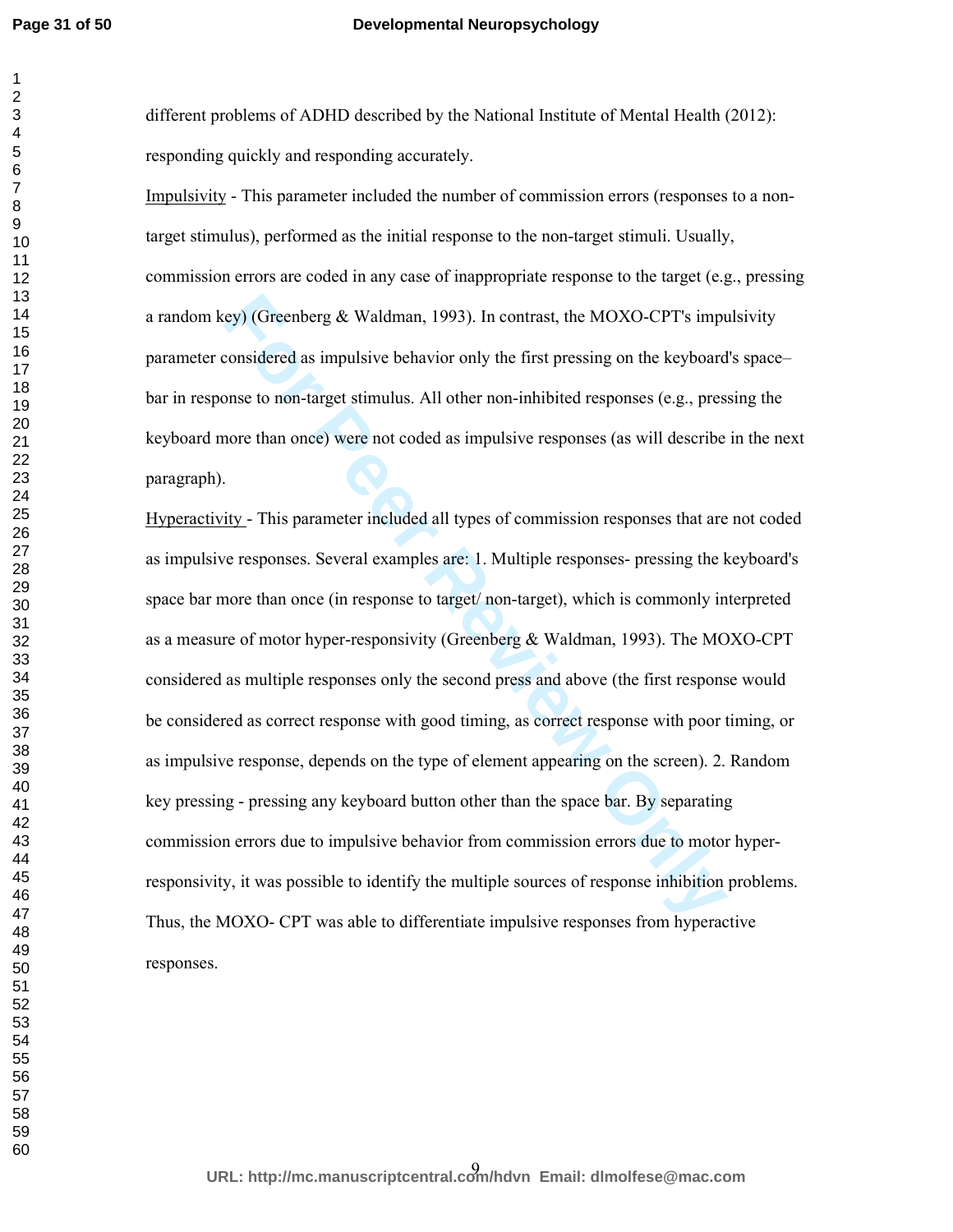#### **Data Analyses**

All analyses were conducted with Matlab version R2011b. In order to compare the performance of ADHD children and non-ADHD children, independent samples T-tests were performed, for each one of the four MOXO-CPT parameters. The diagnostic value of the MOXO-CPT was assessed by calculating the areas under the receiver operating characteristic (ROC) curves, which were used to assess the best cutoff points to distinguish between ADHD and non-ADHD children.

#### **Results**

## *Differentiating Between ADHD and non-ADHD children*

**Formular EXEC THE EXECT THE THE THE THE SET THAND SURVEY THE SURVEY THE SURVEY CHID children**.<br> **For PEER REVIEW AND AND AND CHID CHID CONDITY OF SURVEY THE SURVEY THE SURVEY THE SURVEY OF THE SURVEY CHIT CONTI<br>
<b>FOR PEER** Differences between the study and the control group in the four parameters of performance in the MOXO-CPT (attention, timing, hyperactivity, and impulsivity) were examined by two tailed T-test analyses for independent samples. In addition, differences between the groups were measured by comparing the total score of the MOXO-CPT, which takes into account all four parameters (Table 2). Results of the analyses revealed that in all age categories, significant differences were found between ADHD and non-ADHD children. As can be seen in table 2, ADHD children received significantly lower scores in the Attention and Timing parameters than normal controls. That is, ADHD children were less attended to the stimuli and performed less reactions on accurate time. Furthermore, ADHD children received significantly higher scores in the Hyperactivity and Impulsivity parameters than normal controls. Thus, ADHD children produced more Hyperactive and Impulsive responses as compared to non-ADHD children. Finally, ADHD children received higher total scores in the MOXO-CPT as compared to non-ADHD children. That is, ADHD children's general performance in the MOXO-CPT was worse than their unaffected peers of the same age. It should also be noted that using the total score of the MOXO-CPT produced the highest

10 **URL: http://mc.manuscriptcentral.com/hdvn Email: dlmolfese@mac.com**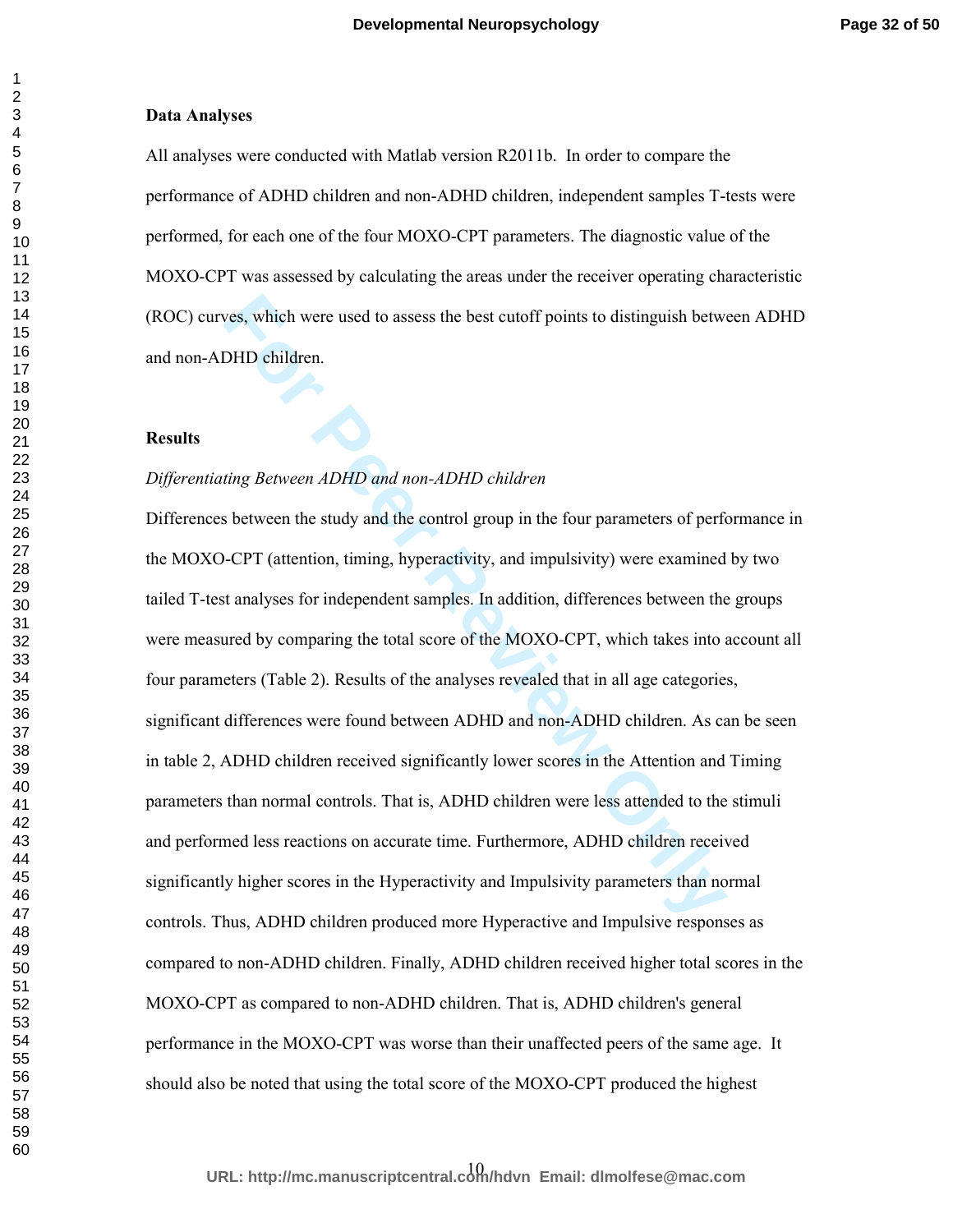difference between ADHD and non-ADHD performance, as compared to any single parameter.

# *Diagnostic Utility of the MOXO-CPT*

ADHD diagnosis according to DSM-IV-TR (APA, 2000), the sensitivity<br>of the MOXO-CPT were calculated using these criteria. Results of ROC<br>ed in table 3. The table shows the cut-off points, sensitivity and specifie-<br>CPT, base Since inclusion criteria required that each participating child (in the ADHD group) met the criteria for ADHD diagnosis according to DSM-IV-TR (APA, 2000), the sensitivity and specificity of the MOXO-CPT were calculated using these criteria. Results of ROC analyses are presented in table 3. The table shows the cut-off points, sensitivity and specificity rates of the MOXO-CPT, based on the total scores of the MOXO-CPT (taking into account all four parameters). Different sensitivity and specificity rates could be used for different purposes of the test  $(e.g., screening, diagnosis)$ . However, we have used the optimal value which represents the maximized classification accuracy with the highest sensitivity and specificity rates. Results showed that in all age categories, the optimal cut-off points were associated with both high sensitivity and specificity rates (all above 80%).

Figure 3 presents an example of a ROC analysis, in a group of children aged 8-9 years. As can be seen in the figure, the total score of the MOXO-CPT produced the highest sensitivity and specificity rates, as compared to any single parameter.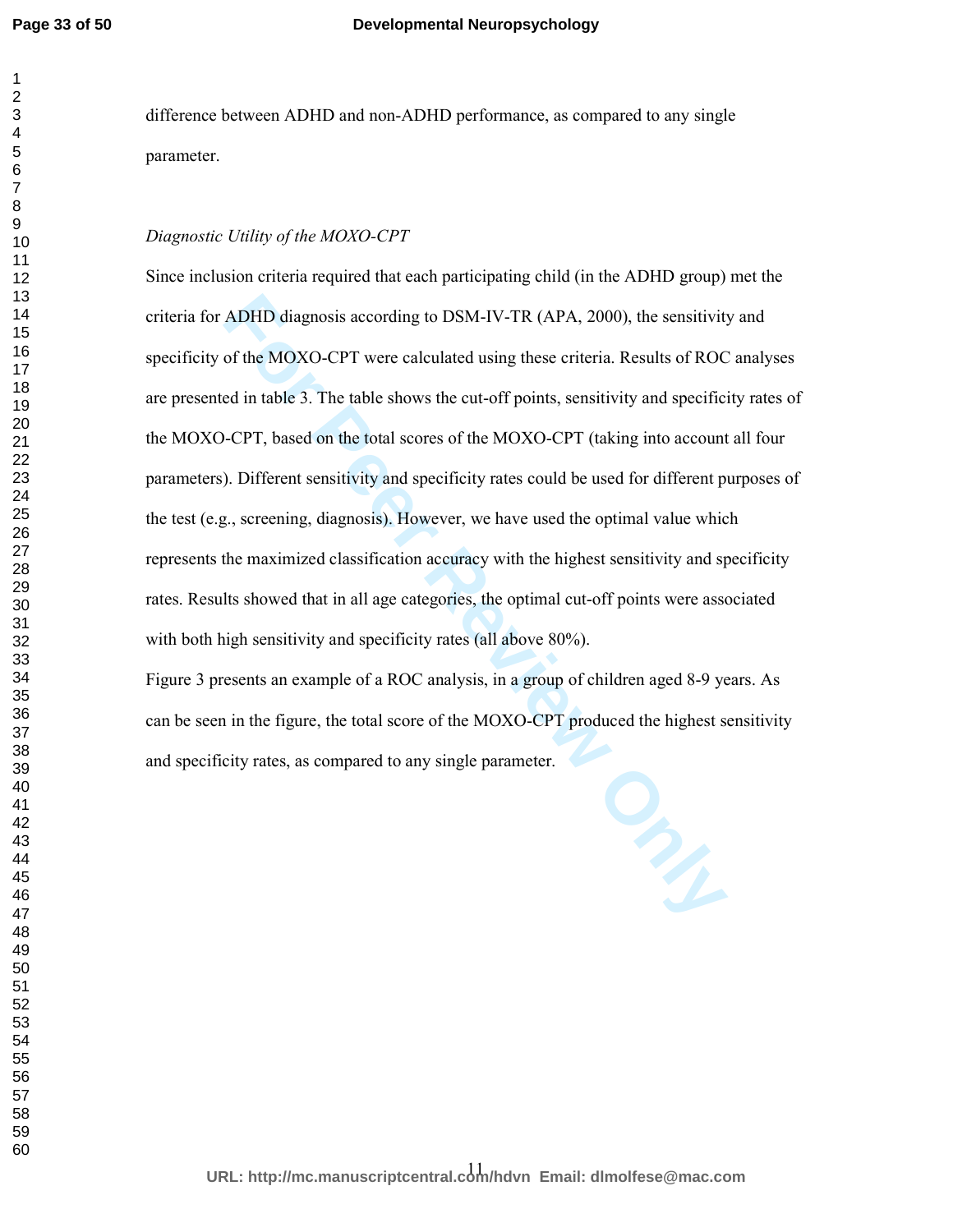#### **Discussion**

If their unaffected peers of the same age. As measured by the MOXO-CP<br>th ADHD were more inattentive, more impulsive and more hyperactive<br>trols of the same age. In addition, they had more difficulties in responding.<br>The lar The current study investigated the diagnostic utility of the MOXO-CPT (Berger  $\&$ Goldzweig, 2010) for the assessment of ADHD in a sample of children aged 7-12 years. Results showed that the MOXO-CPT significantly discriminated between children with ADHD and their unaffected peers of the same age. As measured by the MOXO-CPT, children with ADHD were more inattentive, more impulsive and more hyperactive than normal controls of the same age. In addition, they had more difficulties in responding on accurate timing. The largest difference between ADHD and non-ADHD children was revealed in the total score of the test. Moreover, the total score of the MOXO-CPT yielded the highest sensitivity and specificity rates, as compared to any single parameter. Given the complexity of ADHD etiology and clinical manifestation, it is little wonder that the total score of the MOXO-CPT was superior to any single parameter in identifying ADHD. This finding emphasizes the importance of integrating several different attention parameters in measuring attention functions.

Results of the ROC analyses showed that the MOXO-CPT was highly accurate in identifying participants with ADHD, based on the DSM-IV-TR (APA, 2000) criteria. For all ages, optimal cutoff values were associated with both high sensitivity and specificity rates (above 80%).

Selection of a threshold for a screening test is best achieved according to the needs of the specific setting in which it is to be used. 'Optimal' cutoff values vary depending on the riskbenefit ratio between false positive and false negative test results and the base rate of the target disorder in the population at hand. Important information may be lost when defining sensitivity and specificity in relation to a single cutoff value of a continuous variable (Sox,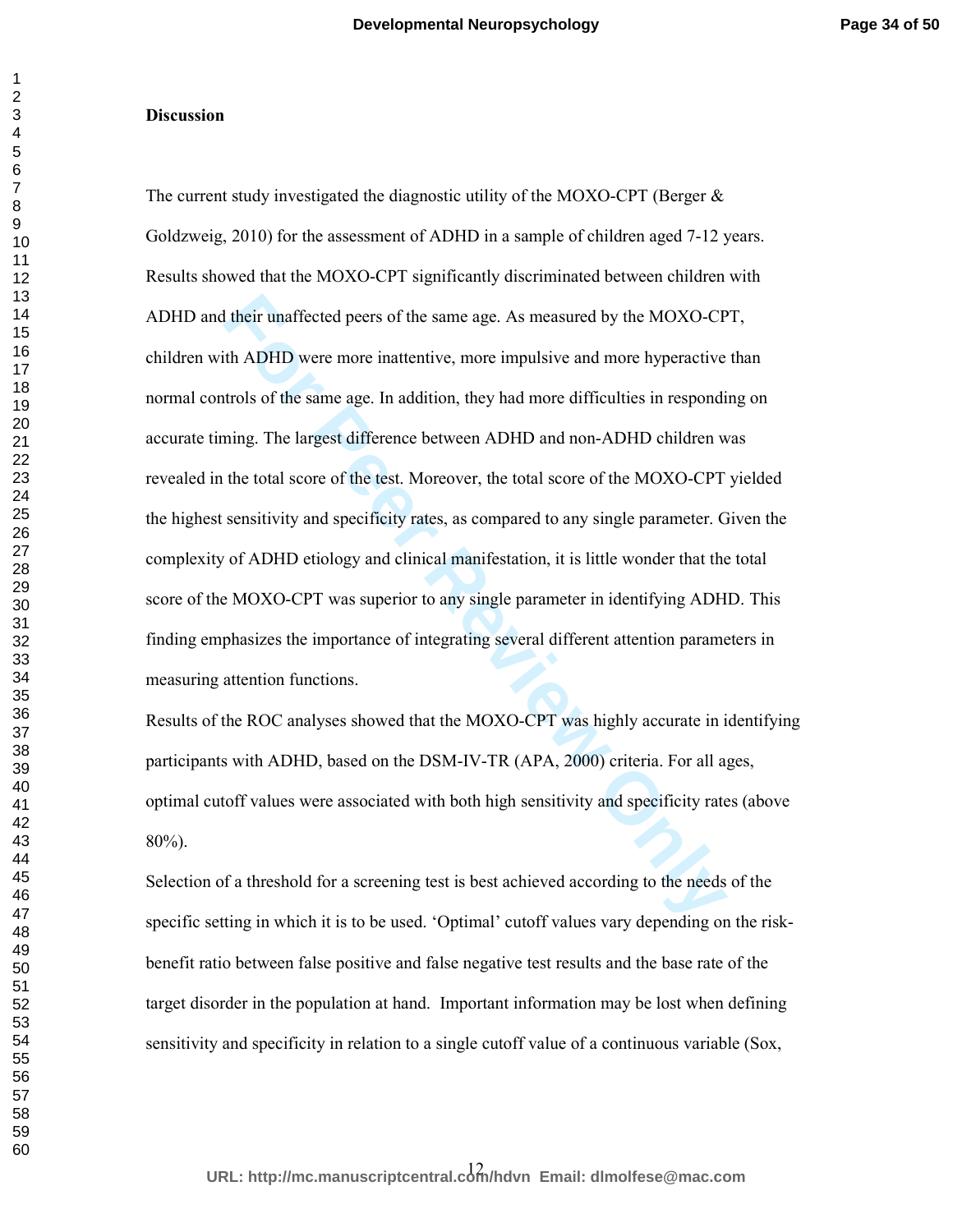1986). The discussion regarding which are the best criteria for diagnosis is beyond the scope of this study.

The literature has long been debating the reliability and validity of using CPT tests for case identification and diagnosis of ADHD (Dickerson et al., 2001; Skounti et al., 2007). Low validity of CPT tests may not only lead to inaccurate diagnosis but could also prevent effective intervention and might further complicate the symptoms in the long term (Sonuga-Barke, Koerting, Smith, McCann, &Thompson, 2011).

The MOXO-CPT has several advantages that may make it preferable for use in clinical and diagnostic settings. Due to the presence of distracters, the MOXO-CPT could be construed as more ecologically valid. It also allows monitoring the impact of distracting stimuli on the attention performance of ADHD children.

retrievention and might further complicate the symptoms in the long term<br>
Fiting, Smith, McCann, &Thompson, 2011).<br>
D-CPT has several advantages that may make it preferable for use in clin<br>
For PT has several advantages th In addition, the tests' indices of ADHD symptoms are more accurately defined. Thus, the test could distinguish hyperactive behavior from impulsive behavior. Moreover, the timing ability was re-conceptualized, so the test could measure two different types of problems: difficulties to sustain attention and difficulties in responding on accurate timing. The findings of this study are therefore of great value since they offer a sensitive, objective assessment tool in assessing ADHD symptomatology.

Several limitations of this study should be considered. The first limitation results from the study's sampling method. Participation in the study was based on a voluntary agreement of children and their parents. This self-selected sampling strategy tends to be biased towards favoring more cooperative and motivated individuals. Therefore, it is not possible to determine whether this sample also represents other children that were not recruited and whether cooperation is confounded with ADHD variables. This limitation is typical to most clinic-based ADHD studies around the world (Gau et al., 2010; Lee & Ausley, 2006). Moreover, the clinics from which ADHD children were recruited were based in tertiary care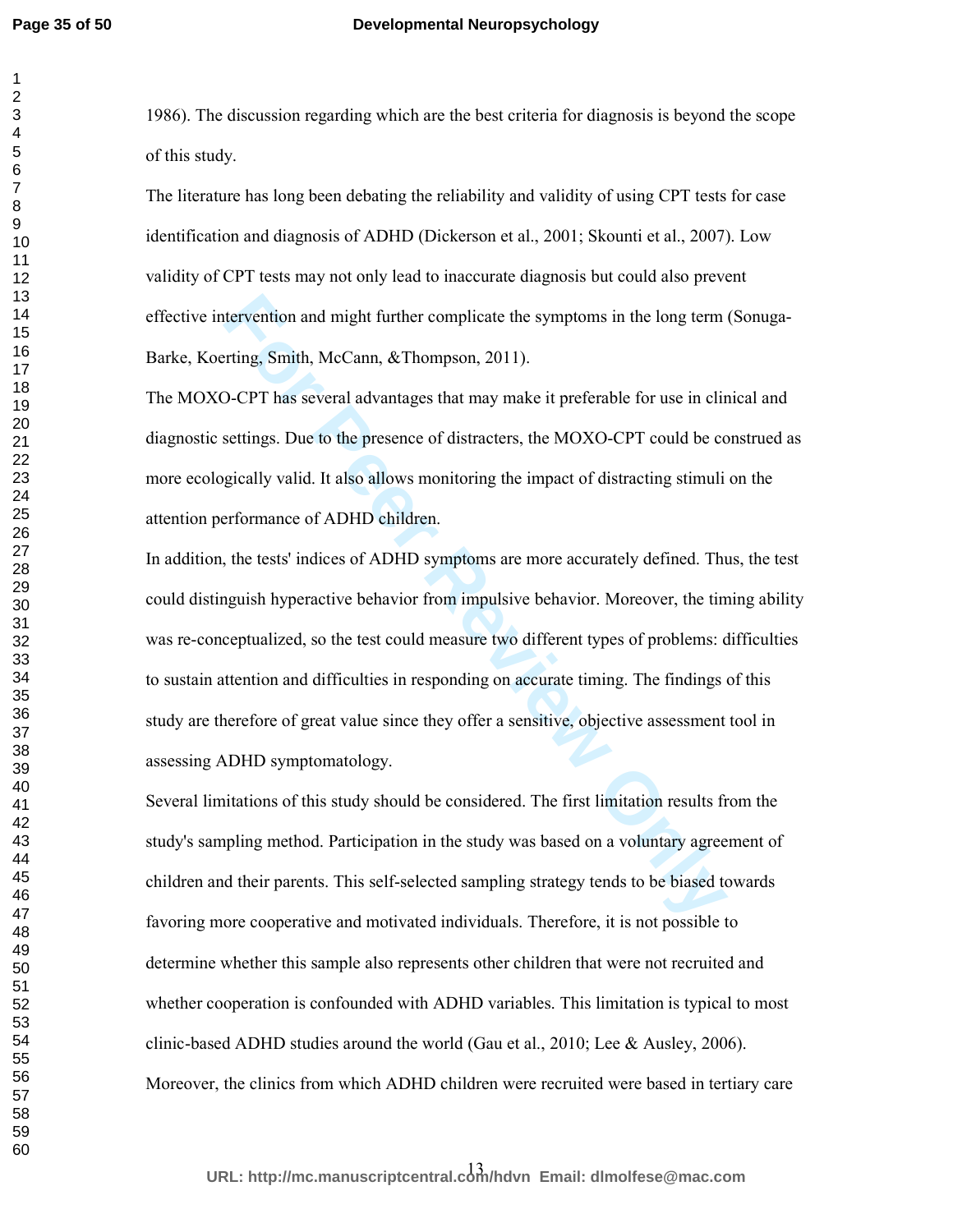hospital. This population has heterogeneous background characteristics including those correlates of ADHD. On the other hand, the fact that the control group was recruited from a random population supports our findings by showing that the test is able to identify the ADHD children from a random population sample.

Another limitation of the study is the exclusion of ADHD children with severe comorbidities. Since ADHD is associated with many psychiatric disorders (Gentile, Atiq, & Gillig, 2006) this exclusion limits the generalization of our results.

Future research should explore the psychometric properties of the MOXO-CPT in other age groups, in samples with comorbid features, and in different sub-types of ADHD. Despite its shortcomings, this study suggests important information about using CPT in clinical and empirical settings, and may be a first step towards a more accurate and objective diagnostic process of ADHD.

**For Peer Sites Sec.**<br>
For Person Constant Sec.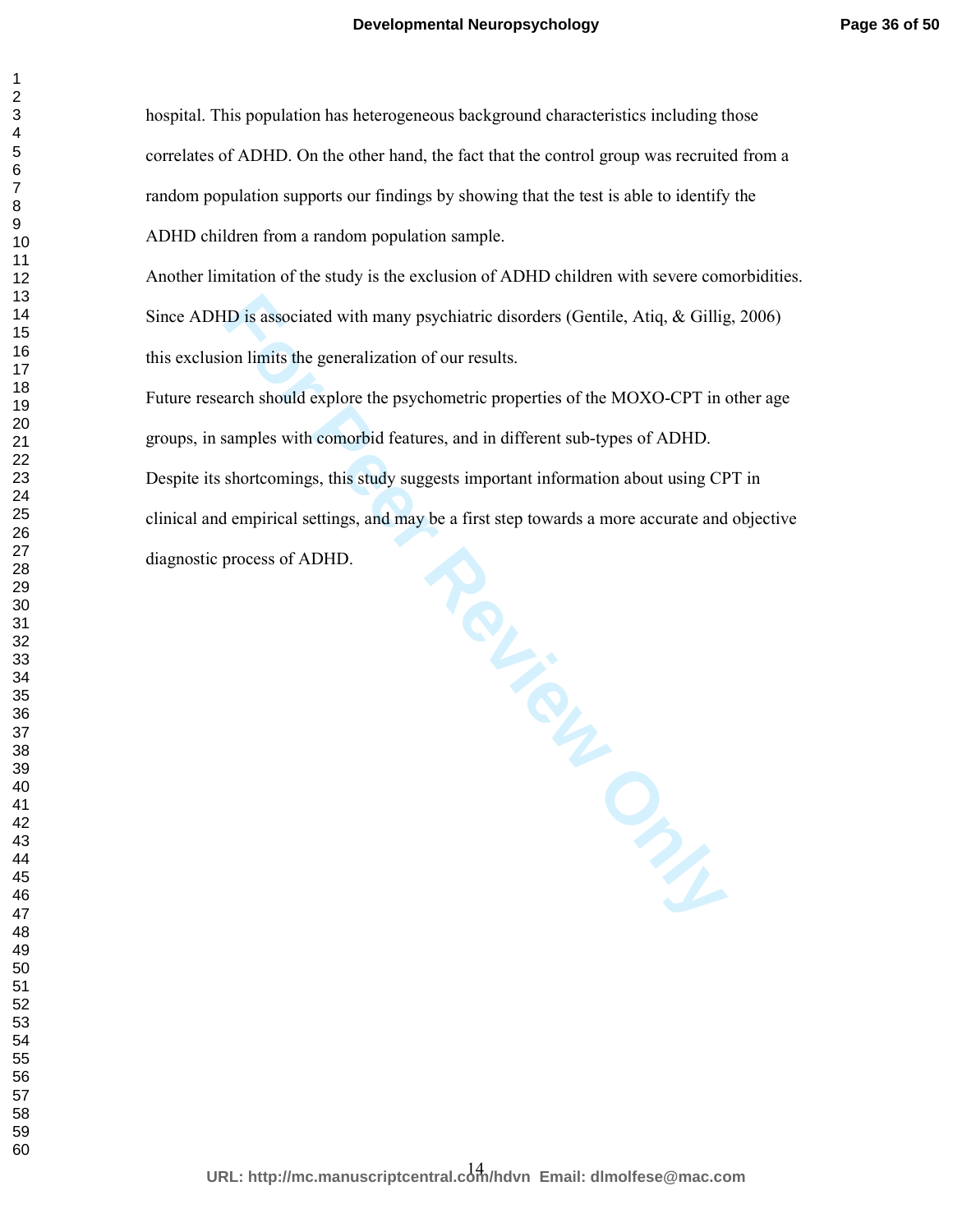#### **References**

Aaron, P. G., Joshi, R. M., and Phipps, J. (2004). A cognitive tool to diagnose predominantly inattentive ADHD behavior. *Journal of Attention Disorders*, 7, 125–135.

doi:10.1177/108705470400700301

American Academy of Pediatrics (2001). Subcommittee on attention-deficit/hyperactivity disorder and committee on quality improvement. Clinical practice guideline: treatment of the school-aged child with attention deficit/hyperactivity disorder. *Pediatrics,* 108, 1033-1044.

American Psychiatric Association. (1994). *Diagnostic and statistical manual of mental disorders (4th ed.)*. Washington, DC: American Psychiatric Association.

Academy of Pediatrics (2001). Subcommittee on attention-deficit/hyperal committee on quality improvement. Clinical practice guideline: treatry definited with attention deficit/hyperactivity disorder. *Pediatrics*, 108, 103 American Psychiatric Association. (2000). *Diagnostic and statistical manual of mental disorders text revision (DSM-IV-TR).* 4th edn.-text revision. Washington, DC: American Psychiatric Association.

Barkley, R. A. (1991). The ecological validity of laboratory and analogue assessment methods of ADHD symptoms. *Journal of Abnormal Child Psychology, 19*, 149–178. doi:10.1007/BF00909976

Barkley, R. A. (2006). *Attention deficit hyperactivity disorder: A handbook for diagnosis and treatment* (3rd edn.). New York: Guilford Press. doi:10.1177/1087054706288111

Berger, I., & Goldzweig, G. (2010). Objective measures of attention-deficit/hyperactivity disorder – a pilot study. *Israel Medical Association Journal,* 12*,* 531-535.

15 **URL: http://mc.manuscriptcentral.com/hdvn Email: dlmolfese@mac.com**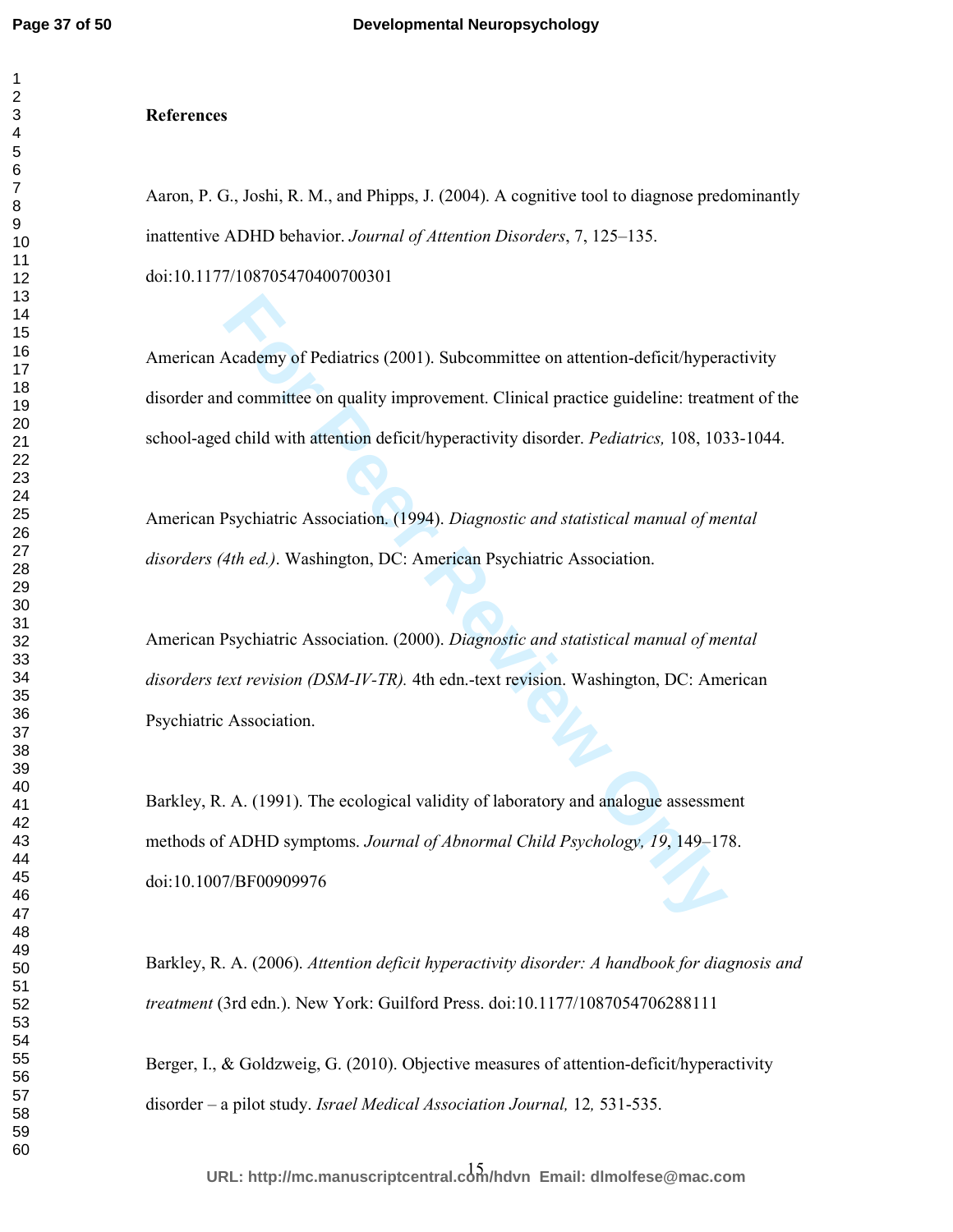Centers for disease control and prevention (2010. November 12). Increasing prevalence of parent-reported attention-deficit/hyperactivity disorder among children-United States, 2003 and 2007. *Morbidity and Mortality Weekly Report* (*MMWR*), 59(44), 1439-1443

Christensen, K.M., & Joschko, M. (2001). Construct validity of the Continuous Attention Test for Children. *The Clinical Neuropsychologist*, 15, 2, 203-209.

doi:10.1076/clin.15.2.203.1899

Conners, C.K. (1997a). *Conners' Parent Rating Scale - Revised (L).*New York: Multi-Health Systems Inc.

Conners, C.K. (1997b). *Conners' Teacher Rating Scale - Revised (L.)* New York: Multi-Health Systems Inc.

Conners, C.K. (2000). Conners' continuous performance test II. Toronto, ON, Canada: Multi-Health Systems Inc.

ildren. *The Clinical Neuropsychologist*, 15, 2, 203-209.<br>
6/clin.15.2.203.1899<br>
F.K. (1997a). *Conners' Parent Rating Scale - Revised (L)*. New York: Mu<br>
c.<br>
F.K. (1997b). *Conners' Teacher Rating Scale - Revised (L.)* Ne Corkum, P., & Siegel, L. (1993). Is the continuous performance task a valuable research tool for use with children with attention-deficit-hyperactivity disorder? *Journal of Child Psychology and Psychiatry,* 34, 1217–1239. DOI: 10.1111/j.1469-7610.1993.tb01784.x

DeShazo, T.B., Grofer, L.K., Lyman, R.D., Bush, D., & Hawkins, L. (2001). Visual selective attention versus sustained attention in boys with Attention-Deficit/ Hyperactivity Disorder. *Journal of Attention Disorders,* 4, 193-202.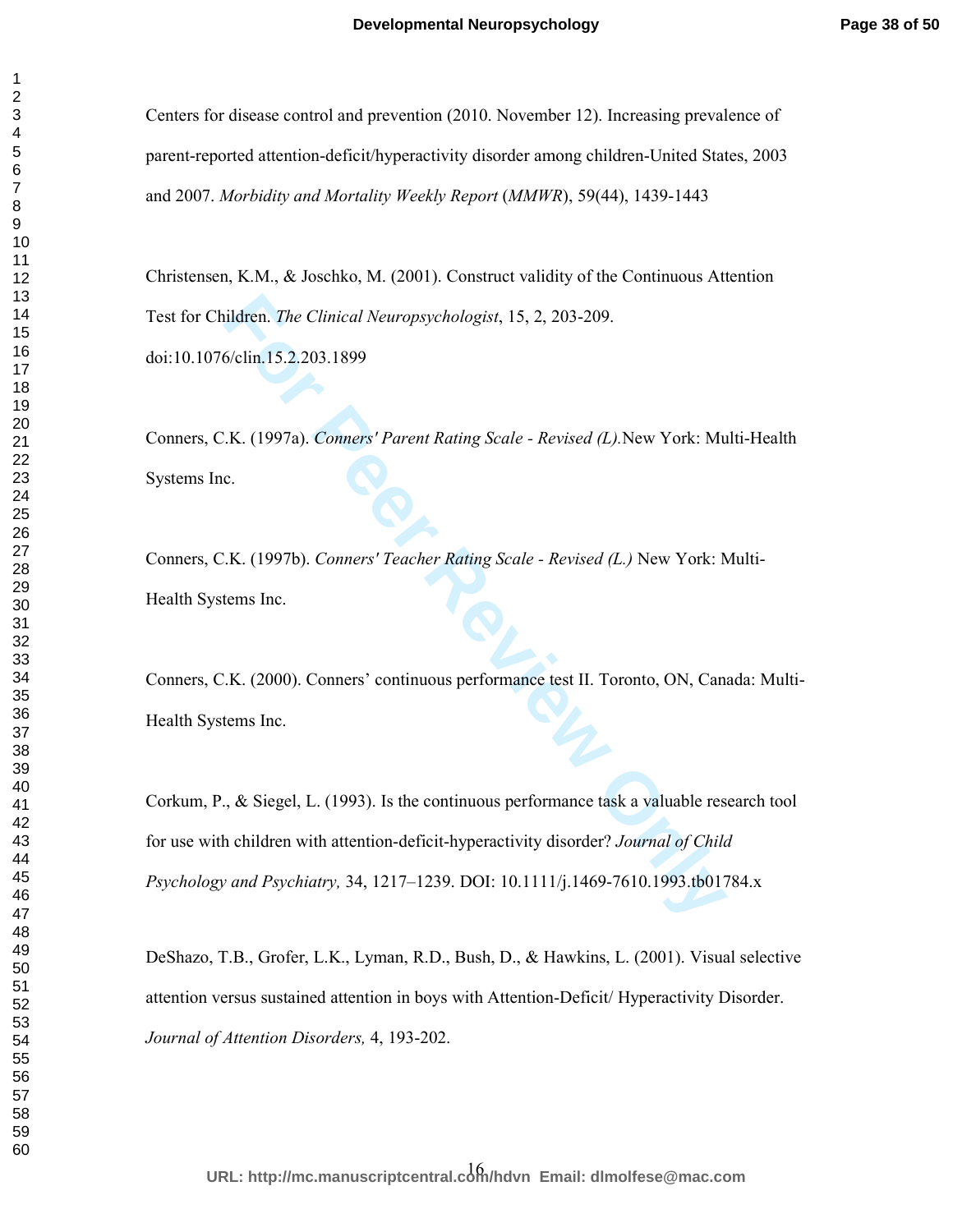#### **Developmental Neuropsychology**

Dickerson Mayes, S., Calhoun, S.L., & Crowell, E.W. (2001). Clinical validity and interpretation of the Gordon Diagnostic System in ADHD assessments. *Child Neuropsychology*, 7, 32-41. doi:10.1076/chin.7.1.32.3151

Edwards, M.C., Gardner, E.S., Chelonis, J.J., Schulz, E.G., Flake, R.A., & Diaz, P.F. (2007). Estimates of the validity and utility of the Conner's CPT in the assessment of inattentive and/or hyperactive impulsive behaviors in children. *Journal of Abnormal Child Psychology,*  35,393-404. doi:10.1007/s10802-007-9098-3

Epstein, J. N., Erkanli, A., Conners, C. K., Klaric, J., Costello, J. E., & Angold, A. (2003). Relations between continuous performance test performance measures and ADHD behaviors. *Journal of Abnormal Child Psychology*, 31, 543–554. doi:10.1023/A:1025405216339

of the validity and utility of the Conner's CPT in the assessment of inatteractive impulsive behaviors in children. *Journal of Abnormal Child Psy*, al. doi:10.1007/s10802-007-9098-3<br>
N., Erkanli, A., Conners, C. K., Klari Gau, S., Lin, Y. Shang, C. Liu, S., Chiu, Y., & Soong, W. (2010). Emotional/ behavioral problems and functional impairment in clinic and community-based children with attentiondeficit/hyperactivity disorder in Taiwan. *Abnormal Child Psychology*, 38, 521-532. doi:10.1007/s10802-009-9381-6

Gentile, J., Atiq, R. & Gillig, P.M. (2006). Adult ADHD: Diagnosis, differential diagnosis, and medication management. *Psychiatry,* 3, 25-30.

Greenberg, L.M. (1997). T.O.V.A Visual continuous performance 15. test. Los Alamitos, CA: Universal Attention Disorders Inc.

17 **URL: http://mc.manuscriptcentral.com/hdvn Email: dlmolfese@mac.com**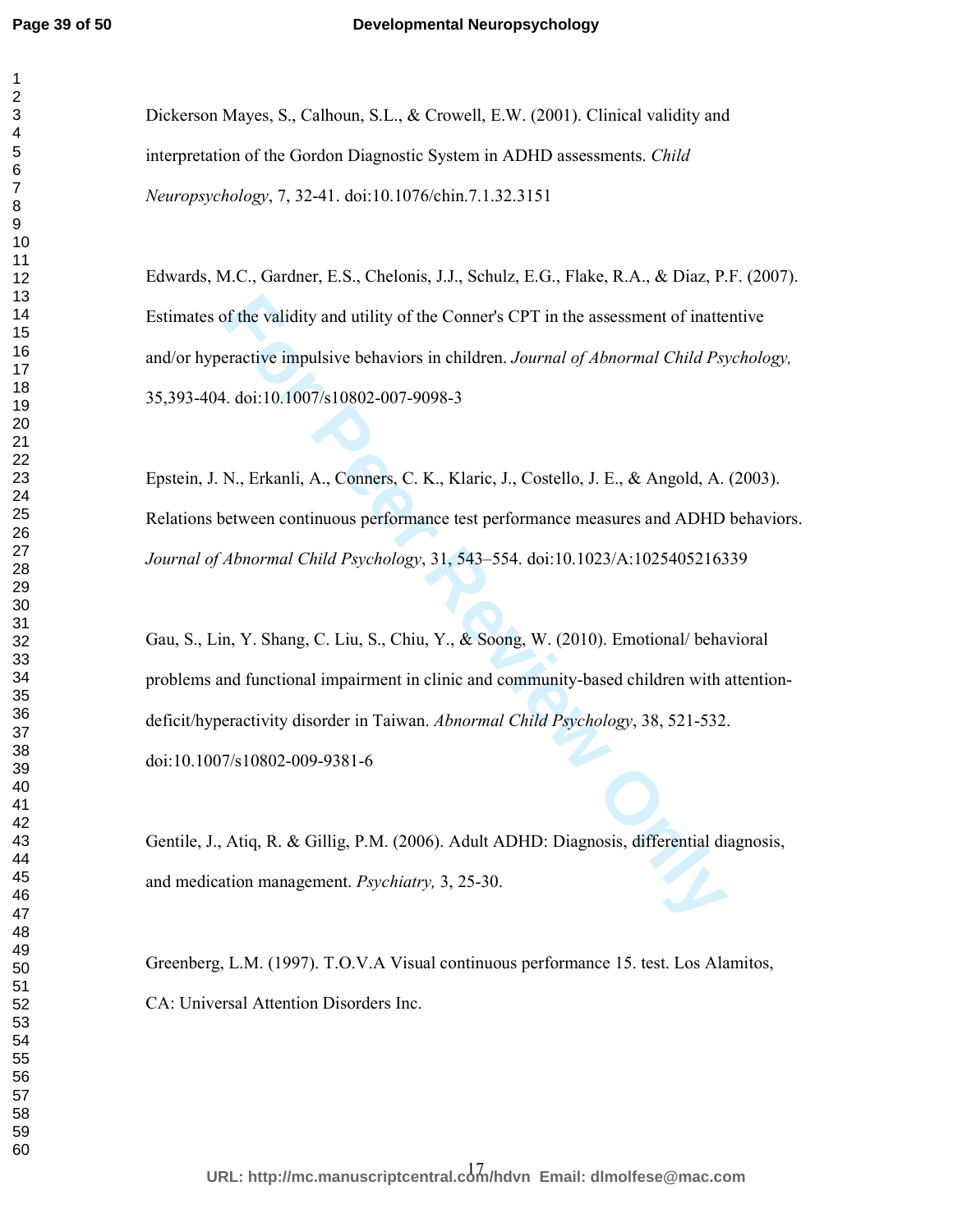Greenberg M, & Waldman, I. (1993). Developmental normative data on The Test of Variables of Attention (T.O.V.A™). *Journal of Child Psychology and Psychiatry*, 34, 1019- 1030. doi:10.1111/j.1469-7610.1993.tb01105.x

Gutiérrez-Maldonado, J., Letosa-Porta , A., Rus-Calafell, M., & Peñaloza-Salazar,C. (2009). The assessment of Attention Deficit Hyperactivity Disorder in children using continuous performance tasks in virtual environments. *Anuario de Psicología,* 40, 211-222.

ment of Attention Deficit Hyperactivity Disorder in children using contic te tasks in virtual environments. *Anuario de Psicologia*, 40, 211-222.<br> **For Peer Review Allen Exercises** Anuario *de Psicologia*, 40, 211-222.<br> **F** Halperin, J. M., Matier, K., Bedi, G., Sharma, V., & Newcorn, J. H. (1992). Specificity of inattention, impulsivity, and hyperactivity to the diagnosis of attention-deficit hyperactivity disorder. *Journal of the American Academy of Child and Adolescent Psychiatry*, 31, 190–196. . doi:10.1097/00004583-199203000-00002

Lee, D.O., & Ousley, O.Y. (2006). Attention-deficit hyperactivity disorder symptoms in a clinic sample of children and adolescents with pervasive developmental disorders. *Journal of Child and Adolescent Psychopharmacology*, 16, 737-746. doi:10.1089/cap.2006.16.737.

McGee, R.A., Clark, S.E., & Symons, D.K. (2000). Does the Conners' Continuous Performance Test aid in ADHD diagnosis? *Journal of Abnormal Child Psychol*ogy, 28, 415– 442. doi:10.1023/A:1005127504982

National institute of mental health. (2012, January). *Attention deficit hyperactivity disorder.* Retrieved from: http://www.nimh.nih.gov/health/publications/attention-deficit-hyperactivitydisorder/complete-index.shtml.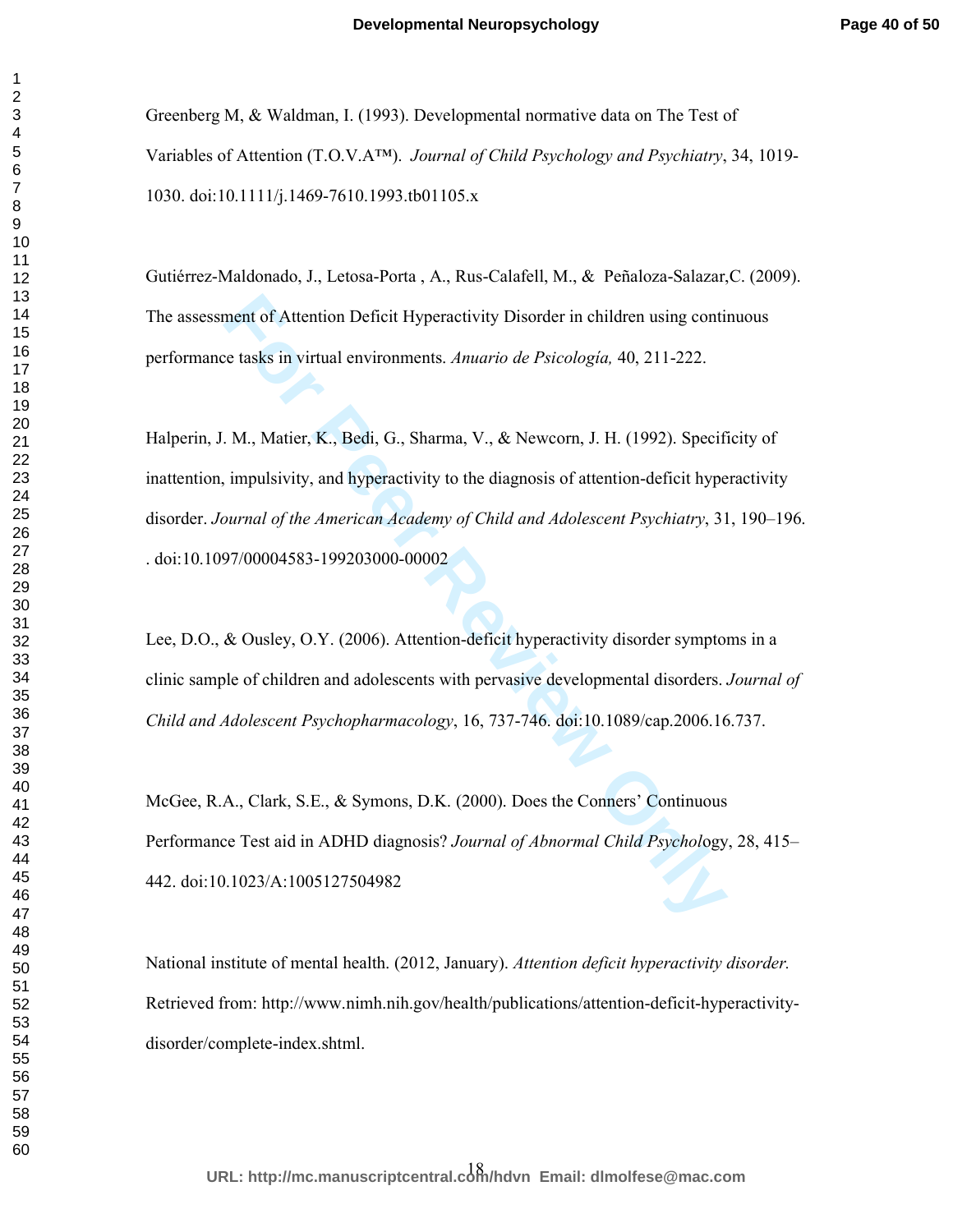Pelham, W.E., Waschbusch,D. A., Hoza, B. Gnagy, E.M., Greiner,A.R., Sams, S.E., Vallano, G., Majumdar, A., & Carter, R.L. (2011). Music and video as distractors for boys with ADHD in the classroom: Comparison with controls, individual differences, and medication effects . *Journal of Abnormal Child Psychology,* 39, 1085-1098. doi: 10.1007/s10802-011-9529-z

**For Perryi Conservation**, Shore, G., Denney, C. B., & Issaes, P. (2000). Upgt<br> **For Perryi Exercision** and diagnosis: Laboratory and clinic-based a<br>
with ADHD. Journal of Clinical Child Psychology, 29, 555-568.<br>
7/S153744 Rapport, M. D., Chung, K. M., Shore, G., Denney, C. B., & Issacs, P. (2000). Upgrading the science and technology of assessment and diagnosis: Laboratory and clinic-based assessment of children with ADHD. *Journal of Clinical Child Psychology*, *29*, 555-568. doi:10.1207/S15374424JCCP2904\_8

Riccio, C.A.,Waldrop, J.J., Reynolds, C.R., & Lowe, P. (2001). Effects of stimulants on the continuous performance test (CPT): implications for CPT use and interpretation. *The Journal* of *Neuropsychiatry and Clinical Neurosciences*, 13, 326-335. doi:10.1176/appi.neuropsych.13.3.326

Rosvold, H.E., Mirsky, A.F., Sarason, I., Bransome, Jr E.D., & Beck, L.H. (1956). A continuous performance test of brain damage. *Journal of Consultant Psychology*, 20, 343– 350. doi:10.1037/h0043220

Rousseau, C., Measham, T., & Bathiche-Suidan, M. (2008). DSM -IV, culture and child psychiatry. *Journal of the Canadian Academy* of *Child and Adolescent Psychiatry*, 17, 69-75.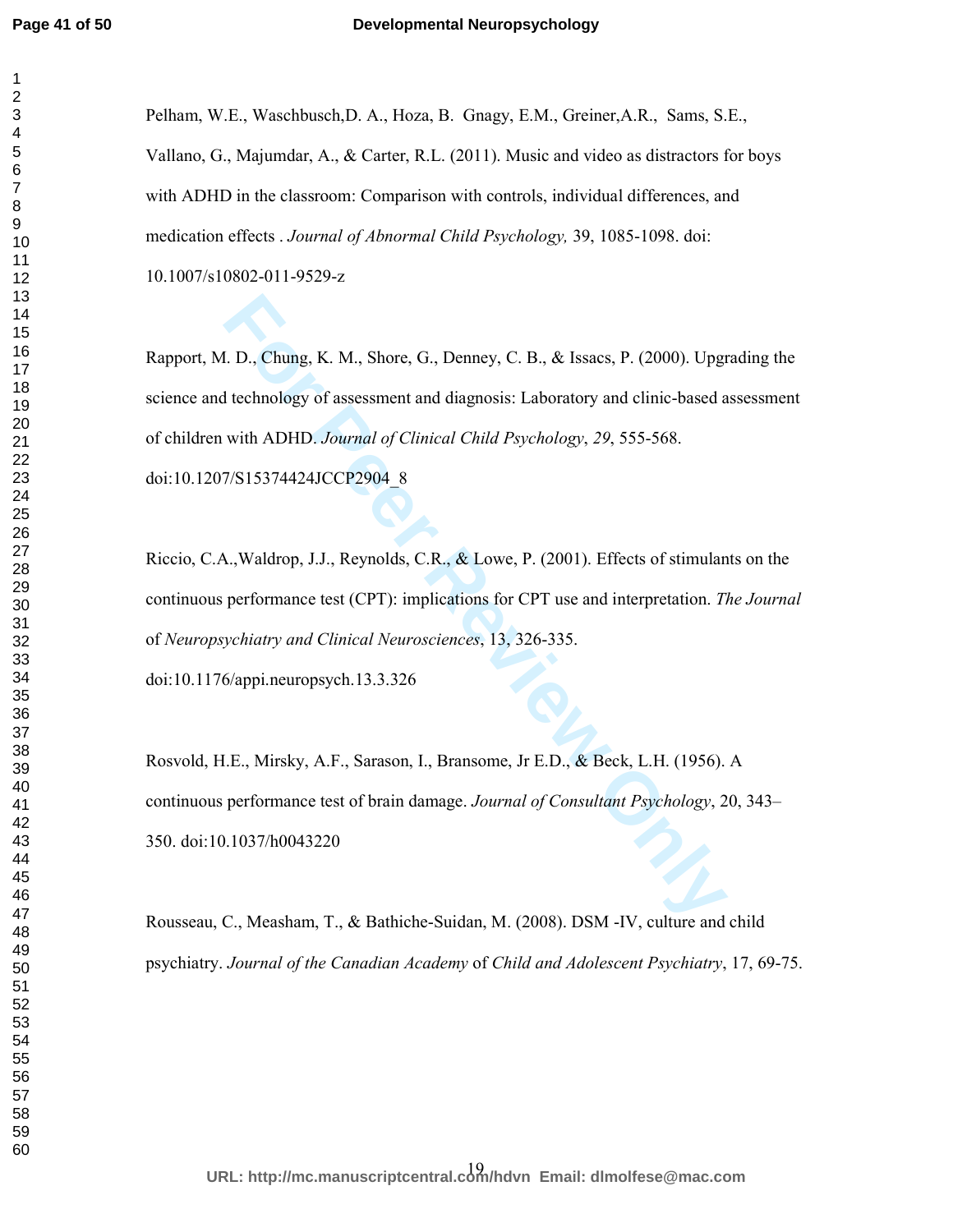Schachar, R., Logan, G., Wachsmuth, R., & Chajczyk, D.(1988). Attaining and maintaining preparation: A comparison of attention in hyperactive, normal, and disturbed control children. *Journal of Abnormal Child Psychology, 16*, 361–378. doi:10.1007/BF00914169

Seidel, W., & Joschko, M. (1990). Evidence of difficulties in sustained attention in children with ADHD. *Journal of Abnormal Child Psychology,* 18*,* 217–229. doi:10.1007/BF00910732

Seidman, L.J., Biederman, J., Monuteaux, M., Doyle, A.E., & Faraone, S.V. (2001). Learning disabilities and executive dysfunction in boys with attention deficit hyperactivity disorder. *Neuropsychology*, 15, 544-556. doi:10.1037//0894-4105.15.4.544

**Following Controllary Admonmand Child Psychology, 18, 217–229.** doi:10.1007/BI<br> *For Peerman, J., Monuteaux, M., Doyle, A.E., & Faraone, S.V.* (2001)<br>
and executive dysfunction in boys with attention deficit hyperactivity Serra-Pinheiro, M.A., Mattos, P., & Regalla, A.M. (2008). Inattention, hyperactivity, and oppositional-defiant symptoms in Brazilian adolescents: gender prevalence and agreement between teachers and parents in a non-English speaking population. *Journal of Attention Disorders,* 12, 135-140.

Skounti, M., Philalithis, A., & Galanakis, E. (2007).Variations in prevalence of attention deficit hyperactivity disorder worldwide. *European Journal of Pediatrics*, 166, 117-123. doi: 10.1007/s00431-006-0299-5

Sonuga-Barke E.J., Koerting, J., Smith, E., McCann, D.C., & Thompson, M. (2011). Early detection and intervention for attention-deficit/hyperactivity disorder. *Expert Review of Neurotherapeutics*, 11, 557-563. doi:10.1586/ern.11.39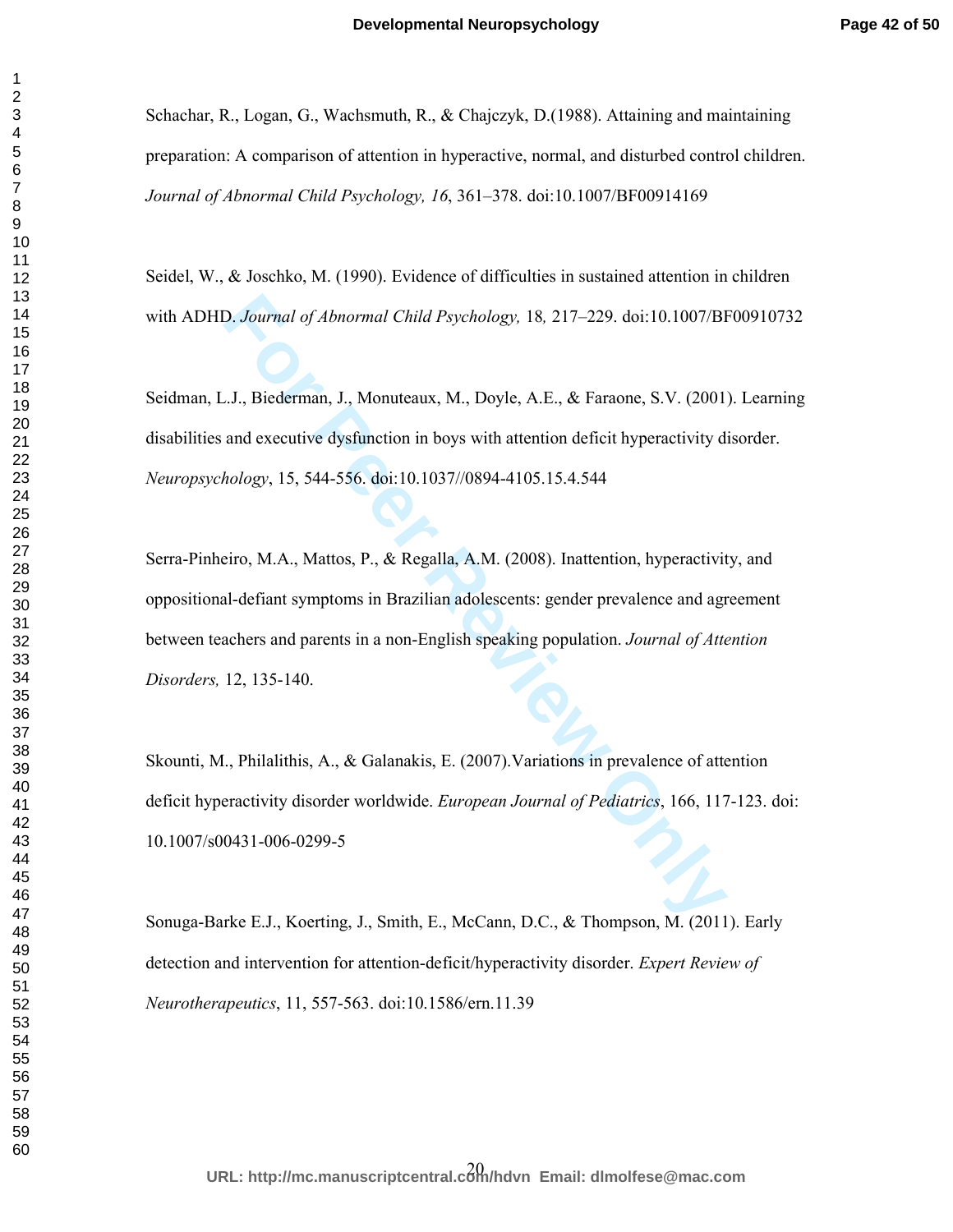Sox, H.C.J. (1986). Probability theory in the use of diagnostic tests. Annals of Internal Medicine, 104, 60-66.

Trommer, B.L., Hoeppner, J.B., Lorber, R., & Armstrong, K. (1988). Pitfalls in the use of a continuous performance test as a diagnostic tool in attention deficit disorder. *Journal of Developmental and Behavioral Pediatrics,* 9, 339-345. doi:10.1097/00004703-198812000- 

**For Peer Review Only** Werry, J.S., Reeves, J, C., & Elkind, G.S. (1987). Attention deficit, conduct, oppositional, and anxiety disorders in children: A review of research on differentiating characteristics. *Journal of the American Academy of Child and Adolescent Psychiatry*, 26, 133-143. doi:10.1097/00004583-198703000-00003

21 **URL: http://mc.manuscriptcentral.com/hdvn Email: dlmolfese@mac.com**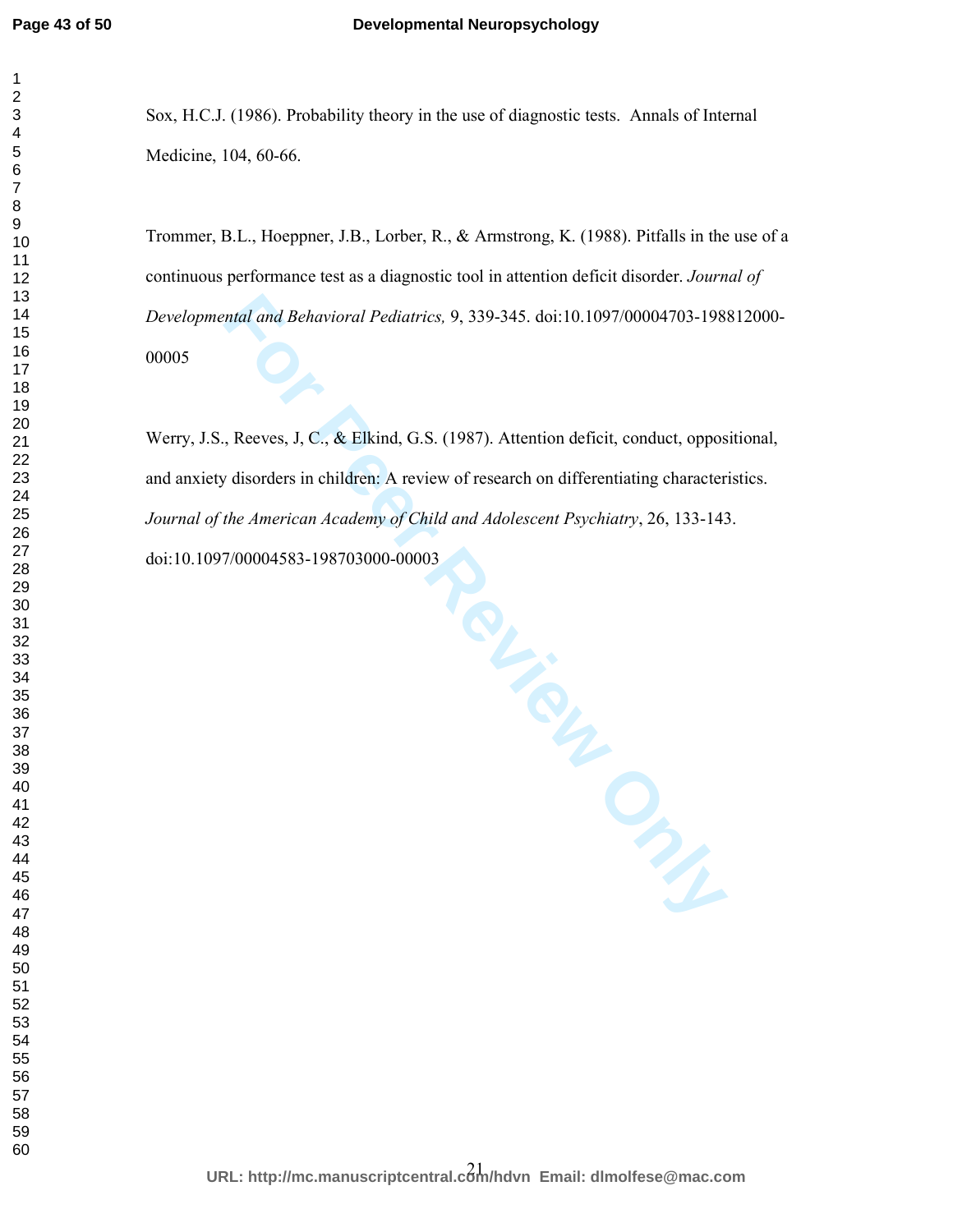# Table 1: Participants' Background Variables

| Age              |             | <b>ADHD</b> | Control    |                                   |
|------------------|-------------|-------------|------------|-----------------------------------|
| category         |             | $(N=339)$   | $(N=459)$  |                                   |
| $\boldsymbol{7}$ | $\mathbf N$ | 62          | 64         |                                   |
|                  | Male        | 40 (64.52)  | 37 (57.81) | $\chi^2(1, N=798) = 1.14, p=0.29$ |
|                  | female      | 22 (35.48)  | 30(42.19)  |                                   |
| $\,$ $\,$        |             | 67          | 75         |                                   |
|                  | Male        | 47 (70.15)  | 50 (66.67) | $\chi^2(1, N=798)=0.37, p=0.55$   |
|                  | female      | 20(29.85)   | 25(33.33)  |                                   |
| 9                | $\mathbf N$ | 67          | 71         |                                   |
|                  | Male        | 37 (64.91)  | 46 (64.69) | $\chi^2(1, N=798)=0.0004, p=0.98$ |
|                  | female      | 30(35.09)   | 25(35.31)  |                                   |
| 10               | ${\bf N}$   | 62          | 87         |                                   |
|                  | Male        | 35 (56.45)  | 47 (54.02) | $\chi^2(1, N=798)=0.15, p=0.70$   |
|                  | female      | 27(44.55)   | 40 (45.98) |                                   |
| 11               | $\mathbf N$ | 51          | 87         |                                   |
|                  | Male        | 32(62.74)   | 55(63.21)  | $\chi^2(1, N=798) = 0.01, p=0.94$ |
|                  | female      | 19 (37.26)  | 32(27.79)  |                                   |
| 12               | $\mathbf N$ | 40          | 74         |                                   |
|                  | Male        | 24(60)      | 44 (59.46) |                                   |
|                  | female      | 16(40)      | 30 (40.54) | $\chi^2(1, N=798) = 0.01, p=0.94$ |

**URL: http://mc.manuscriptcentral.com/hdvn Email: dlmolfese@mac.com**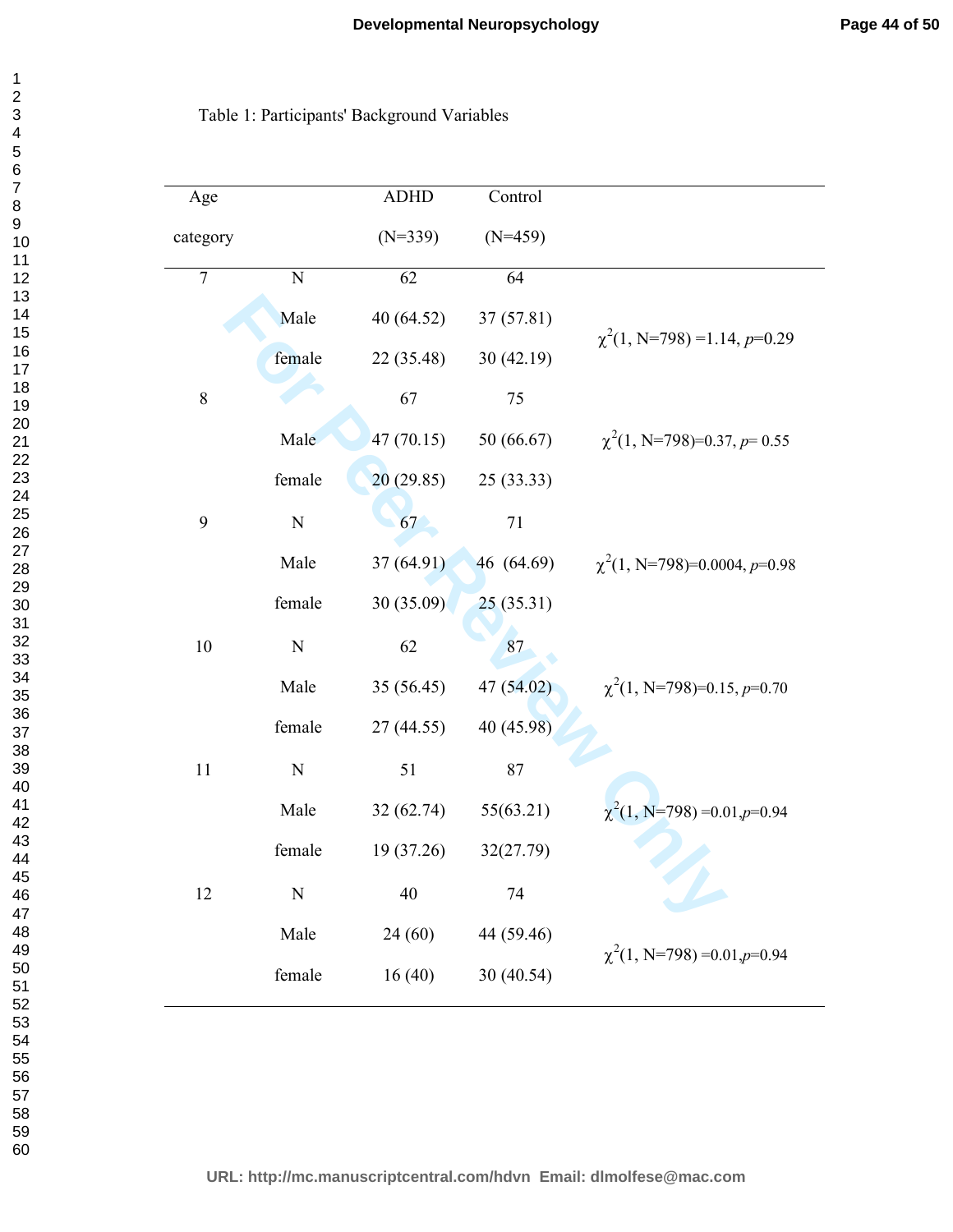Table 2: Differences between ADHD children and non-ADHD children in MOXO-

CPT performance

| Age        | MOXO-CPT           |        | <b>ADHD</b> |           | Control | $\mathsf t$ | df  | $p(2$ -tailed) |
|------------|--------------------|--------|-------------|-----------|---------|-------------|-----|----------------|
| category   | parameter          |        | $(N=339)$   | $(N=459)$ |         |             |     |                |
| (Years)    |                    |        |             |           |         |             |     |                |
|            |                    | Mean   | (S.D)       | Mean      | (S.D)   |             |     |                |
| $\sqrt{ }$ | Attention          | 216.05 | (28.44)     | 248.92    | (9.57)  | $-8.75$     | 124 | < 0.001        |
|            | Timing             | 138.10 | (31.35)     | 190.17    | (22.94) | $-10.66$    | 124 | < 0.001        |
|            | Hyperactive        | 54.81  | (43.38)     | 28.70     | (19.04) | 4.40        | 124 | < 0.001        |
|            | Impulsivity        | 19.32  | (11.65)     | 14.73     | (8.72)  | 2.51        | 124 | $0.01\,$       |
|            | <b>Total Score</b> | 262.38 | (78.96)     | 138.78    | (42.23) | 11.00       | 124 | < 0.001        |
| $\,$ $\,$  | Attention          | 228.90 | (23.07)     | 251.36    | (9.02)  | $-7.79$     | 140 | < 0.001        |
|            | Timing             | 148.10 | (28.74)     | 197.32    | (23.29) | $-11.26$    | 140 | < 0.001        |
|            | Hyperactive        | 52.54  | (37.69)     | 23.13     | (16.37) | 6.14        | 140 | < 0.001        |
|            | Impulsivity        | 20.13  | (18.88)     | 14.59     | (8.61)  | 2.29        | 140 | $0.02\,$       |
| 9          | <b>Total Score</b> | 229.04 | (67.32)     | 120.30    | (39.20) | 11.91       | 140 | < 0.001        |
|            | Attention          | 237.19 | (23.88)     | 253.93    | (8.79)  | $-5.47$     | 136 | < 0.001        |
|            | Timing             | 167.32 | (33.17)     | 207.89    | (23.79) | $-8.05$     | 136 | < 0.001        |
|            | Hyperactive        | 42.65  | (30.72)     | 21.97     | (15.90) | 4.91        | 136 | < 0.001        |
|            | Impulsivity        | 19.35  | (12.92)     | 13.97     | (7.91)  | 2.90        | 136 | 0.004          |
| 10         | <b>Total Score</b> | 189.71 | (55.46)     | 107.04    | (33.24) | 10.44       | 136 | < 0.001        |
|            | Attention          | 247.19 | (14.68)     | 256.55    | (7.34)  | $-5.12$     | 147 | < 0.001        |
|            | Timing             | 184.89 | (31.20)     | 220.14    | (20.94) | $-8.20$     | 147 | < 0.001        |
|            | Hyperactive        | 41.37  | (31.69)     | 18.16     | (12.39) | 6.21        | 147 | < 0.001        |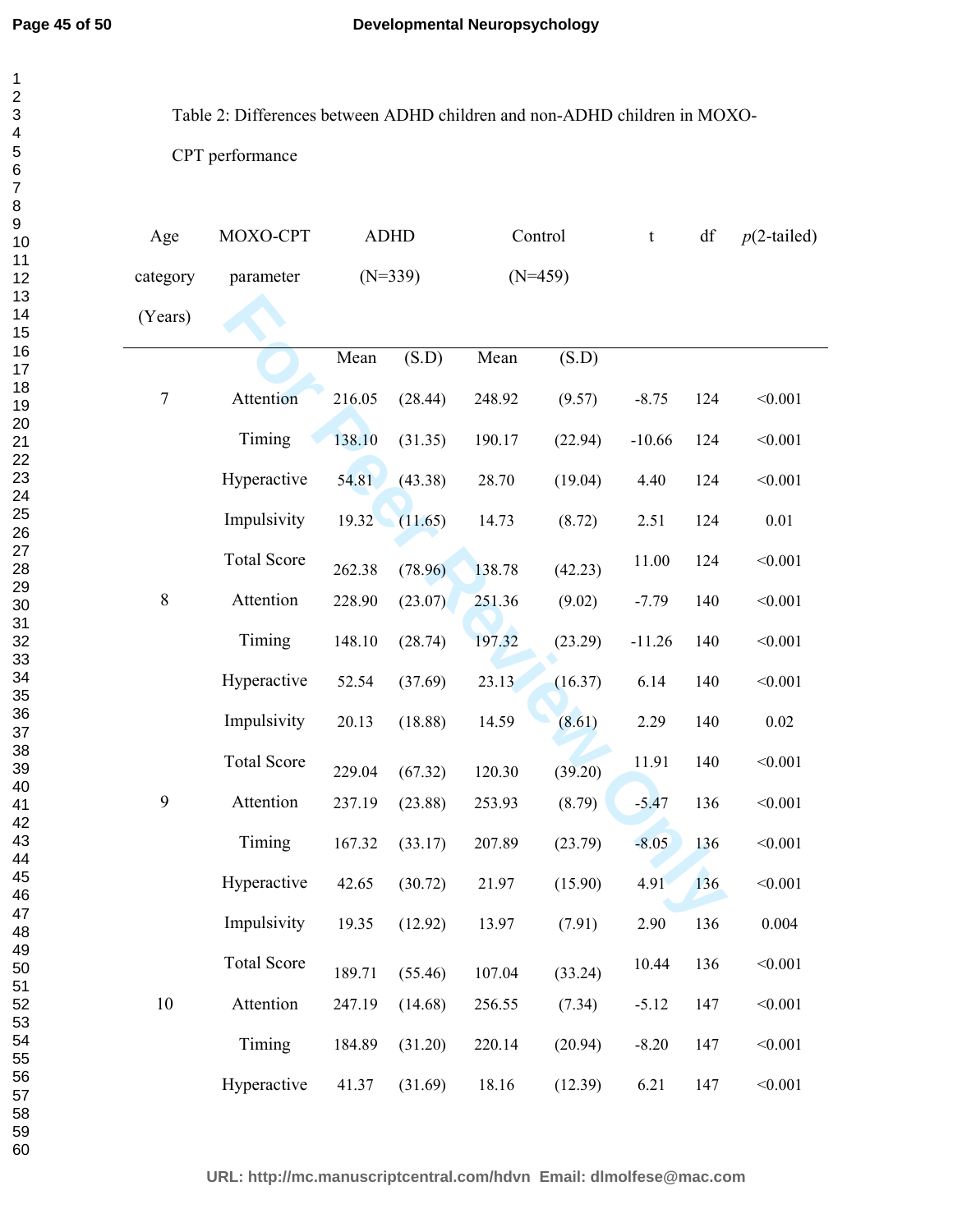|    | Impulsivity        | 20.61  | (14.42) | 14.06  | (6.37)  | 3.76    | 147 | < 0.001 |
|----|--------------------|--------|---------|--------|---------|---------|-----|---------|
|    | <b>Total Score</b> | 159.70 | (46.35) | 85.47  | (31.18) | 11.69   | 147 | < 0.001 |
| 11 | Attention          | 247.88 | (14.81) | 257.24 | (6.22)  | $-5.17$ | 136 | < 0.001 |
|    | Timing             | 192.67 | (28.28) | 224.71 | (20.45) | $-7.69$ | 136 | < 0.001 |
|    | Hyperactive        | 43     | (37.01) | 15.48  | (12.18) | 6.38    | 136 | < 0.001 |
|    | Impulsivity        | 19.84  | (14.58) | 12.85  | (6.85)  | 3.81    | 136 | < 0.001 |
|    | <b>Total Score</b> | 151.29 | 43.97   | 75.02  | (29.51) | 12.18   | 136 | < 0.001 |
| 12 | Attention          | 249.50 | (15.74) | 258.44 | (4.98)  | $-4.50$ | 112 | < 0.001 |
|    | Timing             | 202.73 | (26.84) | 228.13 | (16.90) | $-6.19$ | 112 | < 0.001 |
|    | Hyperactive        | 40.55  | (52.15) | 13.013 | (10.23) | 4.40    | 112 | < 0.001 |
|    | Impulsivity        | 18.70  | (13.26) | 12.42  | (7.15)  | 3.29    | 112 | 0.001   |
|    | <b>Total Score</b> | 134.70 | (59.01) | 66.82  | (23.64) | 8.71    | 112 | < 0.001 |
|    |                    |        |         |        |         |         |     |         |

**For Primer Review Only**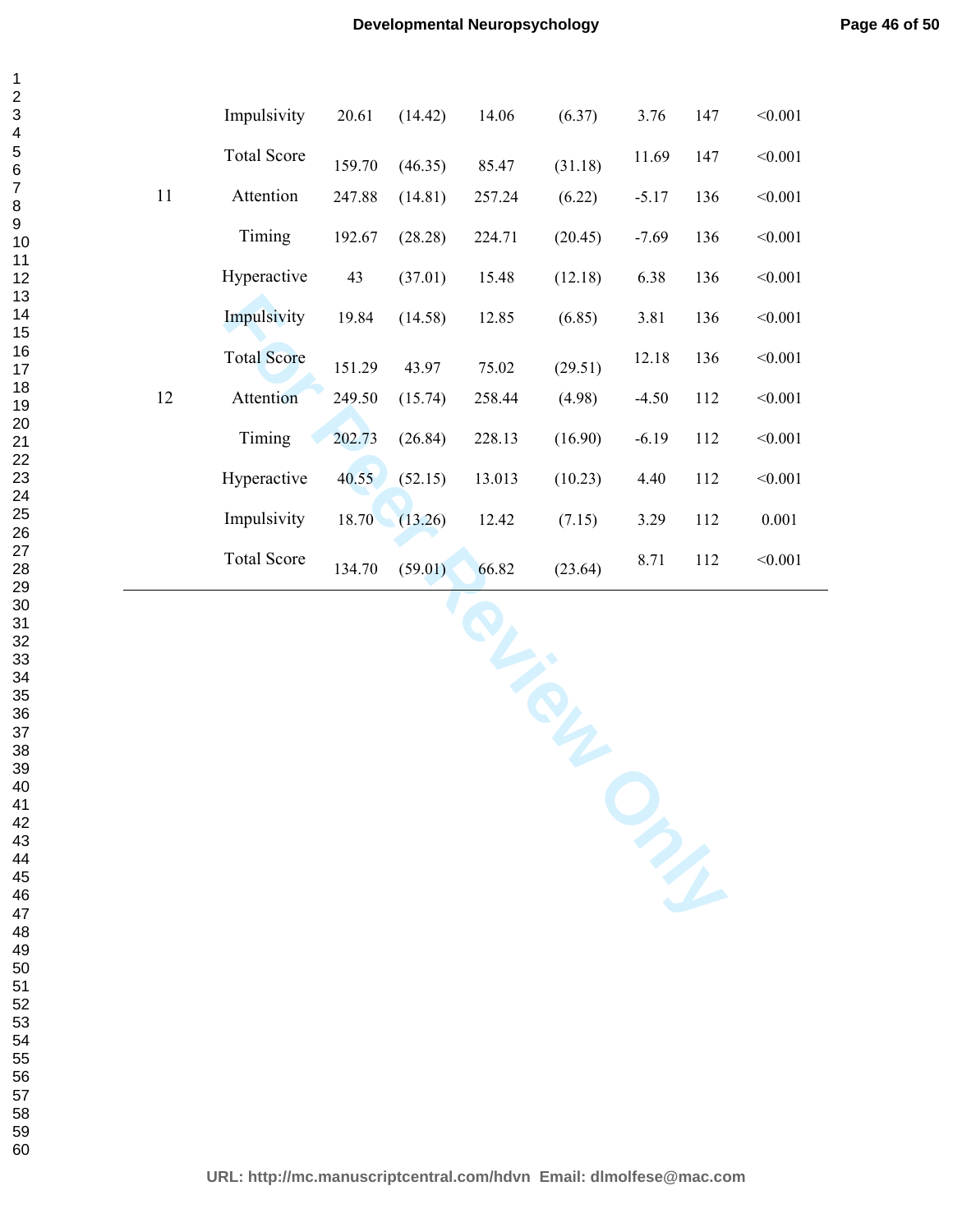# **Developmental Neuropsychology**

| 28<br>29<br>30<br>31<br>32<br>33<br>34<br>$\frac{35}{1}$<br>36<br>37<br>38<br>39<br>40<br>41<br>42<br>43<br>44<br>45<br>46<br>47<br>48<br>49<br>50<br>51<br>52<br>53<br>54<br>55<br>56<br>57 | 1<br>$\overline{c}$<br>3<br>4<br>5<br>6<br>7<br>8<br>9<br>10<br>11<br>12141516718121222222222<br>25<br>26<br>27 |  |
|----------------------------------------------------------------------------------------------------------------------------------------------------------------------------------------------|-----------------------------------------------------------------------------------------------------------------|--|
|                                                                                                                                                                                              |                                                                                                                 |  |
|                                                                                                                                                                                              |                                                                                                                 |  |
|                                                                                                                                                                                              |                                                                                                                 |  |
|                                                                                                                                                                                              |                                                                                                                 |  |
|                                                                                                                                                                                              |                                                                                                                 |  |
|                                                                                                                                                                                              |                                                                                                                 |  |
|                                                                                                                                                                                              | 58                                                                                                              |  |

# Table 3: Psychometric Properties of the MOXO-CPT

| Age category   |                 | Optimal |   |
|----------------|-----------------|---------|---|
| (years)        |                 |         |   |
| $\overline{7}$ | cutoff          | 184.60  |   |
|                | Sensitivity     | $86\%$  |   |
|                | Specificity     | $85\%$  |   |
|                |                 |         |   |
| $\,8\,$        | $\mbox{cutoff}$ | 167.98  |   |
|                | Sensitivity     | $91\%$  |   |
|                | Specificity     | $88\%$  |   |
|                |                 |         |   |
| 9              | cutoff          | 144.98  |   |
|                | Sensitivity     | $90\%$  |   |
|                | Specificity     | $85\%$  |   |
|                |                 |         |   |
| $10\,$         | $\mbox{cutoff}$ | 110.88  |   |
|                | Sensitivity     | $81\%$  |   |
|                | Specificity     | $85\%$  |   |
|                |                 |         |   |
| $11\,$         | cutoff          | 107.89  |   |
|                | Sensitivity     | $86\%$  | Þ |
|                | Specificity     | $89\%$  |   |
|                |                 |         |   |
| 12             | cutoff          | 91.82   |   |
|                | Sensitivity     | $85\%$  |   |
|                | Specificity     | $85\%$  |   |
|                |                 |         |   |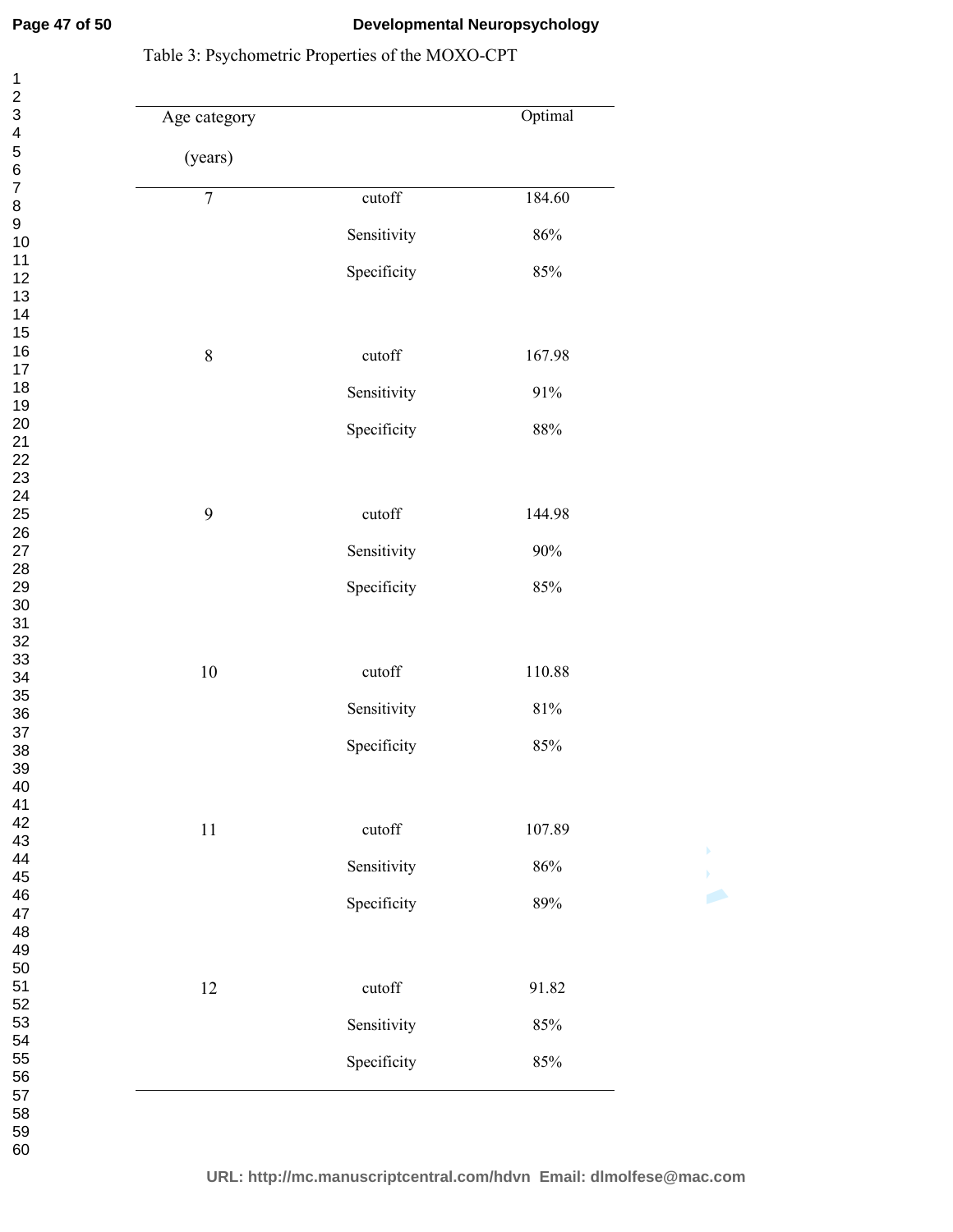

Figure 1 67x38mm (300 x 300 DPI)

**URL: http://mc.manuscriptcentral.com/hdvn Email: dlmolfese@mac.com**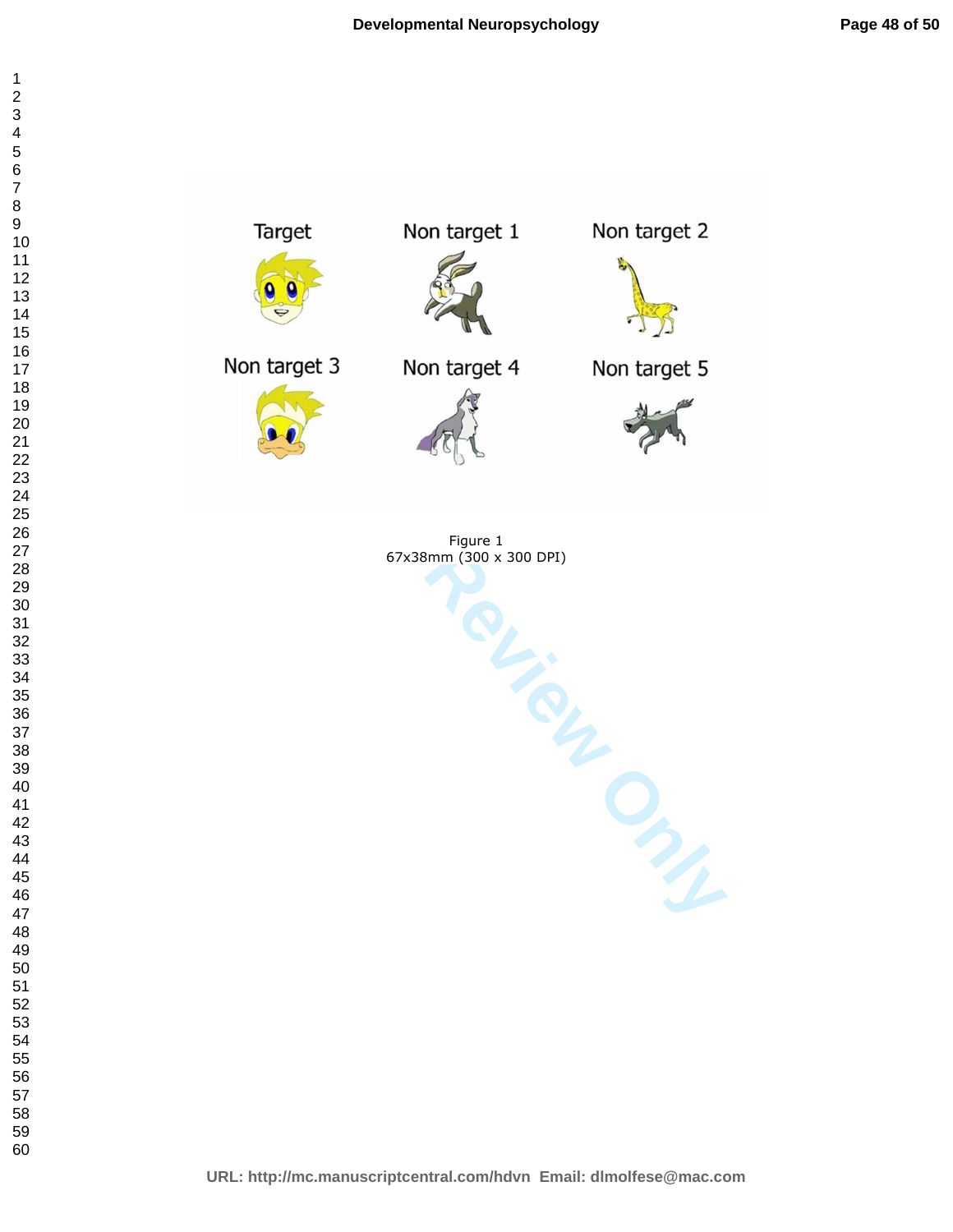Distractor 2

Distractor 3





Figure 2 81x46mm (300 x 300 DPI)

**URL: http://mc.manuscriptcentral.com/hdvn Email: dlmolfese@mac.com**